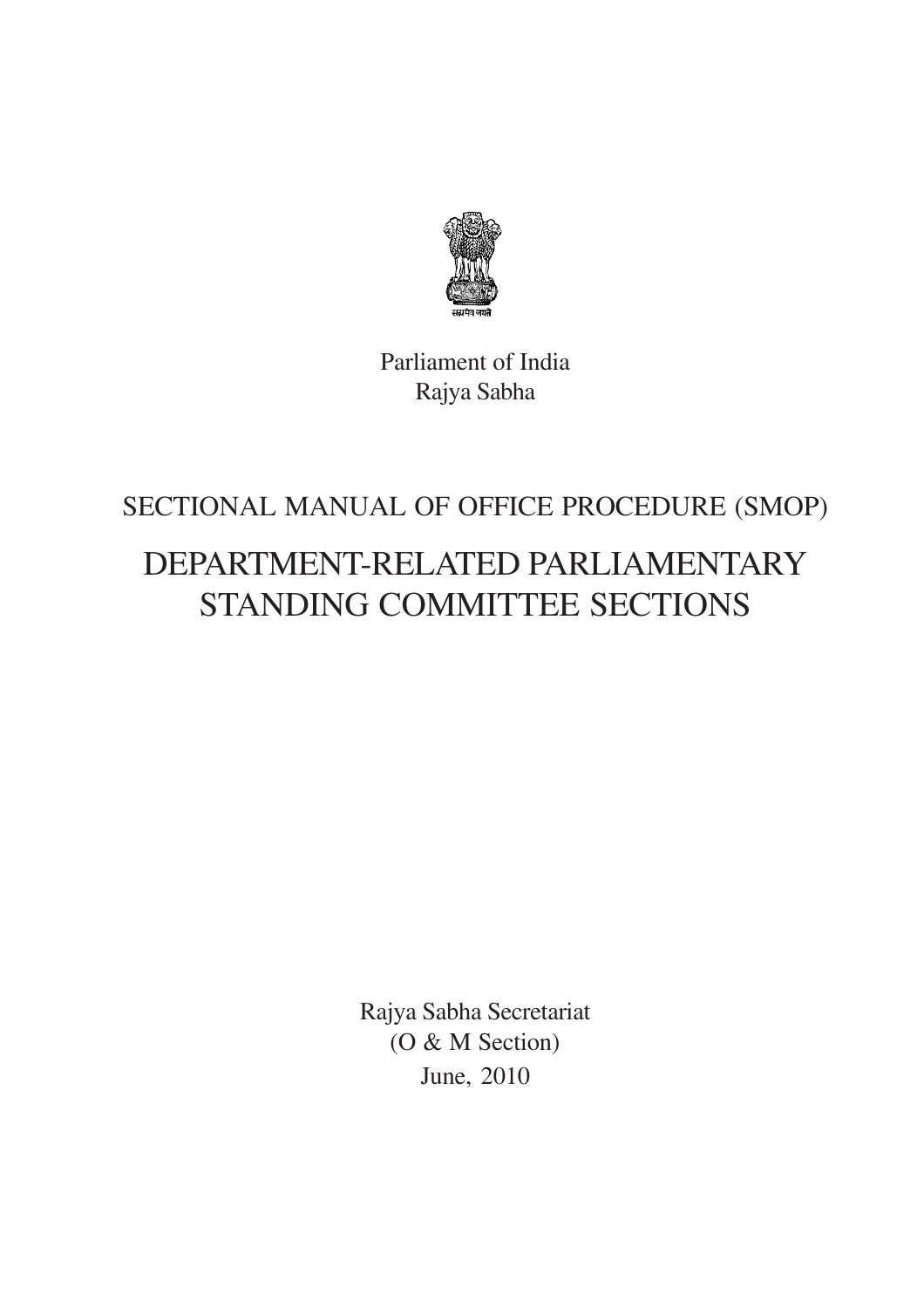**First Edition June, 2010**

**©Rajya Sabha Secretariat http://parliamentofindia.nic.in email:rsmsa@sansad.nic.in**

**Price : Rs. 60/-**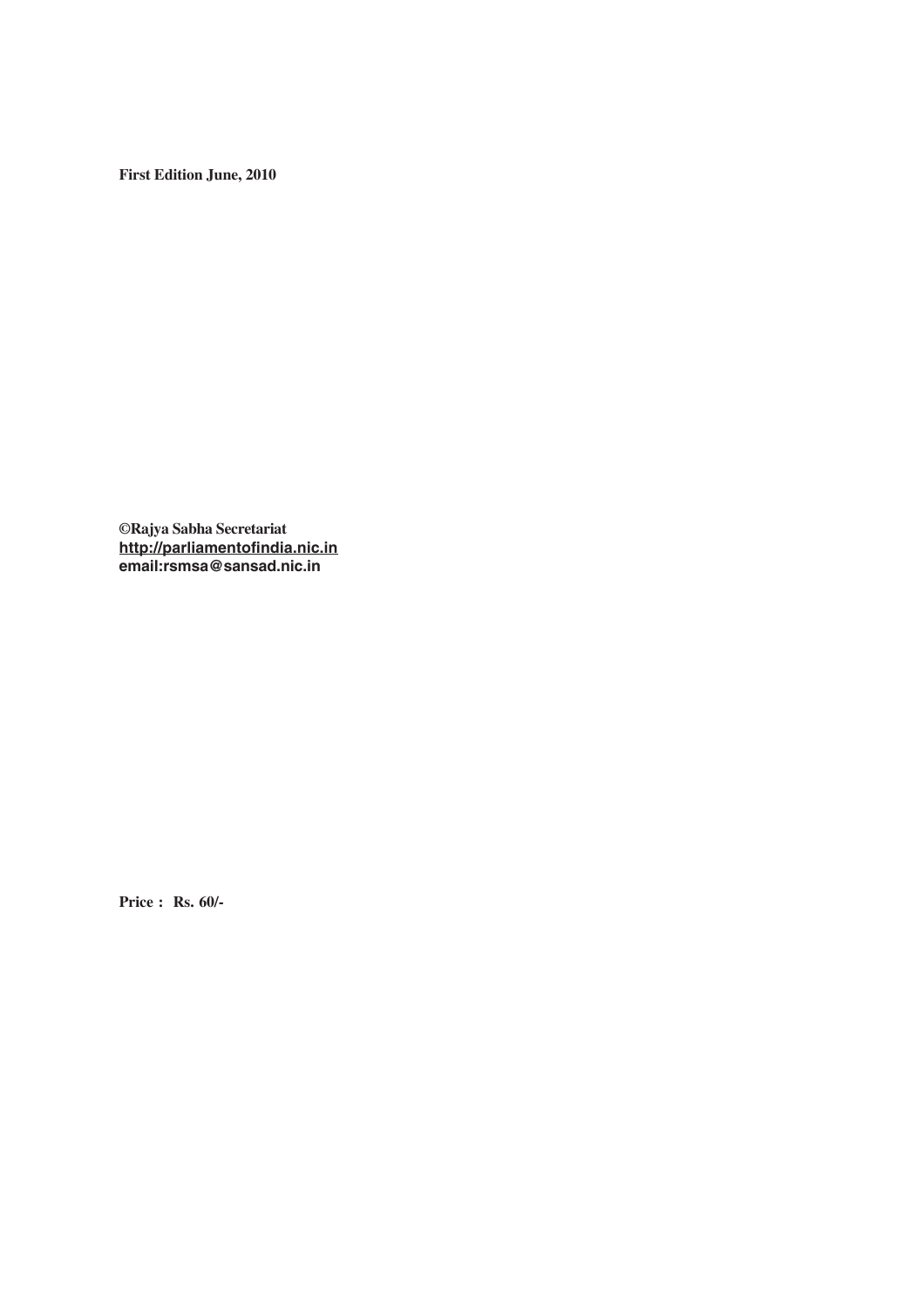# **P R E F A C E**

In view of similarity in the functioning of Sections providing secretarial assistance to Department-Related Parliamentary Standing Committee (DRPSC), and to provide an overview of the procedure followed in disposal of various items of work dealt by these Sections, a common Manual for eight DRPSC Sections of the Secretariat, namely, Committee Section (Commerce), Committee Section (Health & Family Welfare), Committee Section (Home Affairs), Committee Section (Human Resource Development), Committee Section (Industry), Committee Section (Personnel, Public Grievances, Law & Justice), Committee Section (Science & Technology, Environment & Forests) and Committee Section (Transport & Tourism) is being brought out for the first time. This publication is intended to serve as a guide for the staff and officers dealing with day-to-day functioning of DRPSC Sections.

2. Care has been taken to make the Manual comprehensive and up-to-date. It is hoped that the publication would be found useful for all those who are associated with the various aspects of the working of Department-Related Parliamentary Standing Committees as well as new entrants and other supervisory officers in the hierarchy assisting these Committee Sections.

3. Suggestions, if any, for improvement of this publication are welcome.

NEW DELHI; V. K. AGNIHOTRI, *June,* 2010 *Secretary-General.*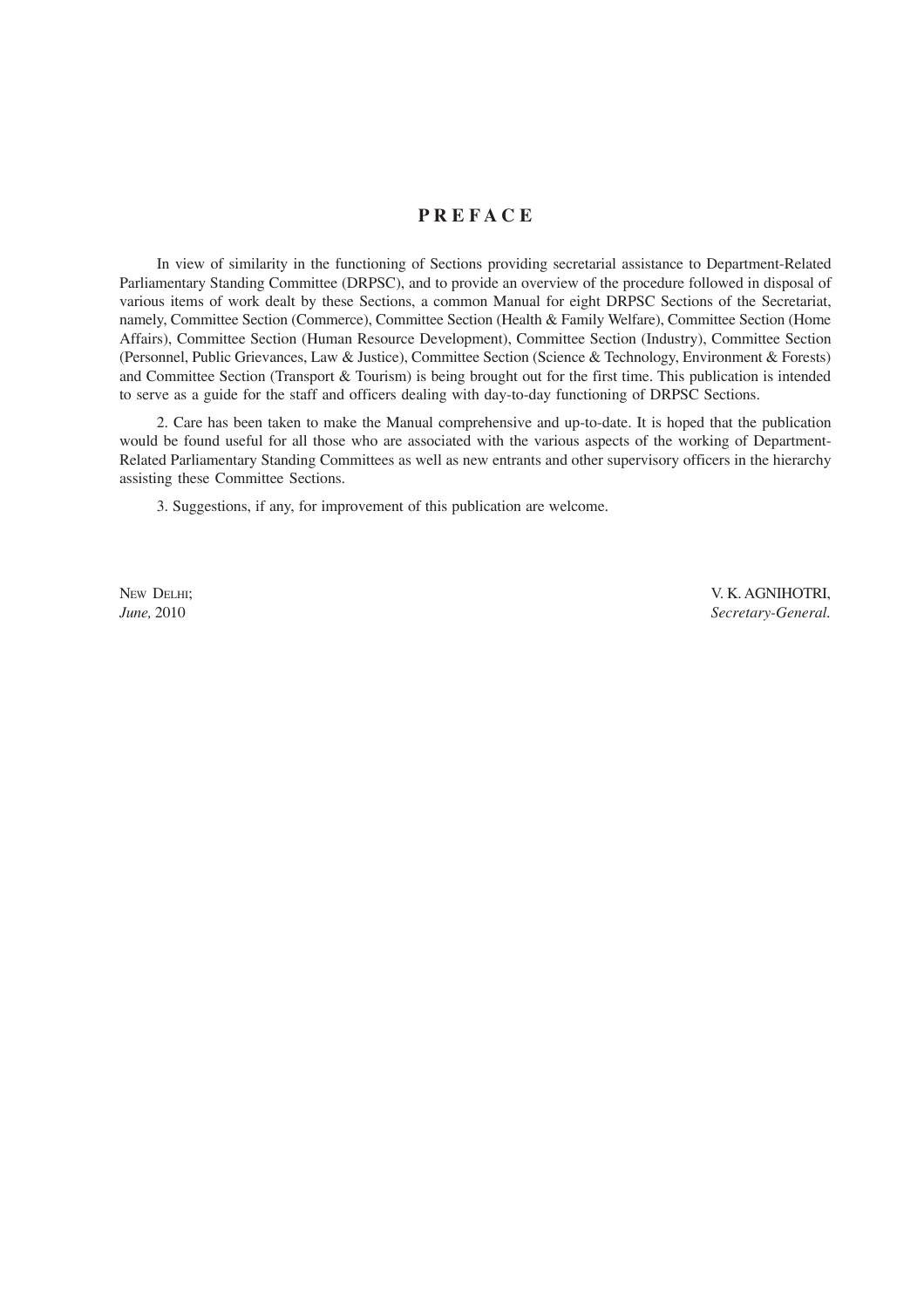# **C O N T E N T S**

|      | <b>Chapter 1: Department-related Parliamentary Standing Committee (DRPSC)</b>                                                                                                       |                |
|------|-------------------------------------------------------------------------------------------------------------------------------------------------------------------------------------|----------------|
| 1.1  |                                                                                                                                                                                     | 1              |
| 1.2  |                                                                                                                                                                                     | 3              |
| 1.3  |                                                                                                                                                                                     | 3              |
| 1.4  |                                                                                                                                                                                     | 3              |
| 1.5  |                                                                                                                                                                                     | 4              |
| 1.6  |                                                                                                                                                                                     | $\overline{4}$ |
|      | <b>Chapter 2: Sub-Committee</b>                                                                                                                                                     |                |
| 2.1  |                                                                                                                                                                                     | 5              |
| 2.2  |                                                                                                                                                                                     | 5              |
|      | <b>Chapter 3: Mandate of Committee</b>                                                                                                                                              |                |
| 3.1  |                                                                                                                                                                                     | 6              |
| 3.2  |                                                                                                                                                                                     | 6              |
| 3.3  |                                                                                                                                                                                     | 8              |
| 3.4  |                                                                                                                                                                                     | 9              |
| 3.5  |                                                                                                                                                                                     | 10             |
| 3.6  |                                                                                                                                                                                     | 10             |
| 3.7  |                                                                                                                                                                                     | 10             |
|      | <b>Chapter 4: Meeting of Committee</b>                                                                                                                                              |                |
| 4.1  |                                                                                                                                                                                     | 11             |
| 4.2  |                                                                                                                                                                                     | 11             |
| 4.3  |                                                                                                                                                                                     | 11             |
| 4.4  |                                                                                                                                                                                     | 11             |
| 4.5  |                                                                                                                                                                                     | 11             |
| 4.6  |                                                                                                                                                                                     | 12             |
| 4.7  |                                                                                                                                                                                     | 12             |
| 4.8  |                                                                                                                                                                                     | 12             |
| 4.9  | Summoning of State Government Officials before Committee for evidence                                                                                                               | 12             |
|      | 4.10 Evidence of officials of Ministries/Departments and Chief Executives of Public Sector Undertakings/<br>Banks, etc. before Department-Related Parliamentary Standing Committees | 12             |
| 4.11 |                                                                                                                                                                                     | 13             |
| 4.12 |                                                                                                                                                                                     | 13             |
|      | <b>Chapter 5: Proceedings of Committee</b>                                                                                                                                          |                |
| 5.1  |                                                                                                                                                                                     | 15             |
| 5.2  |                                                                                                                                                                                     | 15             |
| 5.3  |                                                                                                                                                                                     | 15             |
| 5.4  |                                                                                                                                                                                     | 15             |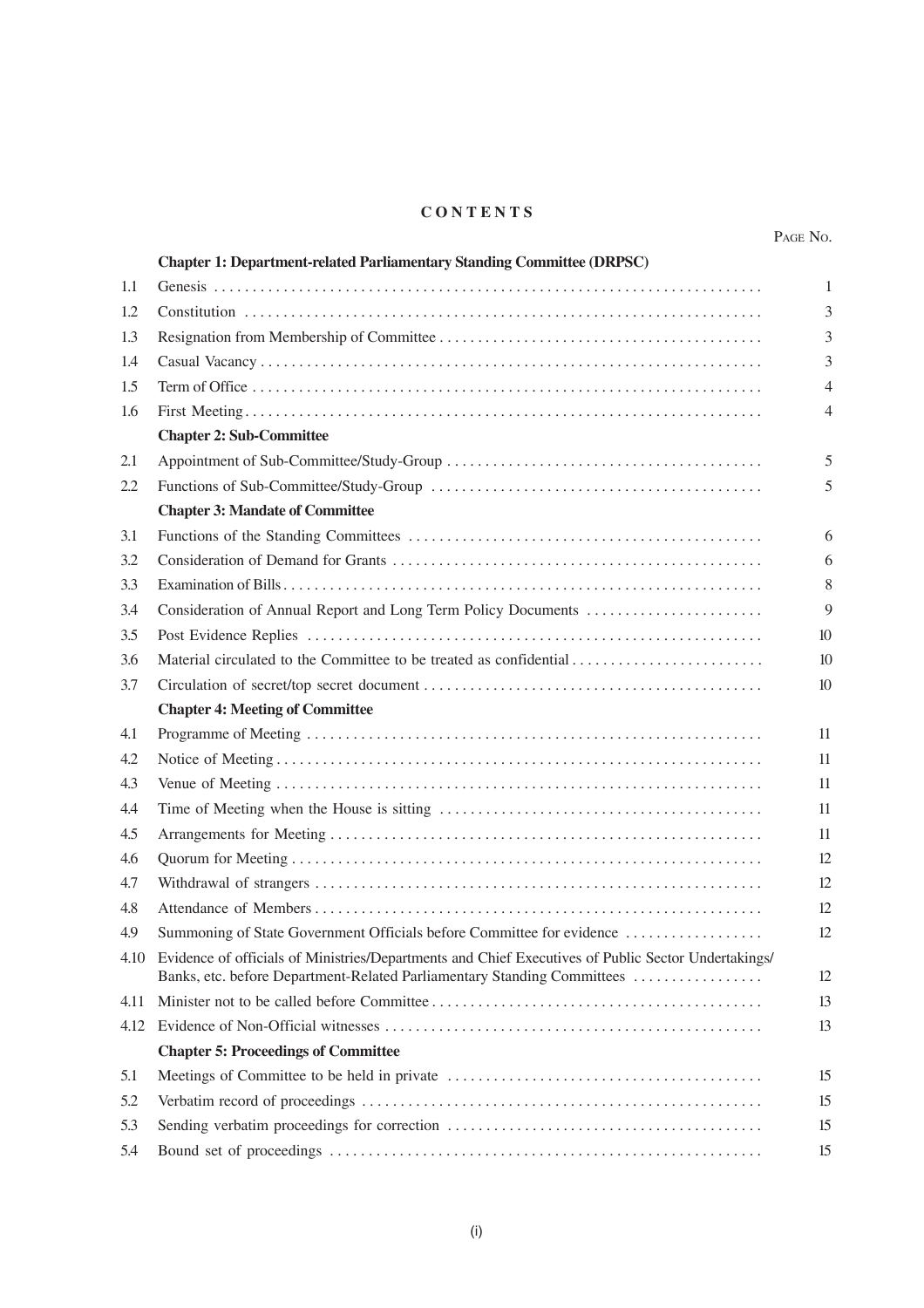# PAGE NO.

| 5.5         |                                                                                              | 16 |
|-------------|----------------------------------------------------------------------------------------------|----|
|             | <b>Chapter 6: Study Tours of Committee</b>                                                   |    |
| 6.1         |                                                                                              | 17 |
| 6.2         | Background material and list of points for informal discussion during tour                   | 17 |
| 6.3         |                                                                                              | 17 |
| 6.4         |                                                                                              | 18 |
| 6.5         |                                                                                              | 19 |
| 6.6         |                                                                                              | 19 |
|             | <b>Chapter 7: Minutes of Meetings of Committee</b>                                           |    |
| 7.1         |                                                                                              | 20 |
| 7.2         |                                                                                              | 20 |
| 7.3         |                                                                                              | 20 |
| 7.4         |                                                                                              | 20 |
| 7.5         |                                                                                              | 20 |
| 7.6         |                                                                                              | 20 |
| 7.7         |                                                                                              | 20 |
|             | <b>Chapter 8: Drafting, Consideration, Printing and Presentation of Reports of Committee</b> |    |
| 8.1         |                                                                                              | 21 |
| 8.2         |                                                                                              | 21 |
| 8.3         |                                                                                              | 21 |
| 8.4         |                                                                                              | 21 |
| 8.5         |                                                                                              | 21 |
| 8.6         |                                                                                              | 21 |
| 8.7         | Inclusion of names of Officers of the Secretariat in Reports/Minutes of Parliamentary        | 22 |
|             |                                                                                              | 22 |
| 8.8         |                                                                                              |    |
| 8.9<br>8.10 |                                                                                              | 23 |
|             |                                                                                              | 23 |
| 8.11        |                                                                                              | 24 |
| 8.12        |                                                                                              | 24 |
| 8.13        |                                                                                              | 25 |
| 8.14        |                                                                                              | 25 |
| 8.15        |                                                                                              | 25 |
| 8.16        |                                                                                              | 25 |
| 8.17        | Printing, Publication or Circulation of Report prior to its presentation/laying              | 25 |
| 8.18        | Simultaneous presentation of Reports to the Presiding Officers of both the Houses when the   | 25 |
| 8.19        |                                                                                              | 26 |
| 8.20        |                                                                                              | 26 |
| 8.21        |                                                                                              | 26 |
| 8.22        |                                                                                              | 26 |
| 8.23        |                                                                                              | 26 |
| 8.24        | Uploading of Legislative Synopsis on Rajya Sabha website                                     | 26 |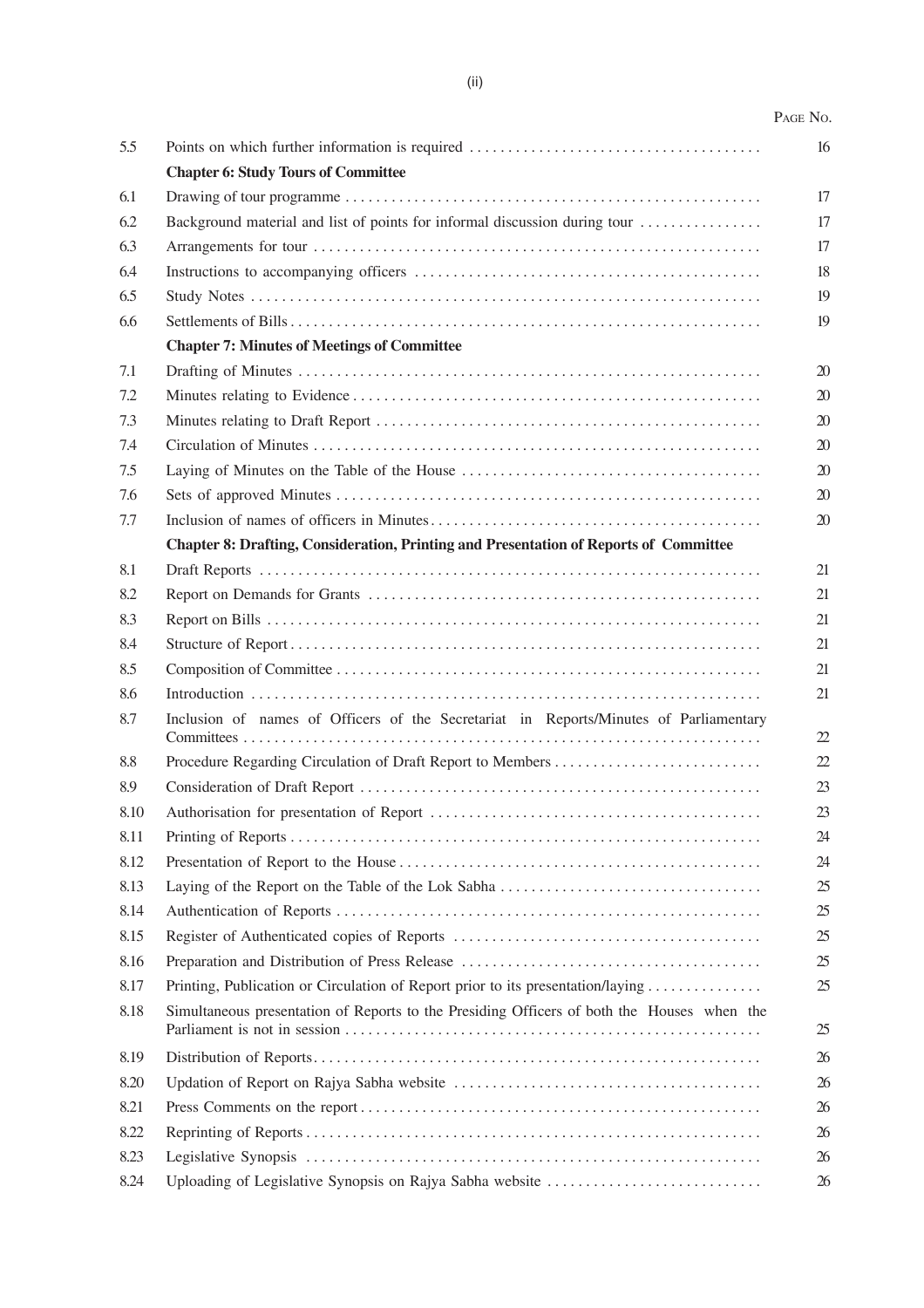|      |                                                                                              | PAGE NO.  |
|------|----------------------------------------------------------------------------------------------|-----------|
|      | <b>Chapter 9: Action Taken Reports</b>                                                       |           |
| 9.1  |                                                                                              | 27        |
| 9.2  | Review of position regarding action taken replies and issue of reminders in case of delay or |           |
|      |                                                                                              | 27        |
| 9.3  |                                                                                              | 27        |
| 9.4  |                                                                                              | 27        |
| 9.5  |                                                                                              | 27        |
| 9.6  | Signing Report by Chairman, completion of other detail and presentation of Report            | 28        |
|      | <b>Chapter 10: Serving of Refreshments at the meeting of Committee</b>                       |           |
| 10.1 |                                                                                              | 30        |
| 10.2 |                                                                                              | 30        |
| 10.3 |                                                                                              | 30        |
|      | Chapter 11: Procedure for dealing with Representations/Memoranda received by Committee       |           |
| 11.1 |                                                                                              | 31        |
| 11.2 |                                                                                              | 31        |
| 11.3 |                                                                                              | 31        |
|      | <b>Chapter 12: General Matters</b>                                                           |           |
| 12.1 |                                                                                              | 32        |
| 12.2 |                                                                                              | 33        |
| 12.3 |                                                                                              | 33        |
| 12.4 |                                                                                              | 33        |
| 12.5 |                                                                                              | 33        |
| 12.6 |                                                                                              | 33        |
| 12.7 |                                                                                              | 33        |
| 12.8 |                                                                                              | 33        |
| 12.9 |                                                                                              | 33        |
|      |                                                                                              | $35 - 56$ |
|      |                                                                                              |           |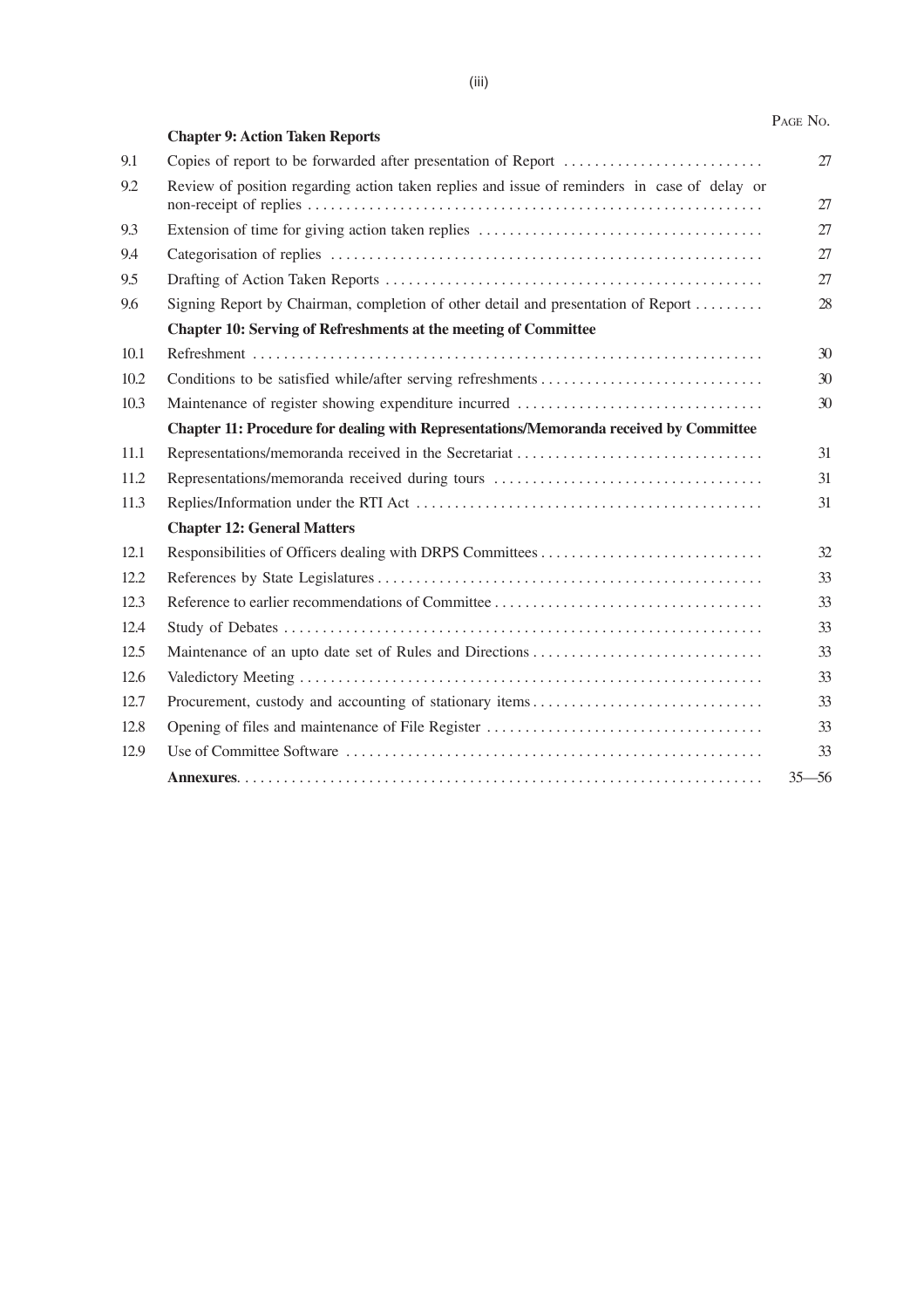#### **DEPARTMENT-RELATED PARLIAMENTARY STANDING COMMITTEE (DRPSC)**

**1.1 Genesis—**There had been tremendous increase in governmental activities over the years and Parliament was finding it difficult to exercise its constitutional role of ensuring accountability of the Executive. Thus, introduction of a mechanism like Department-related Parliamentary Standing Committee had been under the consideration of Parliament in its various fora from time to time. It was first discussed at the Presiding Officers' Conference held at Bhubaneshwar in 1978 which appointed a Committee of Presiding Officers on "Committee System". The report of that Committee was considered and adopted at the Conference held at Lucknow in 1985. A beginning was made by the Lok Sabha by setting up three Standing Committees, namely, on Agriculture, Science and Technology and Environment and Forests. The Committees consisted of 22 members—15 members from the Lok Sabha and 7 members from the Rajya Sabha—to be nominated by the respective Presiding Officers.

**1.1.1** Thereafter, the Committee on Rules of the Rajya Sabha considered the matter and recommended constitution of three new Committees on Human Resource Development, Industry and Labour along the lines of the three Committees mentioned above, consisting of members of both Houses of Parliament. The House adopted the report of the Committee on 20 August 1992. Subsequently, the General Purposes Committee and the Committee on Rules together considered the entire matter. The subject was further discussed at a joint-sitting of the Committees on Rules of the Rajya Sabha and the Lok Sabha, under the Chairmanship of the Chairman, Rajya Sabha, on 11 March 1993. As a result of these deliberations, a decision was taken to set up seventeen Department-related Parliamentary Standing Committees on various Ministries/ Departments of the Union Government.

**1.1.2** Pursuant to the above decision, the Committee on Rules in a report recommended incorporation of the rules in the Rules of Procedure and Conduct of Business in the Rajya Sabha. The report of the Committee was adopted by the House on 29 March 1993, with some amendments. The new rules (268-277) relating to Department-related Parliamentary Standing Committees came into effect on 29 March 1993 itself, following a direction from the Chairman. The Departmentrelated Committee System was inaugurated by the then Vice-President and Chairman, Rajya Sabha, Shri K.R. Narayanan on 31 March 1993.

**1.1.3** Accordingly, the seventeen Department-related Parliamentary Standing Committee were constituted by the Chairman, Rajya Sabha and the Speaker, Lok Sabha for the first time on 8 April 1993, by nominating members of the Rajya Sabha and the Lok Sabha, respectively to serve on them.

**1.1.4** These Committees have been specified in Third Schedule to the Rules of Procedure and conduct of Business in the Council of States. The Chairman and the Speaker have the power to alter the Schedule from time to time in consultation with each other.

**1.1.5** Thereafter, on 20 July 2004, seven more committees were added and subsequently necessary modifications were made under Rule 268 in the Third Schedule to the Rules of Procedure and Conduct of Business in the Rajya Sabha. The present position of the Department-related Parliamentary Standing Committees is as mentioned below:

| Sl.No. | Name of Committee                          | Ministries/Departments                                                                            |
|--------|--------------------------------------------|---------------------------------------------------------------------------------------------------|
|        | $\overline{2}$                             | 3                                                                                                 |
|        |                                            | Part-I                                                                                            |
|        | Committee on Commerce                      | Commerce and Industry                                                                             |
| 2.     | Committee on Home Affairs                  | $(1)$ Home Affairs<br>(2) Development of North-Eastern Region                                     |
| 3.     | Committee on Human Resource<br>Development | (1) Human Resource Development<br>(2) Youth Affairs and Sports<br>(3) Women and Child Development |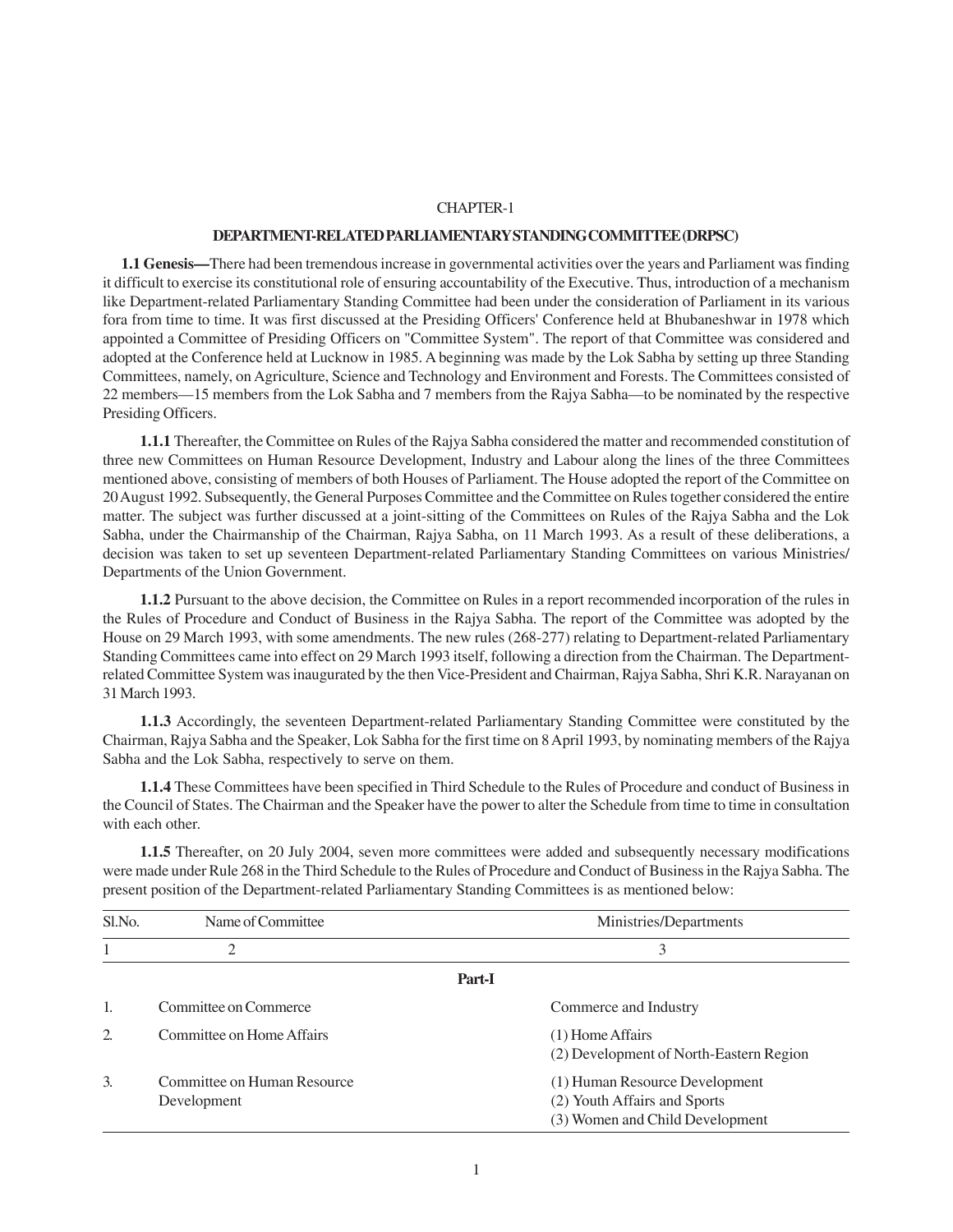| $\mathbf{1}$ | $\mathfrak{2}$                                                 | 3                                                                                                                 |
|--------------|----------------------------------------------------------------|-------------------------------------------------------------------------------------------------------------------|
| 4.           | Committee on Industry                                          | (1) Heavy Industries and Public Enterprises<br>(2) Micro, Small and Medium Enterprises                            |
| 5.           | Committee on Science & Technology,<br>Environment & Forests    | $(1)$ Science & Technology<br>$(2)$ Space<br>(3) Earth Sciences<br>(4) Atomic Energy<br>(5) Environment & Forests |
| 6.           | Committee on Transport,<br>Tourism and Culture                 | (1) Civil Aviation<br>(2) Road Transport and Highways<br>(3) Shipping<br>$(4)$ Culture<br>$(5)$ Tourism           |
| 7.           | Committee on Health and Family<br>Welfare                      | Health and Family Welfare                                                                                         |
| 8.           | Committee on Personnel, Public<br>Grievances, Law and Justice  | (1) Law and Justice<br>(2) Personnel, Public Grievances and Pensions                                              |
|              |                                                                | Part-II                                                                                                           |
| 9.           | Committee on Agriculture                                       | $(1)$ Agriculture<br>(2) Food Processing Industries                                                               |
| 10.          | Committee on Information Technology                            | (1) Communications and Information Technology                                                                     |
|              |                                                                | $(2)$ Information & Broadcasting                                                                                  |
| 11.          | Committee on Defence                                           | Defence                                                                                                           |
| 12.          | Committee on Energy                                            | (1) New and Renewable Energy<br>$(2)$ Power                                                                       |
| 13.          | Committee on External Affairs                                  | (1) External Affairs<br>(2) Overseas Indian Affairs                                                               |
| 14.          | Committee on Finance                                           | $(1)$ Finance<br>(2) Corporate Affairs<br>(3) Planning<br>(4) Statistics and Programme Implementation             |
| 15.          | Committee on Food, Consumer<br>Affairs and Public Distribution | Consumer Affairs, Food and Public Distribution                                                                    |
| 16.          | Committee on Labour                                            | (1) Labour and Employment<br>(2) Textiles                                                                         |
| 17.          | Committee on Petroleum & Natural Gas                           | Petroleum & Natural Gas                                                                                           |
| 18.          | Committee on Railways                                          | Railways                                                                                                          |
| 19.          | Committee on Urban Development                                 | (1) Urban Development<br>(2) Housing and Urban Poverty Alleviation                                                |
| 20.          | <b>Committee on Water Resources</b>                            | Water Resources                                                                                                   |
| 21.          | Committee on Chemicals and Fertilizers                         | <b>Chemicals and Fertilizers</b>                                                                                  |
| 22.          | Committee on Rural Development                                 | (1) Rural Development<br>(2) Panchayati Raj                                                                       |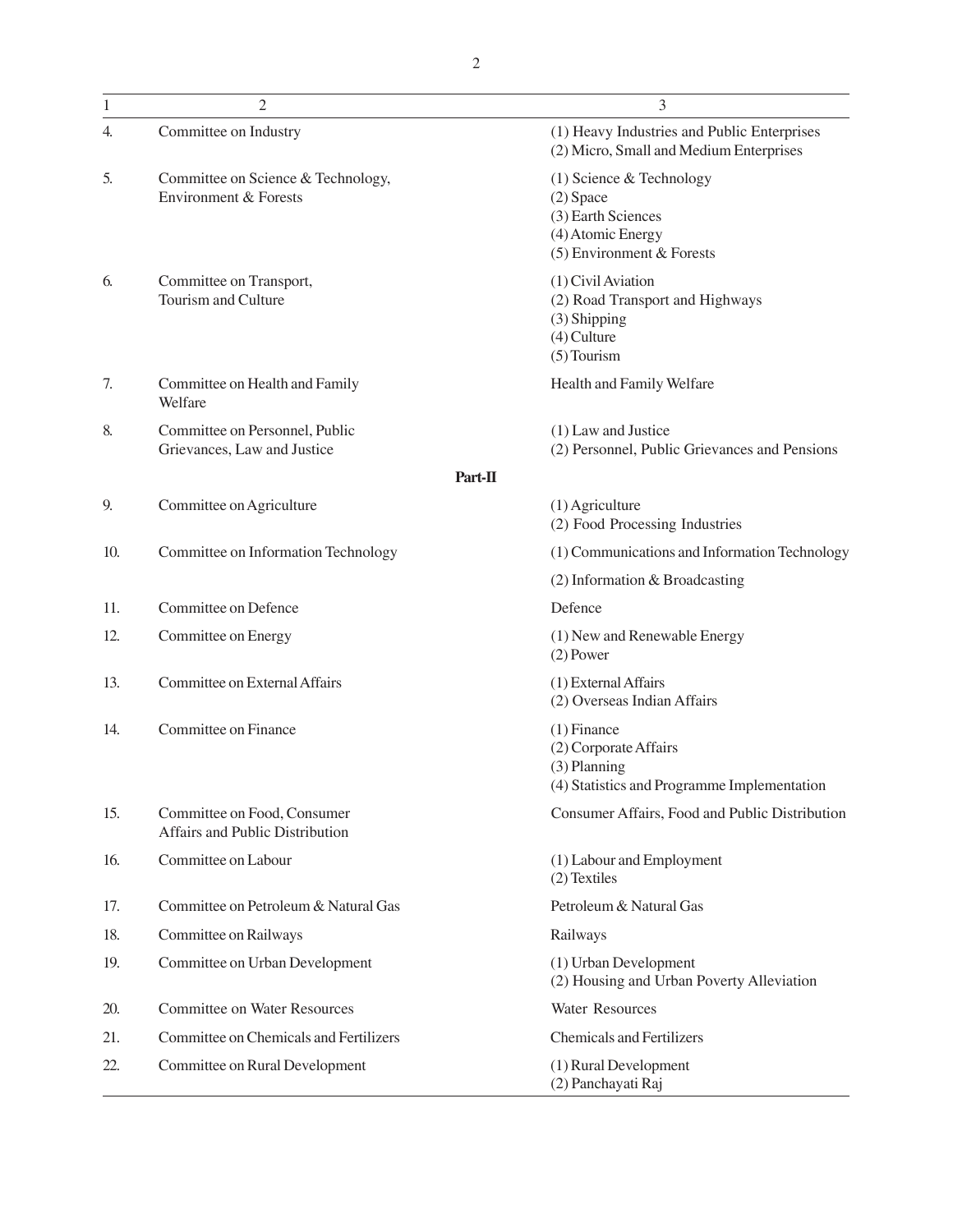|     | ∍                                         | 3                                  |
|-----|-------------------------------------------|------------------------------------|
| 23. | Committee on Coal and Steel               | $(1)$ Coal                         |
|     |                                           | $(2)$ Mines                        |
|     |                                           | $(3)$ Steel                        |
| 24. | Committee on Social Justice & Empowerment | (1) Social Justice and Empowerment |
|     |                                           | (2) Tribal Affairs                 |
|     |                                           | (3) Minority Affairs               |

**1.2 Constitution—**Each of these Committees consists of not more than 31 Members—10 Members nominated by the Chairman and 21 Members nominated by the Speaker—from amongst the Members of the respective Houses. A Member appointed as a Minister is, however, not nominated or does not continue, as a member of the Committee. [Rule 269(1)]

**1.2.1** The general method adopted for constitution/reconstitution of these Committees is that the seats for allocation in all the twenty-four Committees are worked out on the basis of respective strength of various parties/groups in the Rajya Sabha. Since the number of seats in the Committees is approximately same as the total number of Members of the Rajya Sabha and also since Ministers are excluded from the membership of Committees, sometimes all the seats in all the Committees may not be filled. In view of this, there are occasions where one Member is nominated on more than one Committee. After working out the total slots available to parties, the *inter se* distribution of seats in various Committees for parties is calculated and the leaders of parties are requested to intimate the preferences of their Members for nomination to the respective Standing Committees as per the allocation of seats.

**1.2.2** The Chairman of each of the Committees specified in Part I of the Third Schedule to the Rules of Procedure is appointed by the Chairman from amongst members of the respective Committees and the Chairman of each of the Committees specified in Part II is appointed by the Speaker. Like membership of the Committees, the Chairmanship thereof is also shared between the ruling party/parties and the major opposition parties.

**1.2.3** After the Members of both the Houses have been nominated to the Committee and Chairmen of these Committees have been appointed, a note shall be sent by Committee Coordination Section to concerned Committee Sections. The concerned Committee Section shall inform the Chairman about his appointment as Chairman of the Committee through a letter **(Annexure-I).** A communication shall also be sent to Members of the Committee intimating them about the appointment of the Chairman as well as of their being nominated to serve on the Committee along with a list of Members of the Committee **(Annexure-II).** The Committee Coordination Section shall issue the consolidated Bulletin Part-II about the constitution of the DRPS Committees.

**1.3 Resignation from Membership of Committee—**A Member may resign by addressing the resignation letter to the Presiding Officer of the House to which he/she belongs. The resignation shall take effect from the date of resignation specified in the letter of resignation. If the date from which the resignation should take effect is not specified in the letter, the resignation shall take effect from the date of the letter. If the letter of resignation does not bear any date, the resignation shall take effect from the date of receipt of the letter in the Secretariat. The resignation is automatic and is not subject to acceptance by the Chairman, Rajya Sabha. It can become ineffective only if any defect is found in it *e.g.,* the letter of resignation not being addressed to the Chairman, Rajya Sabha or is not signed by the Member, or is conditional, etc.

**1.3.1** In case a Member resigns from his seat in the Committee, the Section concerned shall forward the letter to Committee Coordination Section for putting it up to the Chairman for information and necessary action. The resignation from membership shall be notified by the Committee Coordination Section in Bulletin Part-II. It shall also take further necessary action for filling up the vacancy. In the case of resignation of a Member of a Committee belonging to Lok Sabha, the Lok Sabha Secretariat notifies the resignation in their Bulletin Part-II.

**1.3.2** Whenever there is any resignation from, or nomination to the Committee, orders of the Chairman will be taken for the consequential changes in the composition of the Sub-Committees/Study Groups, and it shall also be published in the Rajya Sabha Bulletin Part-II.

**1.3.3** In case the leaders of parties desire to change the nominations of their party Member(s) in the Committees, the willingness of the concerned Member(s) to the change in his/their Membership is/are also sought before the file is submitted by the Committee Coordination Section for the consideration/approval of the Chairman, Rajya Sabha.

**1.4 Casual Vacancy—**For filling up of any casual vacancy arising during the term of the Committee due to retirement, resignation from the Committee or on appointment of a Member as a Minister, etc., the Committee Coordination Section will take necessary action. A casual vacancy in the Committee is filled up as soon as possible after it occurs by nominating a new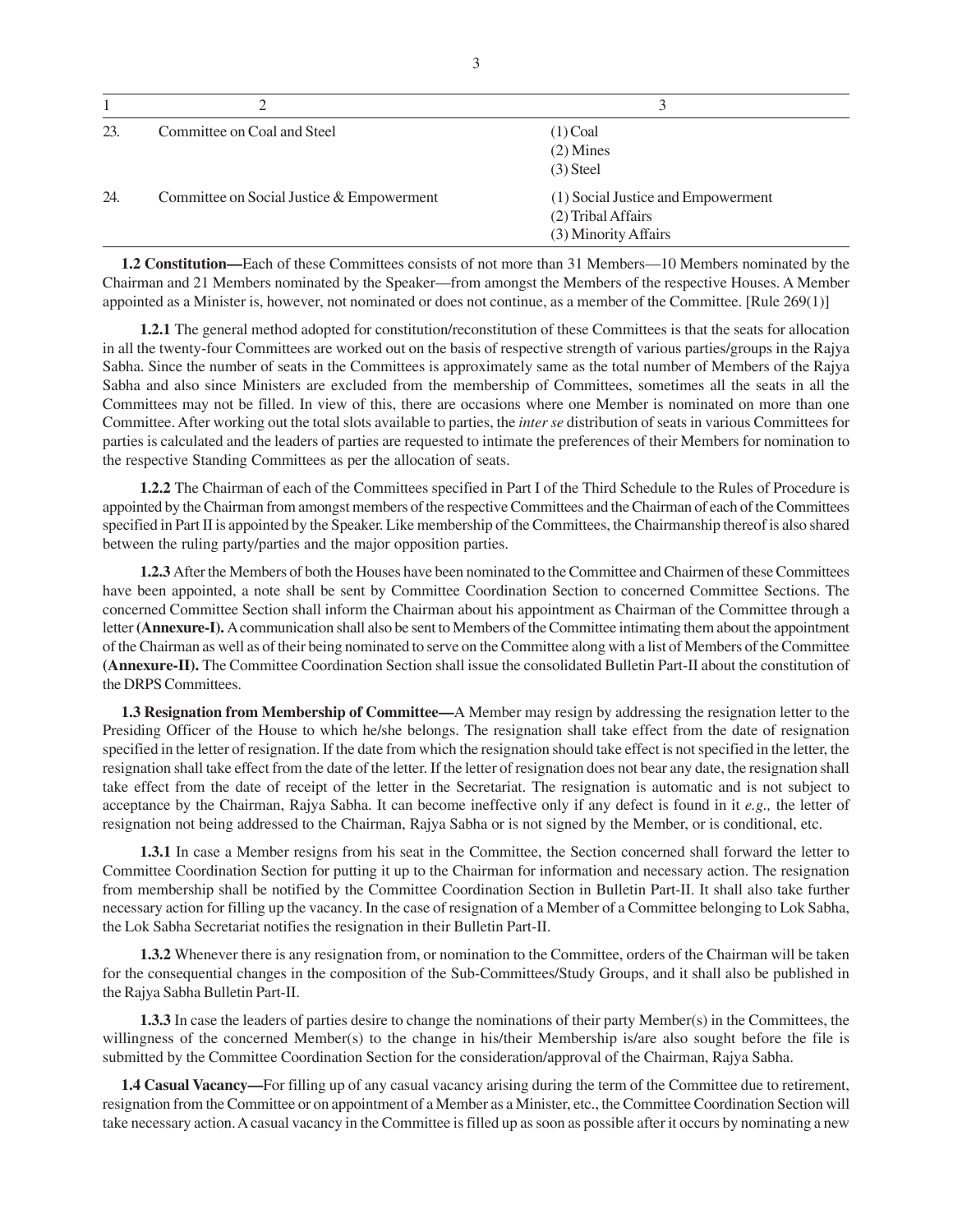Member and any Member so nominated will hold office for the unexpired portion of the term for which the Member in whose place he is nominated would have normally held office.

**1.5 Term of Office —** The term of Office of the members of the Committee does not exceed one year. [Rule 269(3)]

**1.6 First Meeting —** Soon after the constitution of the Committee, a date for the meeting of the Committee for selection of subjects to be taken up for examination during the year shall be fixed in consultation with the Chairman. To enable the Committee to decide about the subjects to be taken up, the concerned Committee Section shall prepare an exhaustive memorandum for consideration of the Committee. The Memorandum should:—

- (i) indicate when the DRSC was first constituted so as to have a historic perspectives;
- (ii) indicate the functions of the Committee as assigned to it under the Rules of Procedure;
- (iii) indicate the jurisdiction of the DRSC *i.e.,* the names of the Ministry/Department;
- (iv) state in brief the procedure for examination of Demands for Grants, Bills referred to it , the Long Term Policy Documents referred to it, as also the option for selection of any subject from the Annual Report of the Ministry;
- (v) contain a brief resume of the subjects under the concerned ministries/Departments which have already been fully examined, subjects which have been partially examined and the subjects or the Ministries which have not been examined in the past by the previous Committee and subjects or work left over by the previous Committee; if any;
- (vi) enable the Committee to select subjects from the Annual Reports of the Ministries/Departments in addition to the work of examination of the annual Demands for Grants and reference of Bills and Policy Documents by the Chairman, Rajya Sabha.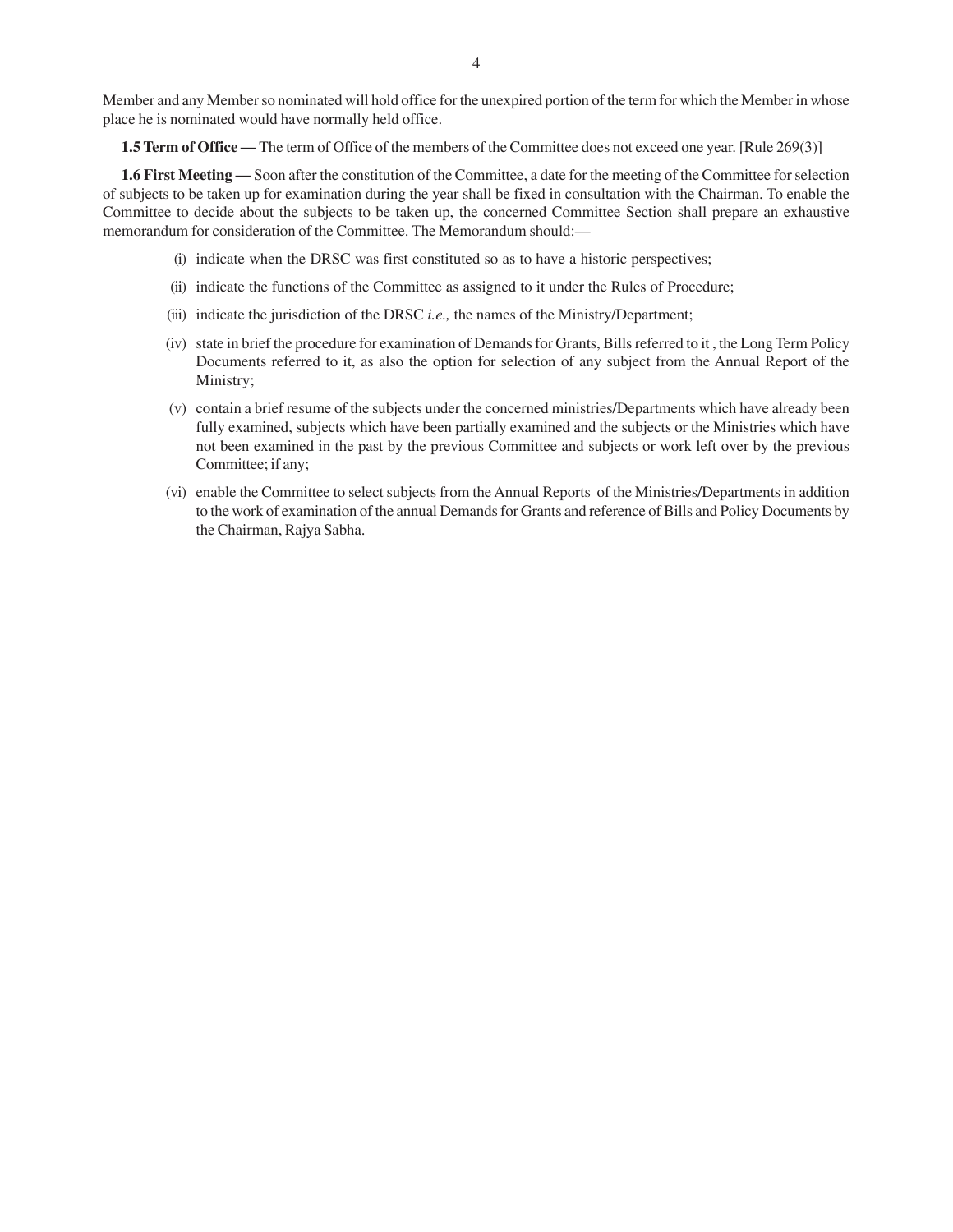#### **SUB-COMMITTEE**

**2.1 Appointment of Sub-Committee/Study-Group—**The Committee may from time to time appoint one or more Sub-Committee(s)/Study-Groups(s) for carrying out detailed examination of subject(s) selected by them during the year.

**2.1.1** The Sub-Committees have the powers of the undivided Committee, to examine any matters that may be referred to them, and the reports of such Sub-Committees shall be deemed to be the reports of the Main Committee, if they are approved at a meeting of the Main Committee.

**2.1.2** The order of reference to a sub-Committee shall clearly state the point or points for investigation. The report of the Sub-Committee shall be considered by the Main Committee.

**2.1.3** The Chairman/Convenor(s)/Alternate Convenors(s) of Sub-Committee(s)/Study-Group(s) shall be appointed by the Chairman of the Committee from amongst the members of the Sub-Committee/Study-Group.

**2.1.4** The procedure in the Sub-Committee, shall, as far as practicable, be the same as is followed in the Main Committee.

**2.1.5** After the Committee has made selection of subjects for examination during the year, the subjects selected shall be divided into three or four groups, as may appear proper, and the list of subjects so prepared shall be submitted to the Chairman for approval. After Chairman has approved, a copy of the list shall be forwarded to each member of the Committee with a request to indicate his/her preference for the Sub-Committees/Study-Groups(s) on which he/she would like to serve.

**2.1.6** Whenever a member is nominated to serve on the Committee in the vacancy caused either by a resignation of a member or on appointment of the member as a Minister, action will be taken to obtain orders of the Chairman to appoint him/her on one of the Sub-Committee/Study Group. The change in composition of the Sub-Committees shall also be formally intimated to all the members of the Committee and notified in Parliamentary Bulletin Part-II.

#### **2.2 Functions of Sub-Committee/Study Group—**

The functions of the Sub-Committee/Study-Group dealing with a fresh subject may be broadly as follows:—

- (a) To study intensively the background/preliminary material furnished by the Ministry.
- (b) To prepare the questionnaire to be issued after the approval of the Convenor to the Ministry.
- (c) To undertake study tours and prepare study tour notes thereof.
- (d) To take oral evidence of the representatives of the Ministry.
- (e) To indicate the broad points on which draft reports may be prepared.
- (f) To discuss and approve the draft report before circulation to the Main Committee.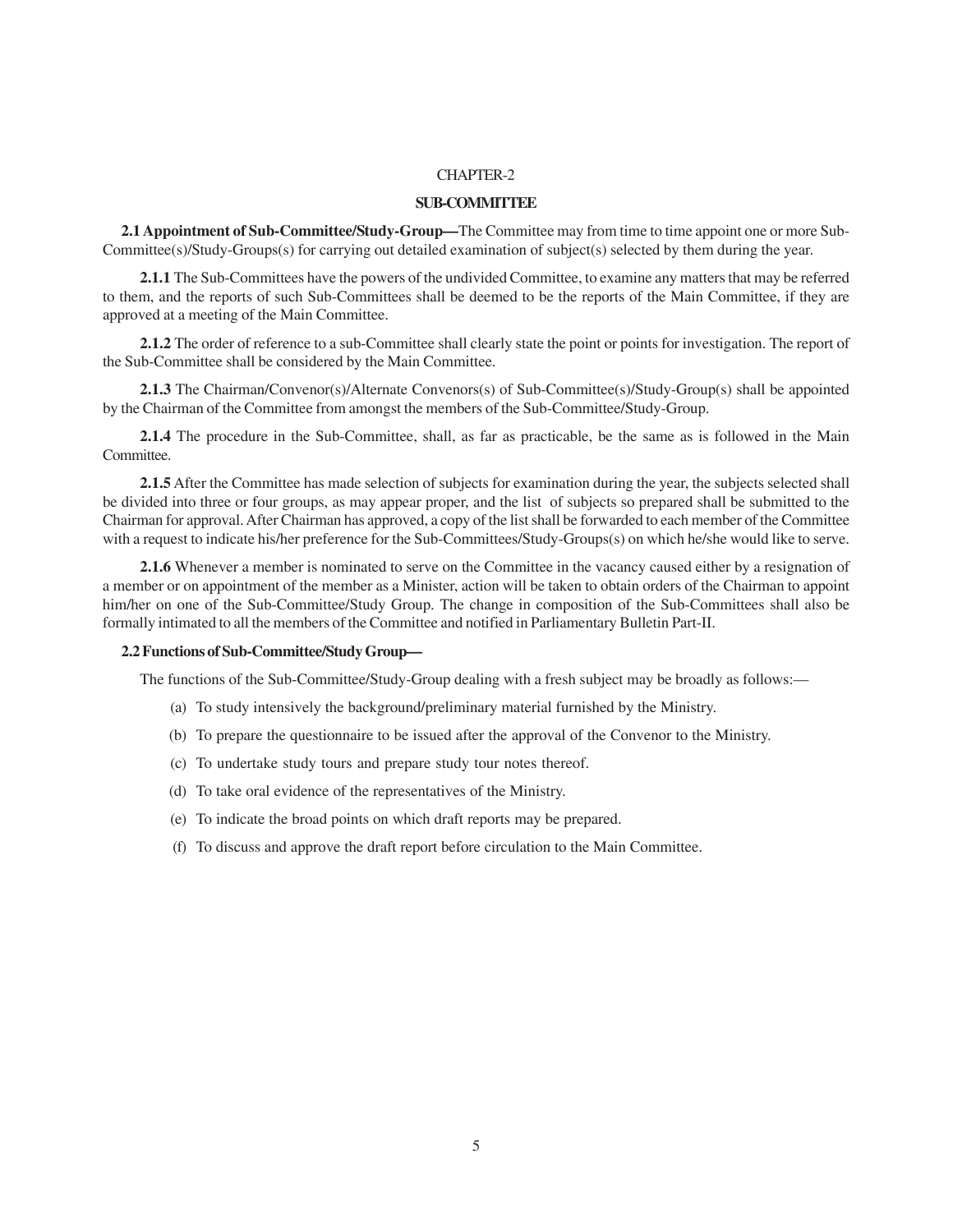#### **MANDATE OF COMMITTEE**

**3.1 Functions of the Standing Committees—**Under Rule 270 of the Rules of Procedure and Conduct of Business in the Rajya Sabha, each of the Standing Committees shall have the following functions:—

- (a) to consider the Demands for Grants of the related Ministries/Departments and report thereon. The report shall not suggest anything of the nature of cut motions;
- (b) to examine Bills, pertaining to the related Ministries/Departments, referred to the Committee by the Chairman or the Speaker, as the case may be, and report thereon;
- (c) to consider the Annual Reports of the Ministries/Departments and report thereon; and
- (d) to consider national basic long term policy documents presented to the Houses, if referred to the Committee by the Chairman or the Speaker, as the case may be, and report thereon;

Provided that the Standing Committees shall not consider matters of day-to-day administration of the related Ministries/ Departments.

**3.2 Consideration of Demand for Grants—**One of the mandatory functions of the DRPS Committees is to consider Demands for Grants of the related Ministries. The following procedure under Rule 272 shall be followed by each of the Standing Committees in its consideration of the Demands for Grants and making a report thereon to the Houses, after the general discussion on the Budget in the Houses is over, and the Houses are adjourned for a fixed period:—

- (a) the Committee shall consider the Demands for Grants of the related Ministries during the aforesaid period;
- (b) the Committee shall make its report within the specified period; and
- (c) there shall be a separate report on the Demands for Grants of each Ministry1 .

**3.2.1** However, in ordinary course during Budget Session, the Committee Sections shall take the following steps in connection with the consideration of Demands for Grants of related Ministries:—

- (i) procure the 'Budget Sets' as soon as the same are presented to Parliament;
- (ii) draw up the schedule of meetings of the Committee, in consultation with the Chairman of the Committee, and send intimation thereof to the members of the Committee by issuing notices both at their local and permanent addresses well in advance of the meetings; SMS are also sent to the members of the Committee about the schedule of meeting(s). Besides this, Notices are e-mailed too, to the members.
- (iii) procure the detailed Demands for Grants and other relevant documents/papers like Outcome Budget, Annual Report of the Ministry from the concerned Ministries (**Annexure-III)** and circulate the papers, as received, to the Chairman and members of the Committee, normally at their local addresses;
- (iv) facilitate the conduct of meetings and take necessary action for evidence by the Secretaries and other senior officers of the respective Ministries;
- (v) prepare and circulate background notes on the basis of information/material furnished by the concerned Ministries and the deliberations in the meetings of the Committee;
- (vi) forward the Questionnaire to the concerned Ministry for their written replies thereon and circulate the responses of the Ministry amongst Chairman and members;

<sup>&</sup>lt;sup>1</sup>Though consideration of Demands for Grants of the related Ministries is a mandatory function of the Committee but an exception was made to this in 2009. Due to General Elections for the constitution of the 15th Lok Sabha, the Budget (2009-10) was presented in July, 2009. There was no recess of the Houses of Parliament for consideration of Demands for Grants during the session. Moreover, the DRPS Committees had not been constituted during the session, which was convened immediately after the elections. Accordingly, Minister of State in the Ministry of Parliamentary Affairs moved a motion on 27th July, 2009 in the House for suspension of Rule 272 in its application. Later on, Committee Coordination Section while referring to the said motion issued a circular intimating that Demands for Grants (2009-10) would not stand referred to the DRPS Committees being serviced by the Rajya Sabha Secretariat for examination and report.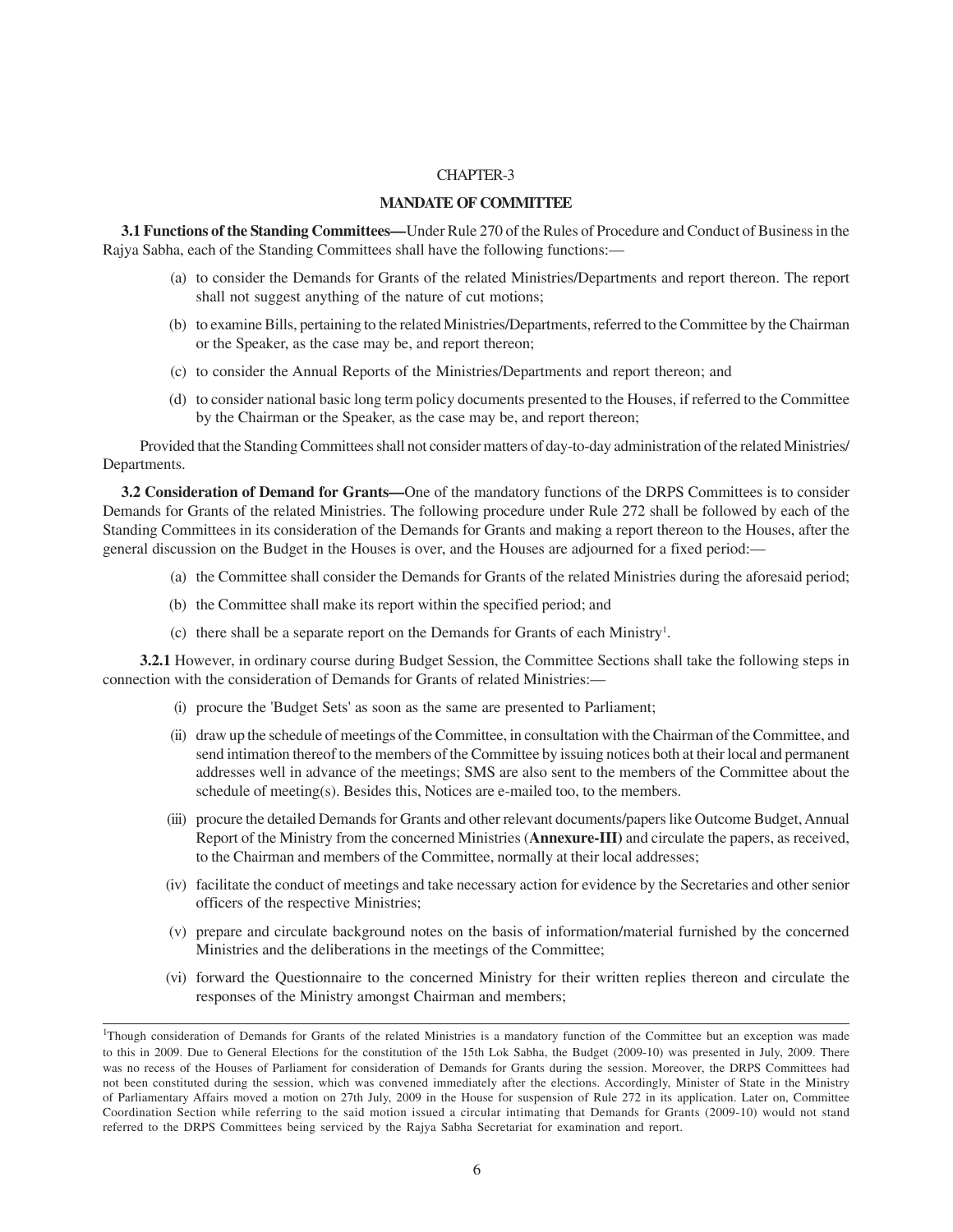- (viii) circulate the script of the verbatim record of the proceedings of the Committee amongst Chairman and members and send relevant portions of the evidence to the concerned witnesses for confirmation/corrections;
- (ix) prepare draft Reports(s) of the Committee, get it approved by the Chairman of the Committee and circulate to the members of the Committee;
- (x) incorporate changes, if any, decided by the Committee in the draft report and finalise Report. Get Hindi translation of the final Report from Translation Section and circulate both the versions to members of the Committee. Prepare and send letter to concerned members at their local address to present/lay the report in House. Prepare press release and hold press conference if the Chairman desires.
- $(xi)$  get three sets of Reports each in English & Hindi, as finally approved by the Committee, authenticated by the Chairman of the Committee;
- (xii) ensure inclusion of item in the Lists of Business of both the Houses for the purpose of presentation/laying of the Report(s);
- (xiii) ensure that the Reports are actually laid/presented as per the schedule. The members whose name appears in the list of business are intimated in writing and also reminded telephonically to ensure their presence in the House on the day of presentation/laying;
- (xiv) after presentation, circulate the Reports to the media through the Media Education and Audio-Visual Unit and PPR, Lok Sabha Secretariat and also to the Members of both the Houses through Publications Counters;
- (xv) forward copies of the Report(s) to the concerned Ministries for furnishing Action Taken Reports within three months from the date of presentation of the Reports.
- (xvi) forward the copies of the Report(s) to the Printing Section for printing of requisite number of copies both in English (800 copies) and Hindi (300 copies) for circulation and future use.

#### **Collection of material and its distribution to Members**

**3.2.2 Procurement of Background Material—** At the beginning of each term of the Committee or during the course of the year, as the case may be, the Ministry/Department/Organisation concerned with subject(s) to be examined by the Committee/Sub-committee shall be requested in writing by the concerned Committee Section to furnish sixty sets of English version and forty sets of Hindi version of the necessary background/preliminary material relating to the subject(s) to enable the Secretariat to circulate the same to members of the Committee/Sub-committee.

The background/preliminary material to be furnished to the Committee/Sub-committee in respect of subject(s) selected for examination of a Ministry/Department/Organisation shall generally be as follows:—

#### **Demands for Grants**

- (i) Outcome Budget for the current year.
- (ii) Annual Report of the previous year.
- (iii) Detailed Demands for Grants for the current year.

In addition to the above documents, the Ministries concerned may also be requested to furnish the following material in connection with the examination of the Demands for Grants:—

- (iv) A brief summary of Demands for Grants alongwith necessary explanatory notes. Analysis of Demands for Grants *i.e.* percentage increase in various heads over the last 2-3 years.
- (v) A detailed note on the funds allocated during current Five Year plan, amount actually spent, targets fixed for various activities *vis-a-vis* actual achievements, the reasons for not achieving the targets, if any.
- (vi) The amount earmarked during previous two Annual Plans, the amount spent and the achievements made against the targets fixed for various activities.
- (vii) A note on the advance planning for the subsequent Five Year Plan.
- (viii) Any other information the Committee may call for or which the Ministry may think it necessary or proper to furnish to the Committee.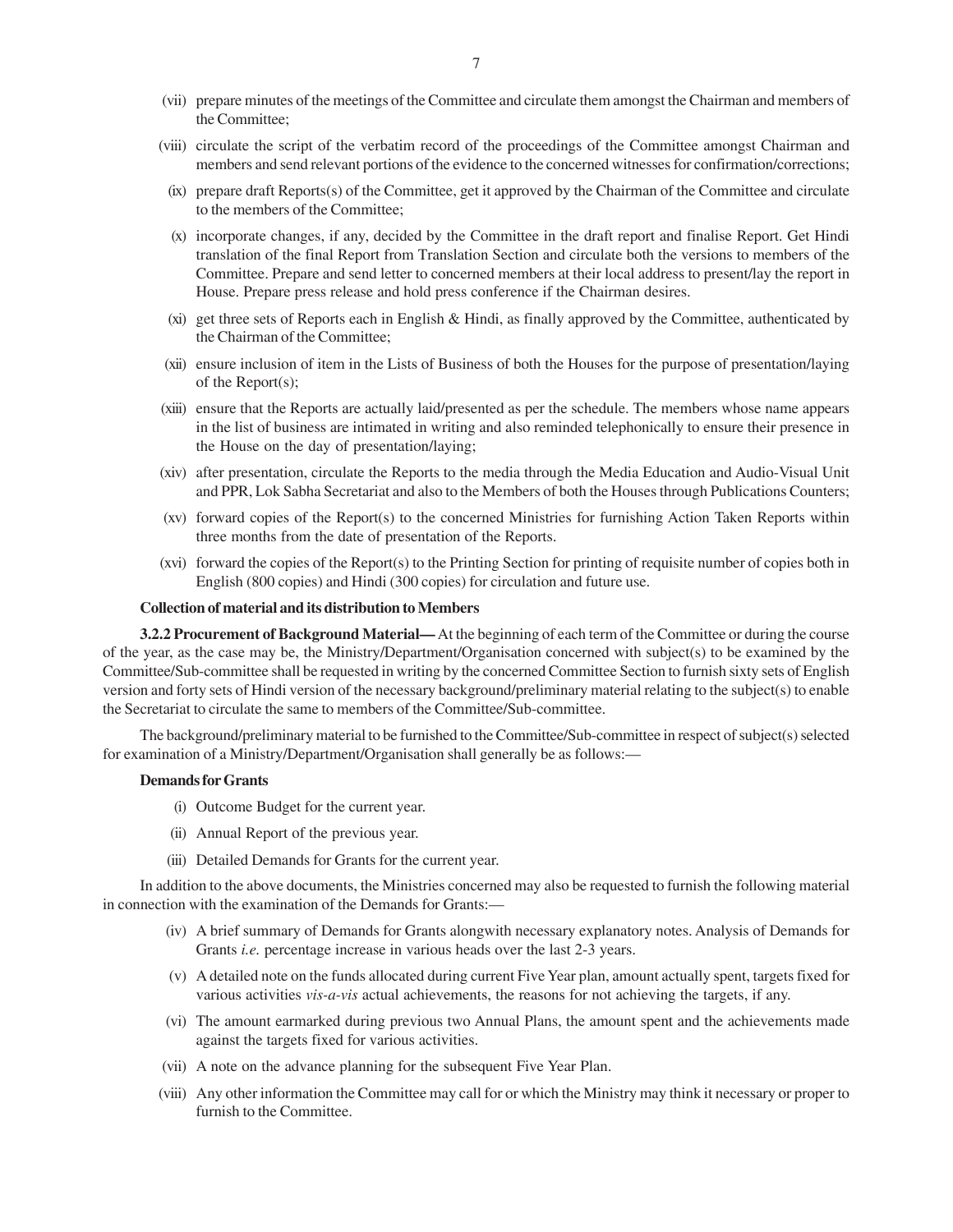#### **Questionnaire**

**3.2.3 General List of Points—** The points suggested by members for written information and the points arising out of the study of various materials collected by the concerned Committee Section and the background/preliminary materials supplied by the concerned Ministry shall be consolidated in the form of a questionnaire. The questions shall be brief and to the point and couched in precise language.

**3.2.4 List of points on Demands for Grants—** Immediately after tabling Demands for Grants of the Ministry concerned, a detailed questionnaire should be prepared based on the analysis/scrutiny/examination of Demands in the context of total budget, growth in non-plan expenditure *vis-a-vis* achievements, scheme-wise analysis and other related factors. Analysis of Demands for Grants shall focus on the following:—

- (i) Analysis of percentage of allocation to individual Ministry/Department out of the total expenditure budget over the past few years;
- (ii) Analysis of budgetary allocations in the previous Five Year Plans to the Ministry to find out proportion of allocation;
- (iii) Analysis of declining proportion or adequacy of increase in proportion;
- (iv) Analysis of physical and financial achievements *vis-a-vis* targets during the last 2-3 years.
- (v) Macro-analysis of impact of budgetary allocation to specific sectors of national economy.

**3.3 Examination of Bills—** Next mandatory function of DRPS Committees is to examine Bills, pertaining to the related Ministries, referred to it by the Chairman or the Speaker, as the case may be, and report thereon.

**3.3.1** Under Rule 273, the following procedure shall be followed by each of the Standing Committees in examining a Bill and making a report thereon:—

- (i) the Committee shall examine only such Bills introduced in either of the Houses as are referred to it by the Chairman or the Speaker, as the case may be; and
- (ii) the Committee shall consider the general principles and clauses of such Bills and shall make report thereon within such time as may be specified by the Chairman or the Speaker, as the case may be.

**3.3.2** The Committee Section shall take following action relating to examination of Bill:—

- (i) procure copies of the Bill from Legislative Branch-I/Bill Office, Lok Sabha/Rajya Sabha Secretariat, as the case may be, Background Note and associated papers from Ministry/Department concerned and circulate to Chairman and members of the Committee;
- (ii) Historical Background of the Bill covering *inter-alia* the necessity of such legislation, it's aims and objectives;
- (iii) Detailed note on various provisions incorporated in the Bill;
- (iv) prepare Questionnaire, if necessary, on the basis of the Bill under consideration and other related material, call for replies thereof from the concerned Ministry/Department and circulate the same among members;
- (v) invite the Secretary of the concerned Ministry/Department for evidence on the Bill to the Committee; may also invite officials from Ministry of Law & Justice for clarification on legal aspect of Bill as and when required;
- (vi) if the Committee so directs, issue an Advertisement in print and electronic media to elicit views from the public on the various provisions of the Bill in writing or by e-mail; **(Annexure-IV)**
- (vii) link the Bills with Committee & Press Release seeking opinion/suggestions from public to the relevant Bill under the heading 'Business, Legislation Bill introduced in Rajya Sabha/Lok Sabha' on the Rajya Sabha website. Bills introduced are uploaded by Bill Office;
- (viii) sift the memoranda thus received and place relevant suggestions before the Committee alongwith the comments of the Ministry thereon;
- (ix) compile a list of persons whom the Committee may like to hear on the subject and place before the Chairman/ Committee for decision;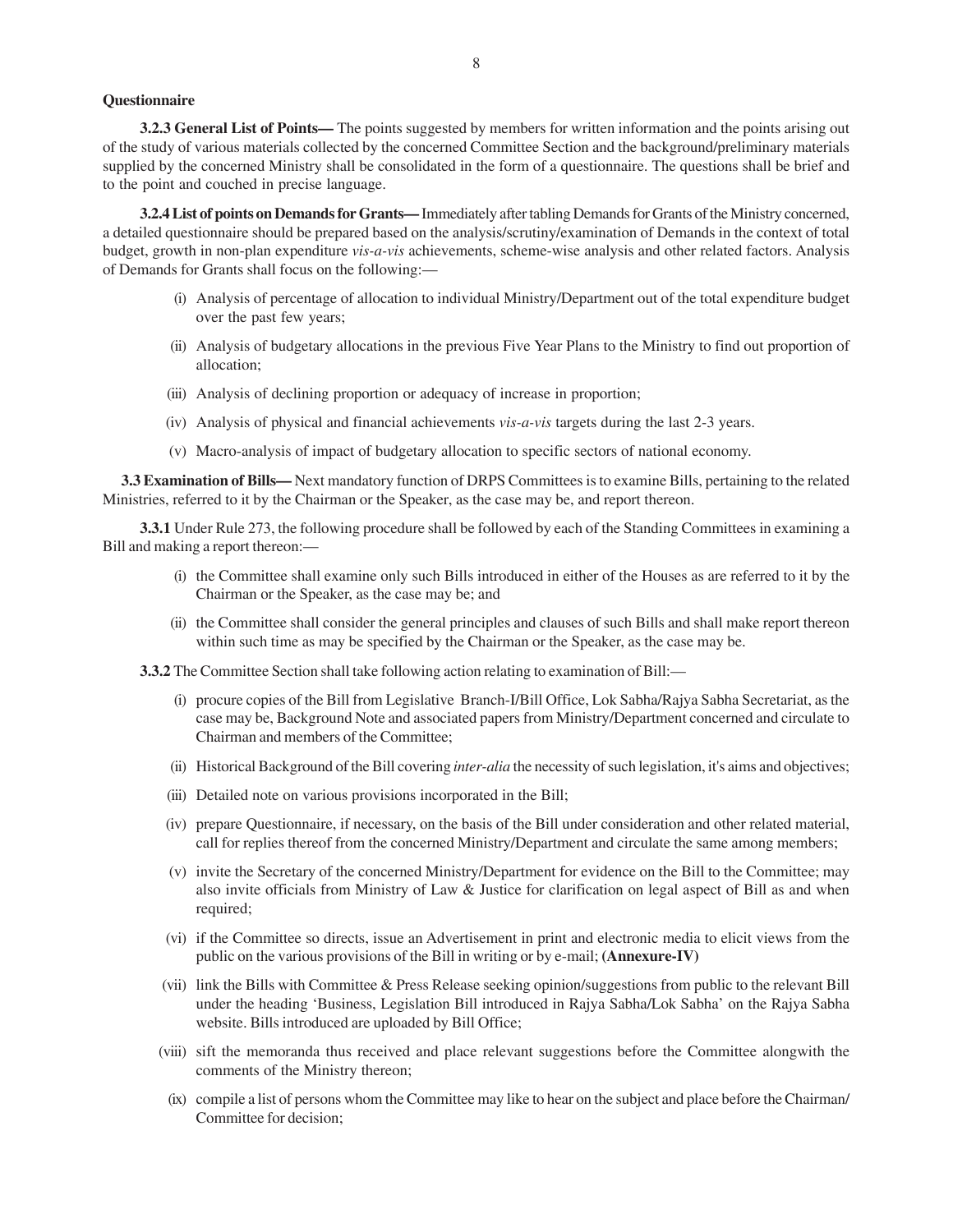- (x) hold meetings to hear interested parties invited by the Committee, circulate scripts of the verbatim record of the proceedings of the Committee, amongst Chairman and members and send relevant portion of the evidence to the concerned witnesses for confirmation/correction;
- (xi) convene meetings of the Committee for clause-by-clause consideration and prepare Minutes for circulation amongst the Chairman and members of the Committee;
- (xii) prepare draft Report for consideration of the Committee after clause-by-clause consideration of Bill is over.

**3.3.3 List of points on Bills—** List of points on Bills should be prepared after the thorough study of its historical background, aims and objectives and the various clauses of the Bill. While drafting the questionnaire, the Assistant Director/Committee Officer should take into account the views, grievances and suggestions of the various organisations and individuals on the Bill, if any, received by the Committee in the form of memoranda, for suitable clarification/stand of the Government in regard to those views/grievances/suggestions.

**3.4 Consideration of Annual Report and Long Term Policy Documents—** Under Rule 270(c), the DRPS Committees are also mandated to consider annual report of the concerned Ministry and report thereon. Besides this, under Rule 270(d) it may also consider national long term policy documents presented to the Houses, if referred to the Committee by the Chairman or the Speaker, as the case may be, and report thereon.

The subject selected by the Committee for examination during the course of the year shall be notified in Parliamentary Bulletin Part-II of both the Houses of Parliament.

Ministries/Departments concerned shall be informed of the subjects selected for examination by the Committee during the year and requested to designate a Liaison Officer in the Ministry to whom the Rajya Sabha Secretariat may contact in connection with the examination of the subject.

**3.4.1** Normally the time period within which the Committee is to present its Report, is three months. However, in case the Committee is unable to present its Report within the stipulated period, a note from the Chairman of the Committee shall be moved through the concerned Committee Section to the Chairman, Rajya Sabha for seeking extension of time. The approval of the Chairman, Rajya Sabha is then brought to the notice of Members of both the Houses of Parliament through Parliamentary Bulletin Part-II.

**3.4.2 List of points on National Long Term Policy—** List of points on National Long Term Policy should be prepared after thorough study of its historical background, aims and objectives and the various aspects of the policy. While drafting the questionnaire, the Assistant Director/Committee Officer should take into account the views, grievances and suggestions of the various organisations and individuals on the policy, if any, received by the Committee in the form of memoranda or personal appearance for oral evidence from experts on the subject, for suitable clarification/stand of the Government in regard to those views, grievances/suggestions.

**3.4.3** In the event of the Committee becoming defunct or is not constituted, Bills/Demands for Grants, which are referred to the Committee and not reported upon, if any, shall stand automatically referred to the succeeding Committee, as and when re-constituted. However, in case of subjects, a status note on all the pending subjects may be furnished by the Secretariat to the Committee and the Committee may take a view on whether the examination of these subjects should be continued and the subjects not taken a view for continuing its examination, if any, shall stand automatically dropped.

**3.4.4 Study of the Books/Press Clippings—** While the Ministry is requested for supply of background/preliminary material and publications, the concerned Committee Section shall also study the following material and note down the points arising therefrom with a view to collecting necessary background material in respect of the subjects chosen by the Committee for examinations:—

- (i) Annual Reports of the Ministry/Department concerned.
- (ii) The Budget and the Explanatory Memorandum.
- (iii) Debates relating to the Demands for Grants in respect of the Ministry.
- (iv) Economic Survey.
- (v) Five Year Plan.
- (vi) Existing Acts on the subject in case of Bills.
- (vii) Existing Policy on the subject in case of National Long Term Policy.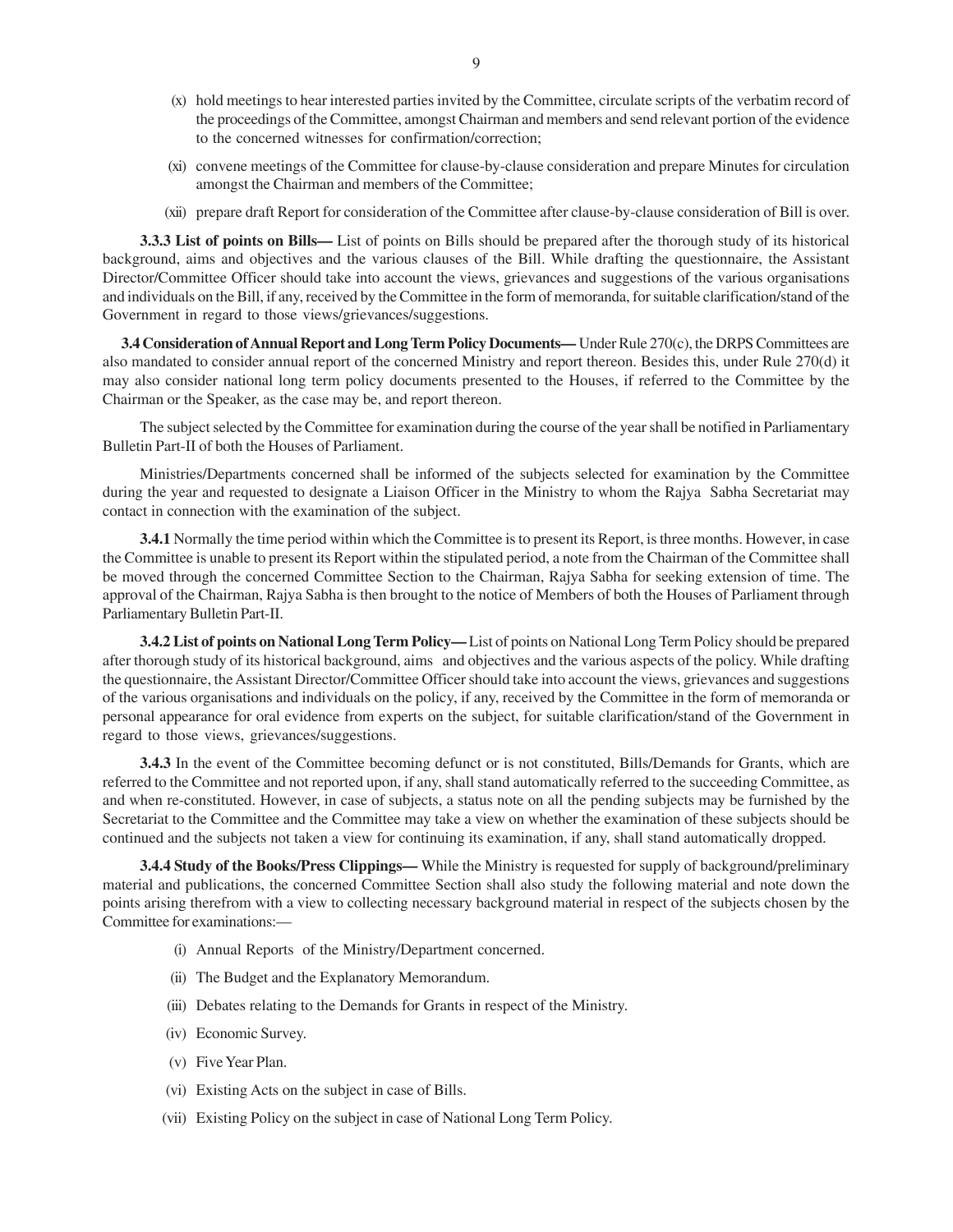- (viii) Questions relating to the subjects answered in Lok Sabha/Rajya Sabha.
- (ix) Reports of the Committee appointed by Government relevant to the subject.
- (x) Books on the subjects.
- (xi) Articles, news items in Press (Press clippings) and Digest of News and Views issued by Parliament Library.
- (xii) Study Tour Notes and other material received by the Section during tours.

**3.5 Post Evidence Replies—** The relevant information/data promised by the officials of the Ministry during their oral evidence should be culled out by the Committee Section in the form of list of points on Post Evidence Replies (PER) awaited from the Ministry. The proceedings of the meeting should also be studied carefully by the Committee Section and the other points arising out of the oral evidence should also be included in the list of points on PER awaited from the Ministry.

**3.5.1** Questionnaire/the list of points on PER for written replies as approved by the Chairman/Convenor shall be sent to the concerned Ministry/Department for furnishing 60 sets of replies in English and 25 sets in Hindi by a specified date for circulation to the Members of the Committee.

**3.5.2** Written replies to the questionnaire/list of points on PER from the Ministry/Department shall be circulated to the Members.

**3.6 Material circulated to the Committee to be treated as confidential—** The material circulated to the Committee/Sub-Committee shall be treated as Confidential and the contents thereof shall not be divulged to anyone nor shall any reference be made to such information, outside the Committee/Sub-Committee at any time before the report on the subject has been presented to/laid on the Table of the Houses. Thereafter, reference may be made only to such information as is available in the documents or records laid on the Table.

**3.7 Circulation of secret/top secret document—** Whenever a paper or document, marked 'secret' or 'confidential' is circulated to the Members of the Committees, the contents of such paper or document shall not be divulged by any Member either in the minute of dissent or on the floor of the House, or otherwise, without the permission of the Chairman; and where such permission has been obtained any restriction imposed by the Chairman in regard to the manner in which, or the extent to which, the information contained in the document may be divulged, shall be strictly observed.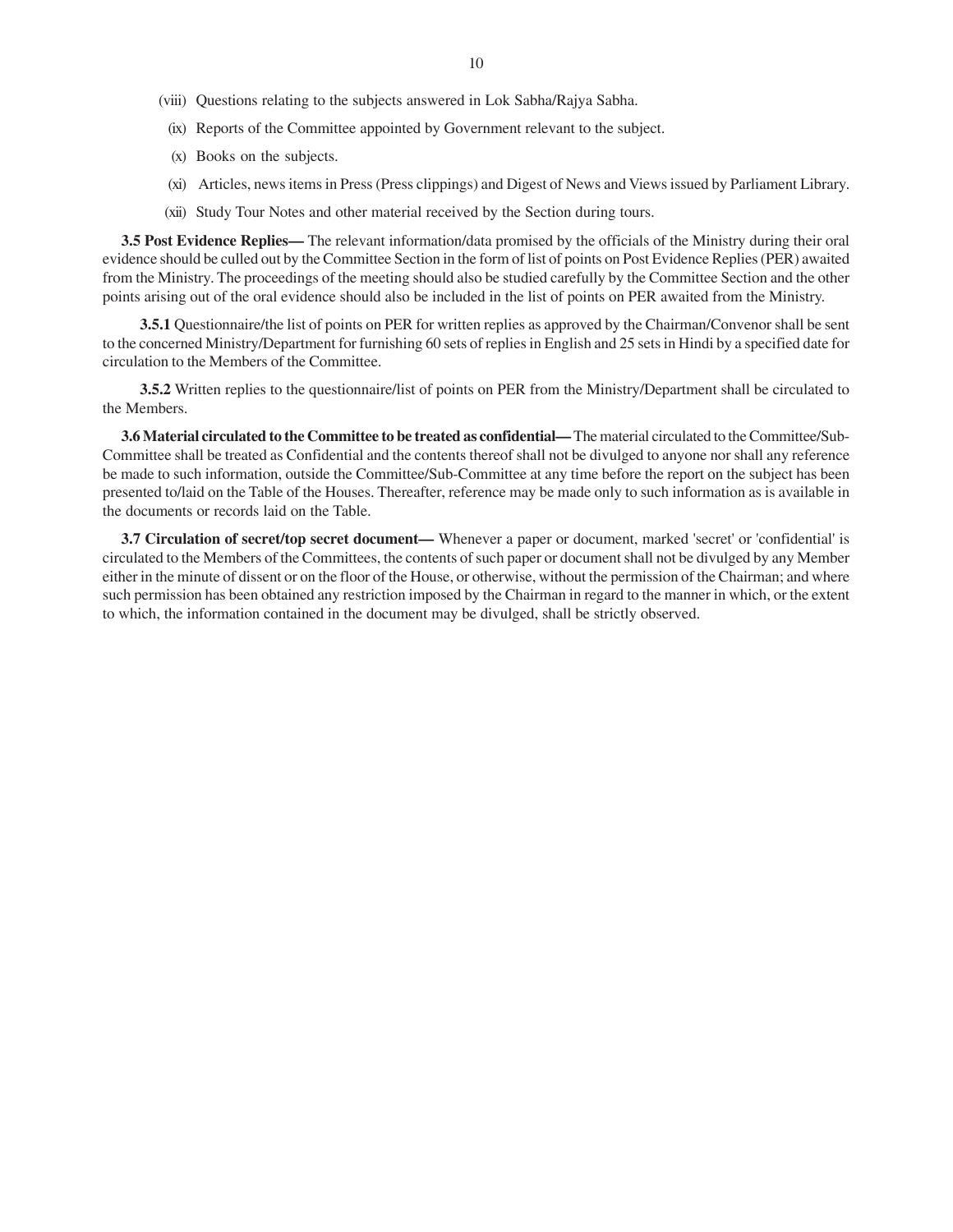#### **MEETING OF COMMITTEE**

**4.1 Programme of Meeting**—The detailed programme of work for the examination of subjects may be determined by the Committee/Sub-Committee/Study-Group from time to time. The Committee shall meet at such time for such period as the Chairman/Convenor may decide.

**4.2 Notice of Meeting**—As soon as programme of meetings of the Committee/Sub-Committee/Study Group is finalized by the Chairman/Convenor, the availability of the Committee Room shall be ascertained from Committee Co-ordination Section or WG Branch of Lok Sabha Secretariat and a note shall be sent to that Branch/Section for the reservation of Committee Room in the Parliament House Annexe/Parliament House/Parliament Library Building. Confirmation of reservation of Committee Room should be obtained in advance. As far as possible, consecutive meetings shall be arranged in the same room.

**4.2.1** Notice(s) of the meeting(s) of the Committee/Sub-Committee/Study Group shall be issued sufficiently in advance to the members of the Committee/Sub-Committee/Study Group indicating the subject matter to be discussed. Notice(s) shall be sent to the members both at their local and permanent addresses if the meeting(s) is/are to be held during inter-session period. Notice(s) shall be sent only at the local address of the members if the meeting(s) is/are to be held during the session period. A copy of the notice of the meeting(s) of the Sub-Committee/Study Group may be endorsed to the Chairman of the Committee for his information. In case the Chairman/Convenor, at a short notice, convenes a meeting of the Committee/Sub-Committee/Study Group, the members of the Committee/Sub-Committee/Study-Group are telegraphically informed followed by notice of the meeting of the Committee/Sub-Committee/Study-Group. Notice of meeting(s) may also be sent to members through E-mail and SMS. (**Annexure-V**)

**4.2.2** Whenever meeting(s) of the Committee/Sub-Committee/Study Group is/are advanced/cancelled/postponed, a notice regarding cancellation/postponement of sitting(s) of the Committee/Sub-Committee/Study Group should be issued to the members immediately. Telegrams should also be sent to the members, if sufficient time is not available for the issue of notice of advancement/cancellation/postponement by post to the permanent address of the members during the intersession period. Members should also be informed about the advancement/cancellation/postponement of sitting(s) over the telephone. Information regarding advancement/cancellation/postponement of sitting(s) may also be sent to the members through E-mail/SMS at their respective E-mail addresses. (**Annexure-VI**)

**4.2.3** Every effort shall be made to give as much advance notice as possible to the Department/Ministry concerned when its representatives are to appear before the Committee to give oral evidence.

**4.3 Venue of Meeting**—The meetings of the Committee/Sub-Committee/Study Groups, at which officers or staff of the Rajya Sabha Secretariat are required to be present, shall invariably be held within the precincts of the Parliament House. If, for any reason, it becomes necessary to hold a meeting of the Committee outside the precincts of the Parliament House, the matter shall be referred to the Chairman, Rajya Sabha whose decision shall be final.

**4.4 Time of Meetings when the House is sitting**—Unless the Chairman, Rajya Sabha, otherwise permits, no meeting shall be held after the commencement of a sitting of the Council and before 15:00 hours on days when the House is sitting.

**4.5 Arrangements for Meeting**—The concerned Committee Section shall be responsible for making following arrangements in connection with the meetigns of the Committee/Sub-Committee/Study Groups:—

- (a) Reservation of the Committee Room.
- (b) Sound and light arrangements and air-conditioning of the room.
- (c) Reporting of the proceedings (whenever considered necessary).
- (d) Interpretation from English to Hindi and *vice versa* of the proceedings (whenever considered necessary).
- (e) Service of light refreshments.
- (f) Supply of agenda papers, stationery, etc. to members at the meeting.
- (g) Taking attendance of Members.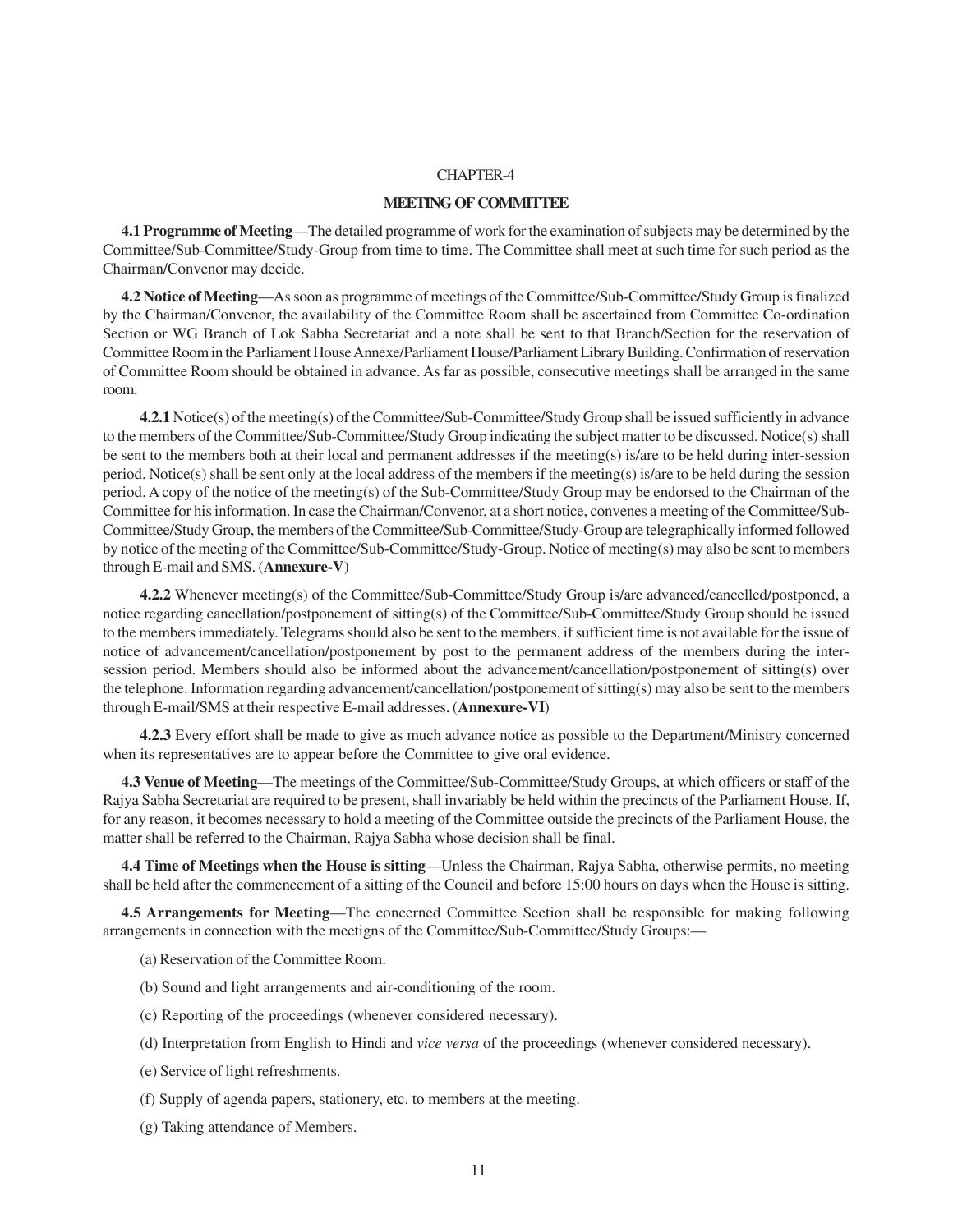- (h) Placing the name plates/cubes in front of members.
- (i) Reminder to members about the meetings.
- (j) Flashing message regarding meeting of the Committee on CCTV (during Session period); and
- (k) Providing entry passes for witnesses.

**4.6 Quorum for Meeting** — In order to constitute a meeting of the Committee, the quorum shall be one third of the total number of members of the Committee.

**4.6.1** In calculating the number of members to constitute quorum equal to one third of the total number of members any fraction obtained is to be ignored. Thus, in case of DRSCs having a total member of 31, the quorum is 10 members, regardless of vacancies in the Committee.

**4.6.2** If at any time fixed for any meeting of the Committee, or if at any time during such meeting, there is no quorum, the Chairman of the Committee may either suspend the meeting until there is a quorum or adjourn the meeting to some future day.

**4.6.3** When the meetings of the Committee have been adjourned on two successive dates for want of quorum of Chairman shall report the fact to the Council.

**4.7 Withdrawal of strangers** — Members who are not members of the Committee may be present during the deliberations of the Committee but shall not address the Committee nor sit in the body of the Committee.

**4.8 Attendance of Members** — A register shall be maintained by the Section to record the attendance of members at the meeting of Committee/Sub-Committee/Study Group. Separate folios should be assigned for recording distinctly the attendance of members.

**4.8.1** Another register shall also be maintained showing the following details about the sitting of the Committee:—

- (i) Serial No. of meeting.
- (ii) Date of meeting.
- (iii) Venue of meeting.
- (iv) Duration of the meeting (showing separately the time of commencement and adjournment of the meeting).
- (v) No. of witnesses examined.
- (vi) No. of members present.
- (vii) Main subject(s) discussed.

**4.9 Summoning of State Government Officials before Committee for evidence** — Whenever it is felt necessary to invite an official of a State Government to appear as a witness before a Committee or to ask the State Government to produce a document or paper before the Committee, the orders of the Chairman, Rajya Sabha shall be obtained before the official or the State Government is asked to comply with the request.

**4.9.1** In case the Chairman, Rajya Sabha decides that it is not necessary to summon a particular State official as a witness, or that the State Government need not be asked to produce a paper, document or record, the Chairman of the Committee concerned, may, if he thinks necessary, apprise the Committee of Chairman's decision/direction.

#### [*Direction by the Chairman, Rajya Sabha published in Bulletin Part-II dated the* 10.04.1984 *and* 28.01.1999]

**4.10 Evidence of officials of Ministries/Departments and Chief Executives of Public Sector Undertakings/Banks, etc. before Department-related Parliamentary Standing Committees** — A Department-related Parliamentary Standing Committee, in dealing with the subjects relating to the Ministry/Department under its purview, in the normal course examines only the officials of such Ministry/Department. However, sometimes it may become necessary for the Committee to seek the views of other Ministry/Department of the Government of India which does not directly fall within its purview. In such cases the representatives of such Ministry/Department could be called to appear before the Committee. However, in case Chief Executives of PSU/Bank/Organisation under such Ministry/Department are also required to be examined, orders of the Chairman, Rajya Sabha shall be obtained before such officials are asked to appear before the Committee. (**Annexure-VII)**

[*Direction by the Chairman, Rajya Sabha published in Bulletin Part-II dated 06.07.2006*]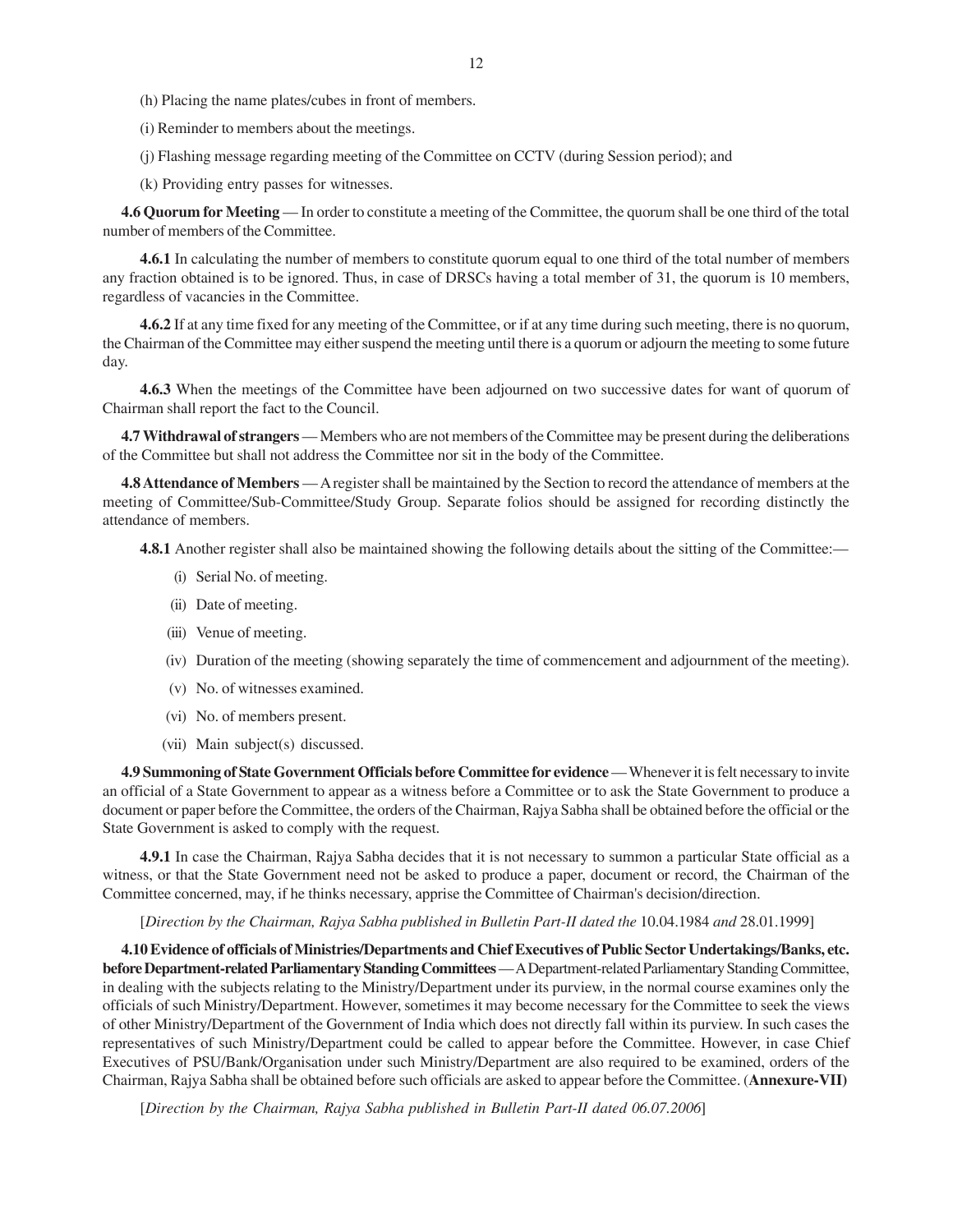**4.11 Minister not to be called before Committee** — A Minister shall not be called before the Committee either to give evidence or for consultation in connection with the examination of subjects by the Committee.

**4.11.1** The Chairman of the Committee may, however, when considered necessary but after its deliberations are concluded, have an informal talk with the Minister, the subjects of whose Ministry were under consideration by the Committee in order to apprise him of:—

- (i) Any matters of policy laid down by a Ministry with which the Committee does not fully agree; and
- (ii) Any matters of secret and confidential nature which the Committee would not like to bring on record in their report.

**4.11.2** The Committee may then consider its conclusions in the light of such talks but shall not otherwise pursue further any of these matters with the Minister after they are brought to the notice of the Minister concerned by the Chairman.

**4.11.3** Whenever any request is received from any Minister for appearing before the Committee to give evidence, the matter shall be submitted to the Chairman, Rajya Sabha through the Chairman of the Committee for his direction. Where the Minister is permitted by the Chairman, Rajya Sabha to appear before the Committee, his evidence shall be recorded.

**4.12 Evidence of non-official witnesses** — Whenever it is decided by the Committee to invite the views of non-officials or non-Governmental Organisation on a particular subject, a list showing the prominent non-officials or non-Governmental organisations, who have knowledge of the subject under examination, shall be drawn and put up to the Chairman of the Committee. Once the list of NGOs/experts has been approved by the Chairman, a letter to the non-officials or non-Governmental organisation concerned shall be sent requesting them to furnish a memorandum.

**4.12.1** Each memorandum on receipt shall be studied by the Assistant Director/Committee Officer and put up to the Chairman of the Committee drawing attention to important points/suggestions made in the memorandum which may be referred to the Ministry/Department concerned for their comments. These memoranda shall be circulated to the members in convenient batches alongwith important points/suggestions arising therefrom.

**4.12.2** If the memorandum contains any controversial points, orders of the Chairman shall be taken before circulation.

**4.12.3** A list of non-Governmental organisations/experts who have submitted memoranda on the subject will be placed before the Convenor/Chairman for selection of non-Governmental organisations/experts who may be called for giving evidence before the Committee.

**4.12.4** If, while forwarding the Memorandum, any non-official organisation has expressed a desire to appear before the Committee, the matter shall be specifically placed before the Chairman/Convenor for orders.

**4.12.5** After the Chairman/Convenor has approved the names of non-official or Non-Governmental organisations/ experts, such organisations/experts, etc. shall be informed of the date, time and venue of meeting at which evidence will be taken. Adequate notice of the date and time of meeting at which evidence will be taken shall be given to organisations/ experts.

**4.12.6** On the basis of the study of memoranda received from the non-official organisations/experts and the written information already received from the Department/Ministry, the Assistant Director/Committee Officer shall also put up a list of points for oral evidence of the representative of the selected non-official organisations/experts.

**4.12.7** The relevant information/data promised by the experts/representatives of the non-official organisations during their oral evidence should be culled out by the Assistant Director/Committee Officer in the form of list of points on Post Evidence Replies (PER) awaited from them. The proceedings of the meeting should be studied carefully by the Assistant Director/Committee Officer and the points arising out of the oral evidence should also be included in the list of points on PER. The other points which could not be taken up during the evidence should also be included in the list of points on Post Evidence Replies. Copies of Post Evidence Replies, so received, shall be circulated as soon as possible to the members of the Committee.

**4.12.8** The letter to non-official witness inviting him to appear before the Committee, shall clearly state the position with regard to his TA/DA entitlement and settlement of his claim. In case, non-official witness is required to travel by a mode higher than his entitlement, recommendation of the Chairman of the Committee shall be obtained for allowing him/her to travel by such a mode, keeping in view the status of the witness. Such a case shall then be processed in terms of the provisions of the relevant TA/DA rules and put up to Secretary-General for administrative approval and financial sanction to the grant of TA/DA to non-official witness.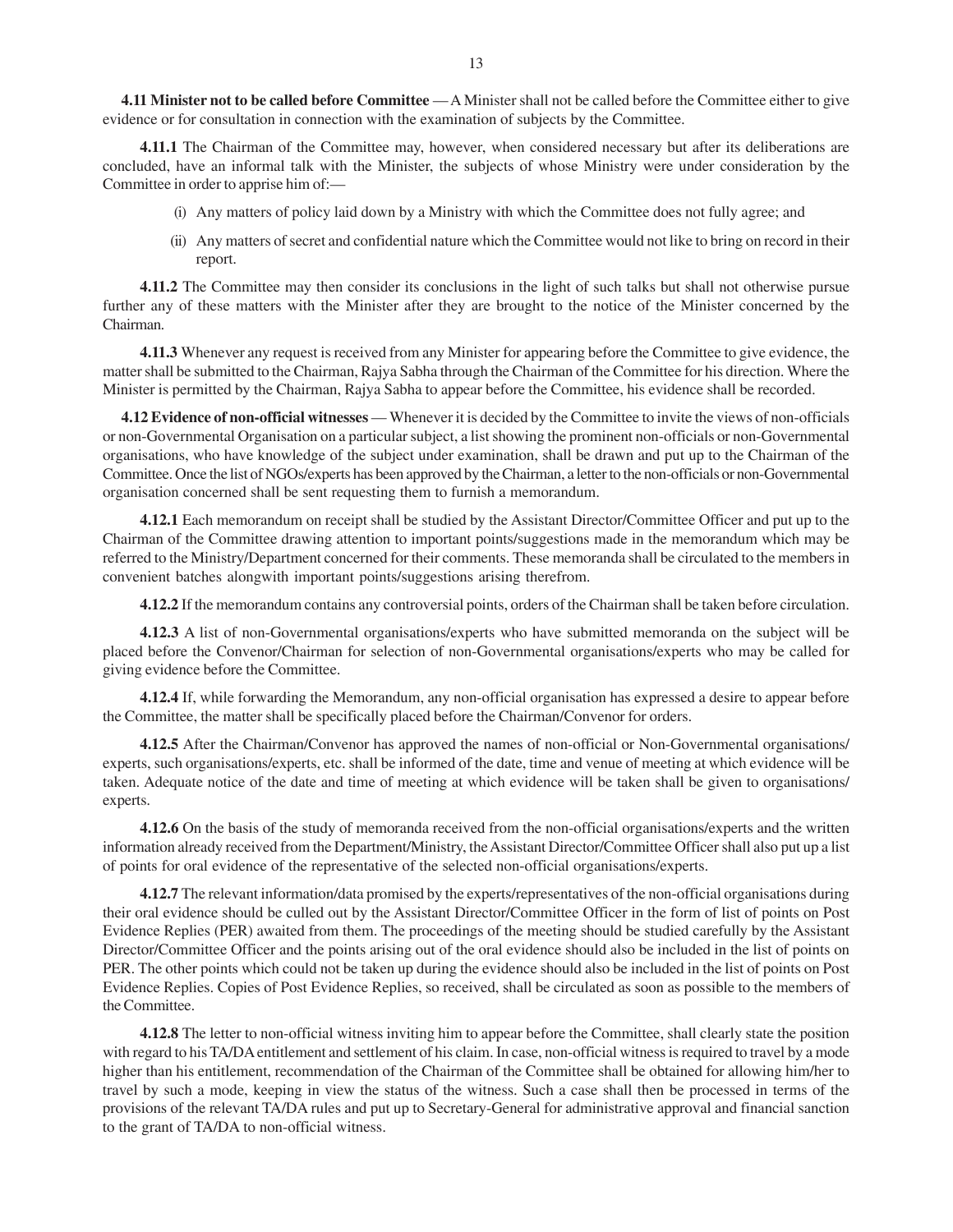**4.12.9** A copy of the sanction regarding travelling allowance, together with the letter inviting the non-official witness, shall be sent to MS&A Branch immediately.

**4.12.10** Where a witness seeks permission for air travel, orders of Joint Secretary/Secretary-General shall be obtained on the request. A copy of the note containing the orders shall be sent to MS&A Branch immediately to enable that Branch to communicate the sanction to Audit.

**4.12.11** As soon as the meeting is over, the attendance sheet along with a copy of the notice of the meeting is sent to MS&A Branches of both the Secretariats for preparation of TA/DA Bills of members.

**4.12.12** The schedule of meetings of the Committee is also put on the Rajya Sabha website after it is finalised.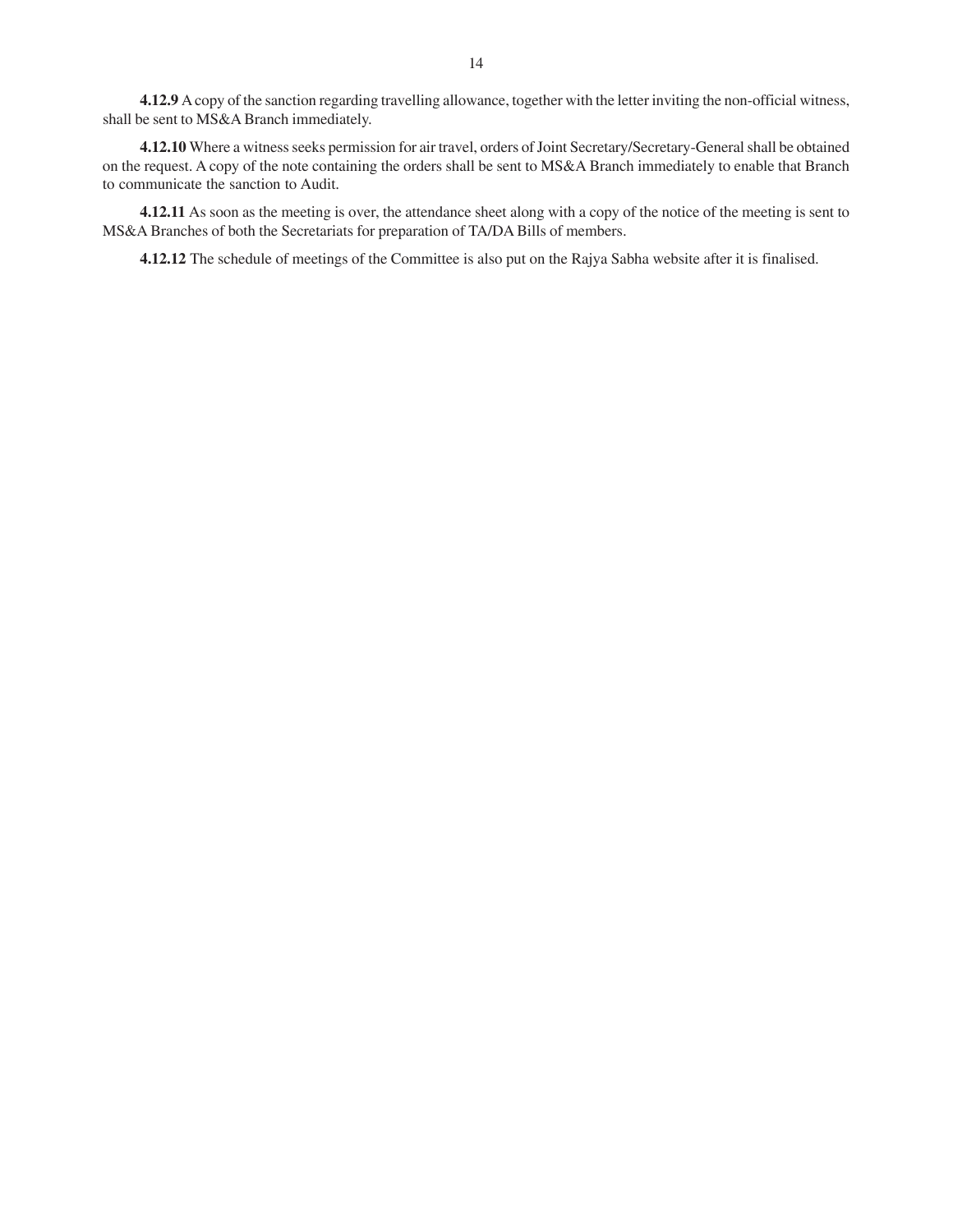#### **PROCEEDINGS OF COMMITTEE**

**5.1 Meetings of Committee to be held in private—**The meeting of the Committee shall be held in private and shall not be open to the Press.

**5.2 Verbatim record of proceedings—**Committee Section shall maintain a verbatim record of proceedings of each sitting of the Committee at which evidence of witnesses is taken.

**5.2.1** The Joint Secretary/Director (Reporting) shall be requested by the Committee Section in advance to make arrangements for verbatim recording of the proceedings of such meetings of the Committee.

**5.2.2** Two sets of agenda papers shall be supplied in advance to the Reporters at the meeting and these sets shall be taken back from them after the adjournment of the meeting.

**5.2.3** Four copies of the verbatim proceedings of each meeting of the Committee where evidence is taken shall be furnished by Reporters'Section to the Committee Section. It shall be ensured that the copies are legible.

**5.2.4** The concerned Committee Section shall remind the Reporters' Section if the proceedings are not received and the matter shall be brought to the notice of Joint Director/Director.

**5.2.5** Concerned Committee Section shall get two sets of the proceedings stitched. The first and the second copies shall be marked with the words 'Reference copy' and 'Working copy' respectively. The copies shall be marked on the cover page as 'Confidential'.

**5.3 Sending verbatim proceedings for correction—**The relevant portions of the proceedings shall be forwarded to the witnesses/members concerned for confirmation/corrections and returning by a specified date along with a covering letter within three days of their receipt from the Reporters' Section.

**5.3.1** The proceedings shall be forwarded to the person concerned with covering letter instructing the recipient that—

- (i) The proceedings sent are confidential;
- (ii) No part of the proceedings shall be quoted anywhere nor copies thereof taken or kept by anyone; and
- (iii) The proceedings shall be returned after perusal/corrections.

**5.3.2** The proceedings together with the forwarding letter shall be carefully sealed in the cover marked 'CONFIDENTIAL' which shall be sent to the person concernd by name and delivered by a special messenger, if in Delhi, and the signature of the recipient shall be obtaind. To outside stations, it may be sent by post, observing all formalities and precautions as laid down for despatch of the confidential papers.

**5.3.3** A Register indicating the particulars of pages of proceedings of each meeting sent to the witnesses/members, date of despatch and date of receipt back shall be maintained to monitor the return of the proceedings.

**5.3.4** The proceedings, when received back from witnesses/members shall be carefully scrutinised to see that no material change(s) has/have been made therein and the corrections made by them are confined to either grammatical errors or factual inaccuracies etc. When a witness makes a substantial change or in case of doubt the orders of Joint Secretary/ Chairman, as may be necessary, shall be taken.

**5.3.5** The accepted corrections shall be incorporated in both the sets of proceedings kept for use in the Section and an indication made on the cover of these sets as 'Corrected Copy'.

**5.3.6** The copies returned by the witnesses and members shall be stitched separately in a file for permanent record.

**5.3.7** A careful watch shall be kept about the return of the proceedings. The matter shall be followed up with the recipient till the proceedings are returned. Joint Director/Director should be kept contemporaneously informed of all developments.

**5.4 Bound set of proceedings—**While the 'Reference' copies of verbatim proceedings of meetings held in a year shall be arranged date-wise, the 'working' copies of the proceedings shall be arranged subject-wise. Sets of Reference copies and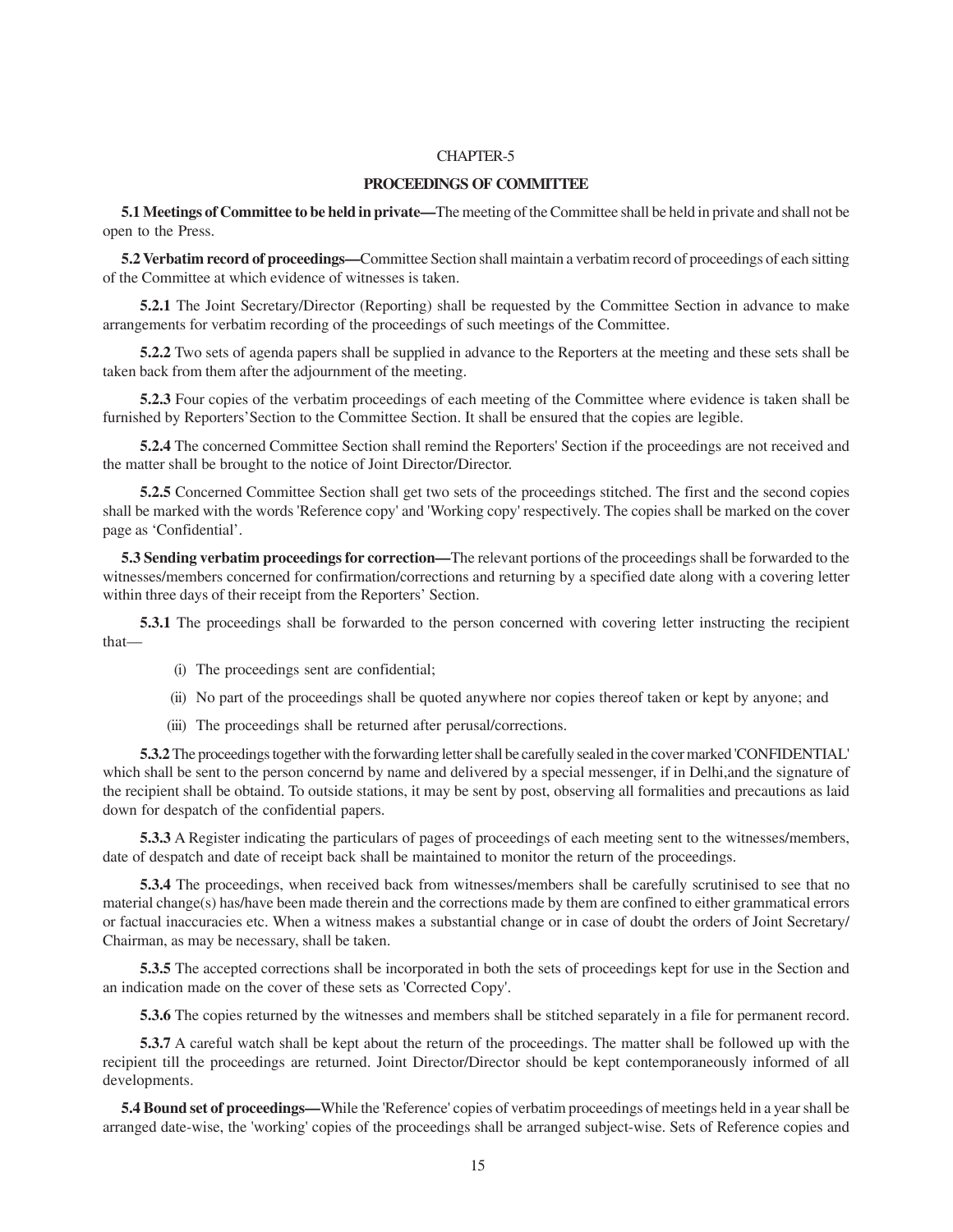Working copies shall be get bound separately in convenient volumes as soon as possible but not later then one month of presentation of the Report to which they relate. A 'Contents Page' shall be added to the Reference copies indicating the dates of meetings of the Committee on the subject. Each working copy shall also contain contents page indicating the brief subject and page no. on which the subject has been discussed.

**5.4.1** Before sending the sets of proceedings for binding, the dates of proceedings shall be cross-checked from the Register of sittings of Committee to make sure that sets for binding contain proceedings of all the sittings which were covered verbatim.

**5.4.2.** Bound sets of verbatim proceedings shall be kept in safe custody for permanent record in the Section.

**5.4.3** Bound sets of proceedings shall not be lent or shown to any unauthorised person. Whenever a bound set is issued to an officer of the Committee or to a senior officer of the Secretariat for reference, a requisition therefor shall be obtained and kept in the record of the Section.

**5.5 Points on which further information is required**—The concerned Section shall note down the points on which further information is required by the Committee/sub-committee during evidence and under the directions of the Chairman/ Convenor, take such action in the matter as may be necessary.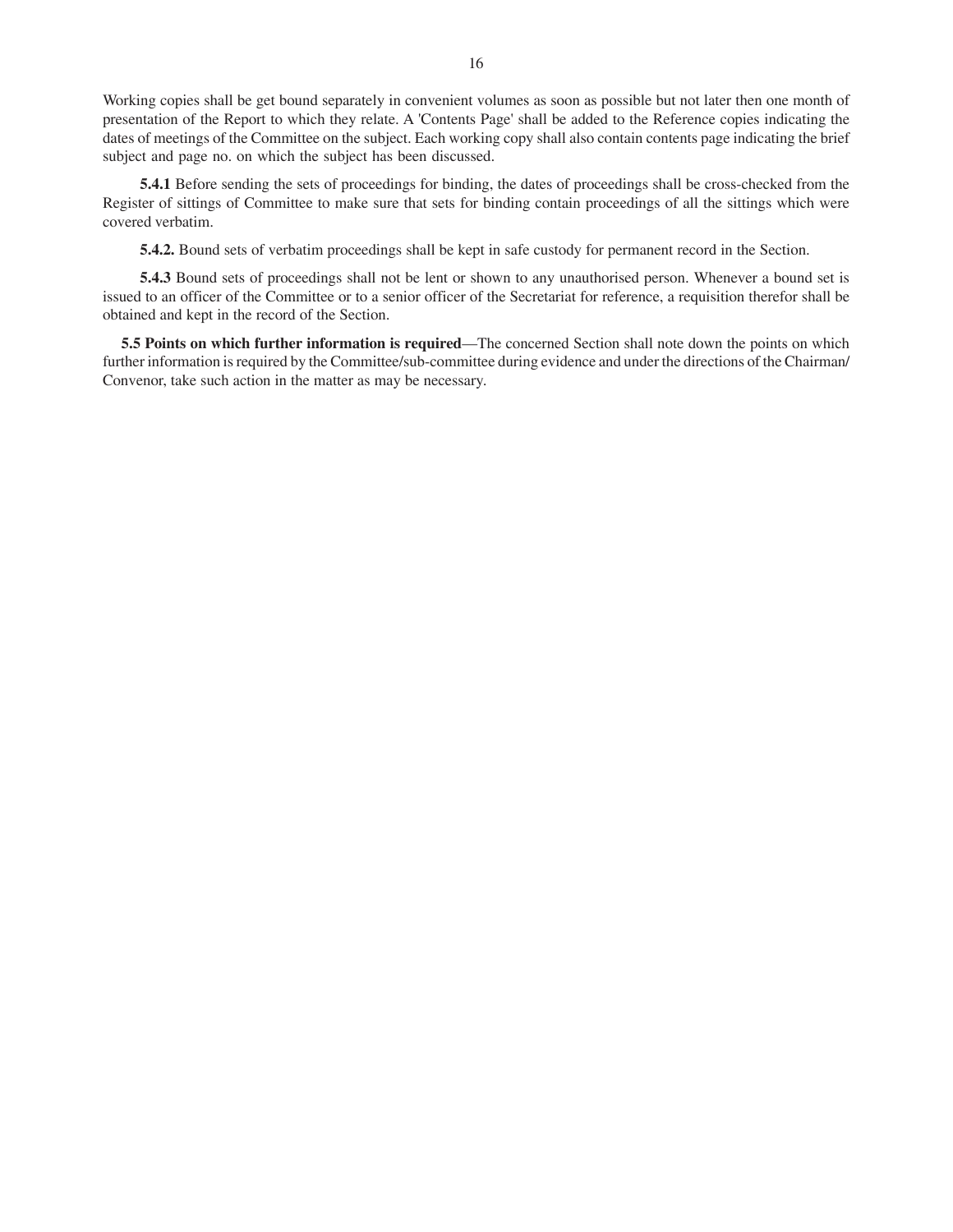#### **STUDY TOURS OF COMMITTEE**

**6.1 Drawing of tour programme**—Under Rule 81 of the Rules of Procedure and Conduct of Business in Rajya Sabha relating to Select Committees, which are applicable *mutatis mutandis* to DRPS Committees (read Rule 245), no meeting of a Committee shall be held outside the precincts of the Parliament House, provided that if, in any case, it is considered necessary to hold such a meeting outside the precincts of the Parliament House, the matter shall be referred to the Chairman, Rajya Sabha whose decision shall be final.

**6.1.1** Whenever the Committee decides to undertake tours, detailed tour programme (ANNEXURE-VIII) shall be drawn up by the concerned Committee Section and submitted to the Chairman for approval. After the Chairman has approved the tour programme of the Committee a note from the Chairman, alongwith the proposed tour programme, shall be put up to the Chairman, Rajya Sabha for obtaining permission. Permission of the Chairman, Rajya Sabha for the tour shall invariably be taken in advance in all cases. While seeking approval of Chairman, Rajya Sabha, concernd divisional officers shall place all relevant facts in the proposal particularly the aspects included in tour guidelines.

**6.1.2** After the tour has been approved, a copy of the programme shall be sent to the members of the Committee who shall be requested to intimate in writing whether or not they would like to undertake the tour. Relevant extracts from the guidelines issued by the Hon'ble Chairman in connection with tours by Parliamentary Committee shall also be sent to the members for information (ANNEXURE-IX).

**6.2 Background material and list of points for informal discussion during tour—**While addressing the Ministries/ Departments concerned for making necessary arrangements for the tour, the Committee Section shall also request them to furnish 35 copies of English version and 10 copies of Hindi version of the following material on the working of institution/ organisation/establishment to be visited by the Committee/Study Groups:—

- (a) A brief note giving the salient and essential features of the institution/organisation/establishment to be visited by the Committee/Study Groups;
- (b) Functions and physical & financial performance during the last three years and its comparison with targets;
- (c) Special features including future plans;
- (d) Latest Annual Report of the institution/organisation/establishment (if any-5 copies).

**6.2.1** The list of points for informal discussion during tour with officials/non-officals/State Governments shall be prepared and after approval by Chairman/Convenor, a few copies thereof shall be forwarded to the concerned Ministry/ Department/Head of the Institution or office to be visited, head of non-governmental organisation concerned/Chief Secretary to the State Government concerned sufficiently in advance with the request that written replies to all the points should be prepared and copies made available for the use of members well before the discussion.

**6.3 Arrangements for tour**—As per the guidelines on the subject, expenditure on study tours is now borne by the Secretariat (ANNEXURE-X). A programme of list of the Committee shall be communicated simultaneously to the Ministries concerned. They shall be requested to make arrangements for transport and board and lodging.

**6.3.1** Before the commencement of interaction with the representatives of Ministry/Department/non-governmental organisations during the Study Tours, the Chairman/Convenor of the Study Group shall be suitably advised to bring to the notice of the officials of organisations/non-governmental organisations that the discussion shall be of confidential nature and that it shall not be permissible for the participants in the discussion or anyone who may have access to the proceedings of the discussion to communicate directly or indirectly to the press or any unauthorised person any information regarding its proceedings.

**6.3.2** Railway Board shall be requested to ensure reservation of railway accommodation for members of the Committee/ Group and officers accompanying from New Delhi and from various intermediate stations for journeys to be undertaken by train.

**6.3.3** In case, any journey or part of journey is required to be performed by air, Commercial Manager, Central Space Control, Indian Airlines, New Delhi shall be requested to block the required number of seats and issue necessary instructions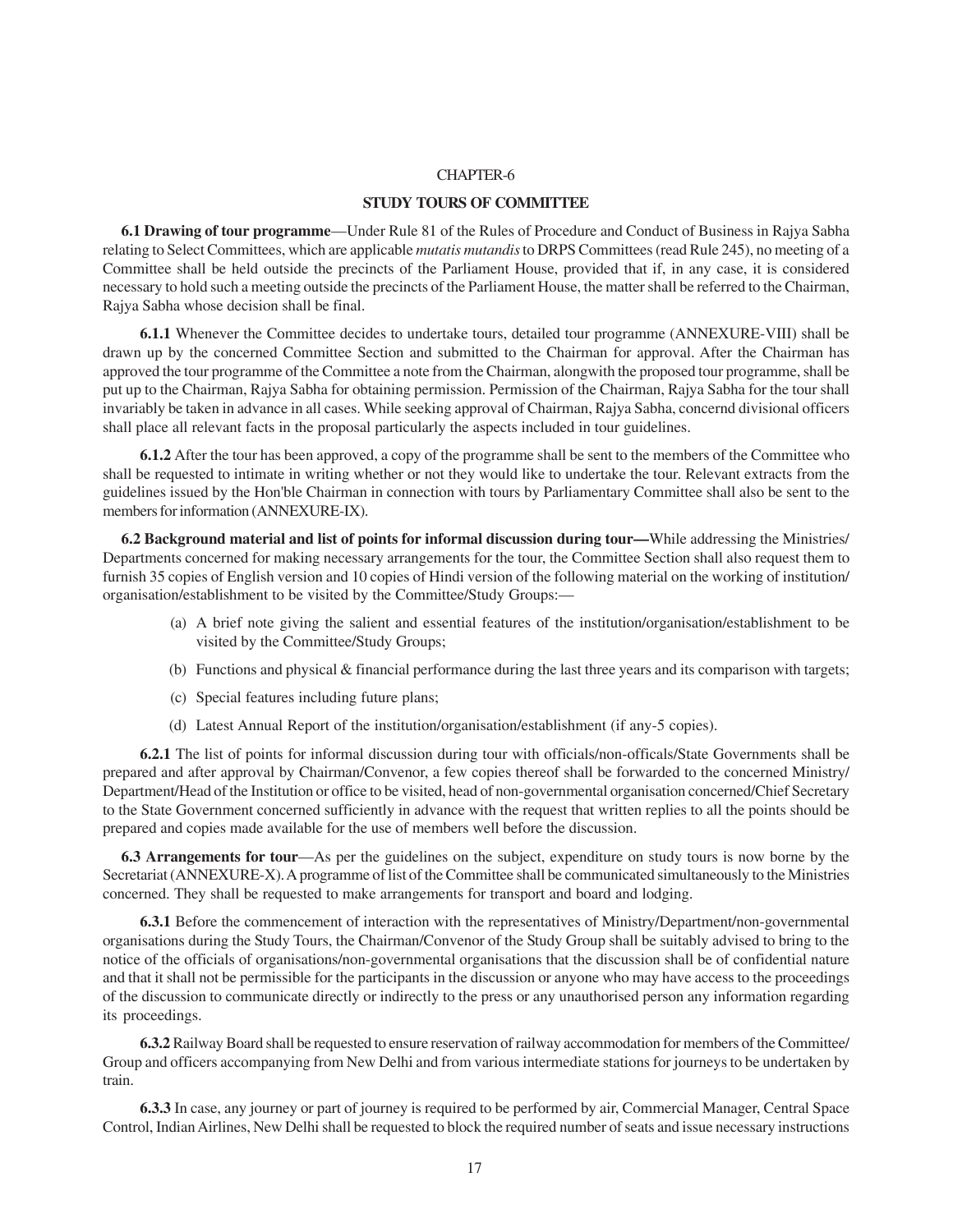to the Area Managers for issue of air tickets against exchange vouchers, etc. of the Rajya Sabha Secretariat, to the Members and officers.

**6.3.4** In arranging accommodation for the Members and officers of the Secretariat accompanying them, care shall be taken to ensure that reservations are made for members and officers two days in advance of the actual date of commencement of the visit at the station where the Committee/Study Group is to assemble and for two days after completion of the tour at the station wherefrom the Committee/Study Group is to disperse as the members are entitled under the rules to reach two days in advance at the place of assembly and remain for two days in place of dispersal after conclusion of the tour.

**6.3.5** Sufficiently in advance of the date of the commencement of tours, proposals regarding the names of officers and staff accopanying the Committee/Study Groups on tour, indicating dates of their departure and return to Headquarters shall be put up to Secretary-General through Joint Secretary for orders, with full justification thereof.

**6.3.6** Where the tour programme includes journeys by air, permission of Additional Secretary/Secretary/Secretary General shall be taken for officers accompanying the Study Group/Committee for air journeys. In case visit of the Committee/ Study Group involves travelling by special aircraft/helicopter, approval of Chairman, Rajya Sabha shall be sought for bearing expenditure of such travel by the concerned Ministry/Department/Organisation.

**6.3.7** While making arrangements for a study tour of the Committee/Study Group, the Secretariat shall not suggest/ initiate/organise/arrange any programme or activity which is not connected with the mandate of the Committee or the purpose of its visit.

**6.4 Instructions to accompanying officers—**Prior permission of Secretary-General will be obtained for the officials accompanying the Committee. The proposal will be subject to norms issued by Committee Co-ordination Section from time to time.

**6.4.1** The following instructions shall be observed by officers accompanying the Committee/Study Groups on tours:—

- (i) The officer concerned shall make himself fully acquainted with the subject under examination.
- (ii) All the arrangements for the tour *viz.* the places to be visited; transport arrangements; boarding and lodging arrangement, etc. shall be suitably brought to the notice of the convenor of the Study Group concerned or the Chairman, as the case may be.
- (iii) As soon as the party reaches the place of visit, the Liaison Officer designated by the organisation to be visited shall be contacted without delay to make sure that all the necessary arrangements have been made.
- (iv) The Officer shall maintain a record of all the places visited, subjects studied and various points that came up during the course of the visit.
- (v) Any papers or documents received from the organisation inspected shall be taken over with a note of authentication by the authority handing them over and a record kept thereof. Where papers or documents or Reports are required from the officials, it shall be seen that they are received fully authenticated, etc.
- (vi) During the course of the visit, all queries from the members in regard to the subject under examination shall be attended to. Where information is not readily available, the matter shall be immediately brought to the notice of DD/JD accompanying the Committee/Study Group for further directions.
- (vii) The officer or the members of the staff shall refer all matters of importance to Deputy Director/Joint Director/ Director either for information or for instructions as the case may be.
- (viii) The Assistant Director/Committee Officer shall prepare a statement indicating the particulars of Exchange Order Forms obtained from the Members' Salaries and Allowances Branch and the issue of the forms to the members of the Committee while on tour. The unutilised forms along with the Statement shall be returned to Members' Salaries and Allowances Branch within one week of return from tour.
- (ix) Soon after the return from the Study tour, letter shall be issued to the heads of the organisations visited during the tour, thanking them for the arrangements made and courtesy extended during the tour.
- (x) A note containing details of Members, their arrival/departure, exchange orders issued to them by the Committee shall be sent to the Pay & Accounts Officers and MS&A Branch of both the Rajya Sabha and Lok Sabha Secretariats. This would enable the Pay & Accounts Officer to check and pass the bills of Members.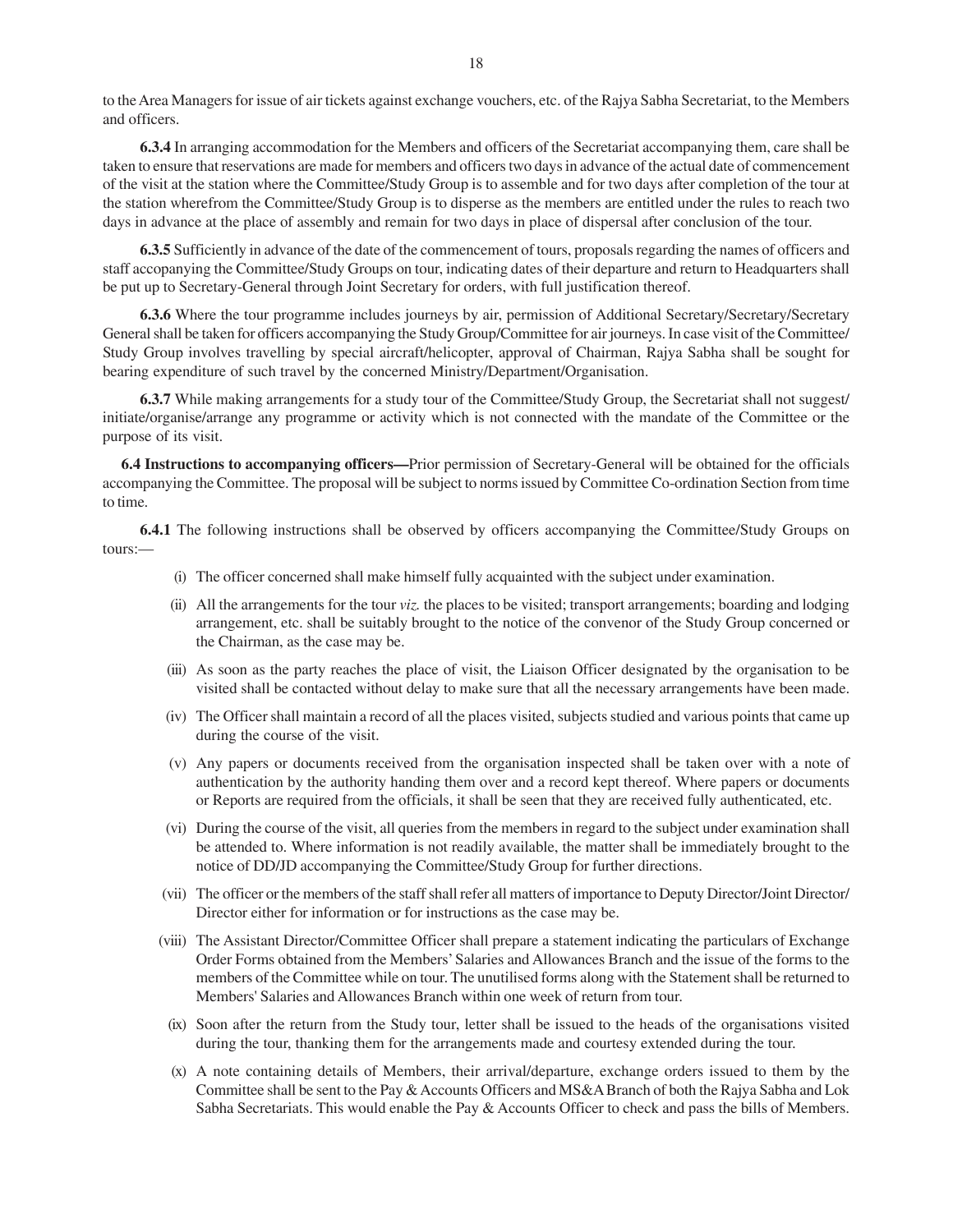- (xi) The Officer accompanying the Committee/Study Group shall submit to the Joint Secretary, Additional Secretary a brief note giving a resume of the tour and the discussions held during the tour. The note shall also contain important matters, procedural or general, which might have arisen during the tour.
- (xii) Copies of Notes containing details of arrival/departure of the Members of the Committee to MS&A Branch, Rajya Sabha Secretariat & Lok Sabha Secretariat should be placed in the tour register alongwith the permission obtained from Chairman, Rajya Sabha of spouse/guest to accompany the Committee tour.

**6.5 Study Notes—**The Secretariat staff accompanying the tour shall prepare notes of the study tour which should consist of the following three parts:—

**Part I—**Names of the members, places visited and other particulars.

**Part II—A** resume of the discussions held with local authorities and the points arising from such a visit.

**Part III—**All important points arising out of the discussion and the points, which need, further examination, etc.

**6.5.1** Notes, memoranda, etc. on points raised by the members during the visit or those promised by the officials shall be called for by the Section through the officer accompanying the Committee/Study Group by writing to the organisation visited. Notes etc. on such points received before the finalisation of the Study Notes shall be suitably incorporated in the Study Notes, while those received after the finalisation of Study Notes shall be kept by Assistant Director/Committee Officer concerned with the subject for utilizing them in framing questionnaire and drafting the report.

**6.5.2** Study Tour Notes of the Committee/Study Group shall be prepared by the Secretariat and after approval by the Chairman/Convenor, circulated to Member of the Committee for their perusal and approval by the full Committee.

**6.6 Settlements of Bills—**Bills received from the host organisations for reimbursement shall be examined with respect to guidelines and procedure regarding settlement of bills and shall be sent to MS&A Branch for payment. In cases, where Bills are not received, reminders will be sent to get the bills expedited.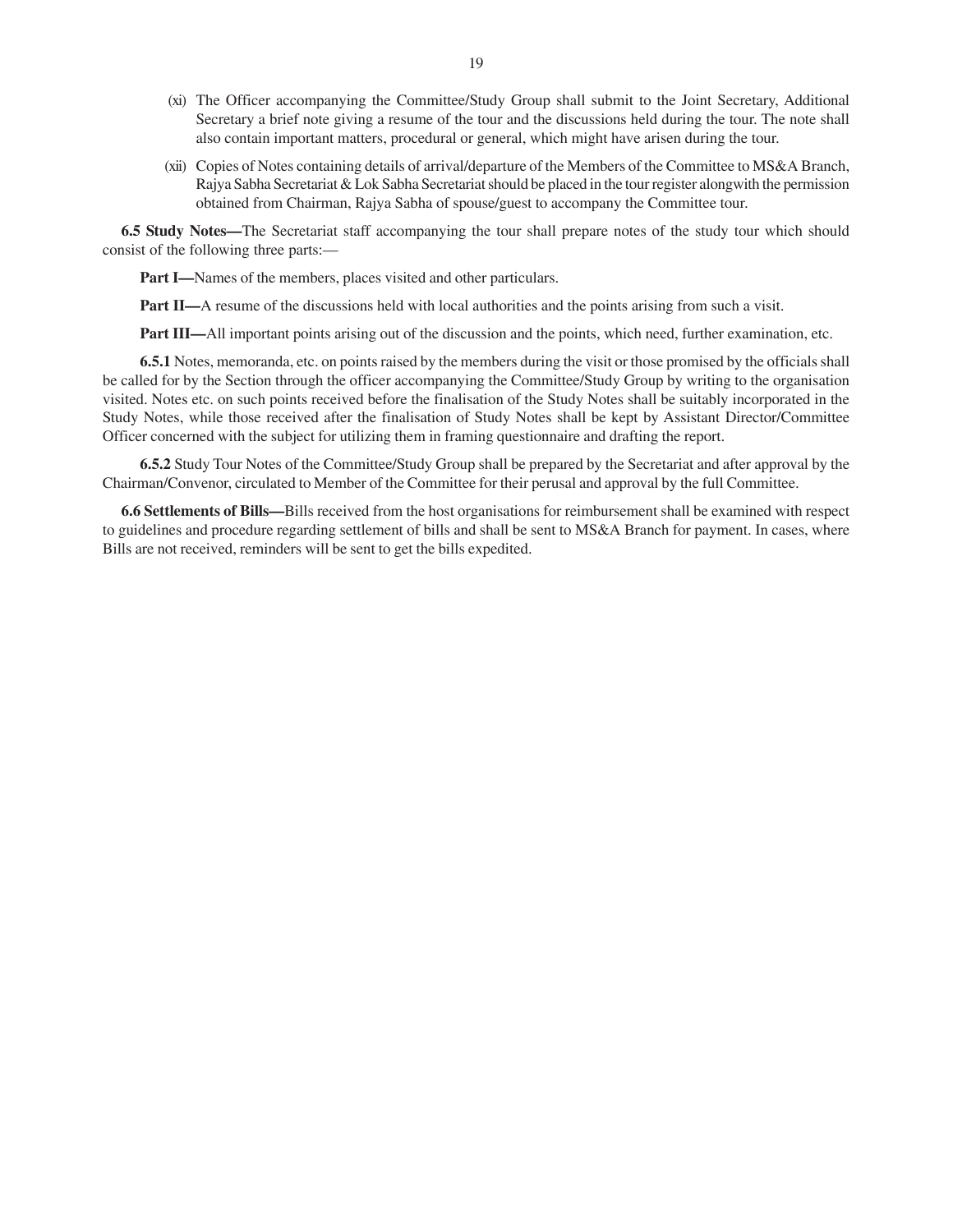#### **MINUTES OF THE MEETINGS OF COMMITTEE**

**7.1 Drafting of Minutes—**On conclusion of the meeting of the Committee/sub-Committee/Study Group, the concerned Committee Section shall prepare draft minutes of the meeting(s) (preferably within 2-3 days of the meeting) and submit the same for approval of the Chairman/Convenor or the member who presided over the sitting, as the case may be **(Annexure-XI)**.

**7.1.1** The Minutes shall be brief, precise and self contained recording only the substance of the discussion. The language shall be dignified, temperate and becoming of the standards of Parliamentary Committees. Care shall be taken to see that the language does not purport to reflect on any individual, body or institution, etc.

**7.1.2** There shall be self-contained paragraphs for each topic of discussion, each aspect being dealt with in a separate paragraph.

**7.1.3** As far as possible the Minutes shall not indicate the name of particular person who has expressed a particular view before the Committee. The designation of such an officer may however, be indicated. However, during the consideration of the draft Report where a member strongly disagrees to certain parts of the Report and expresses desire that his dissent should be recorded the fact may be noted in the minutes if agreed to by the Committee.

**7.1.4** The Minutes will bring out clearly the decisions taken during the meetings of the Committee/sub-Committee.

**7.2 Minutes relating to Evidence—**The minutes of meetings of Committee/sub-Committee held for taking oral evidence, will be brief, as per the standard laid down for the purpose, containing the substance of the evidence and record of decision, if any, taken during the sitting. At the end of the minutes, it shall be indicated that a verbatim record of the proceedings of the meeting has been kept.

**7.3 Minutes relating to Draft Report—**Where a draft Report has been considered paragraph by paragraph; the paragraph agreed to without amendments, the texts of amendments suggested/adopted/rejected, shall be mentioned in the Minutes.

**7.4 Circulation of Minutes—**The minutes of each meeting of the Committee/sub-Committee/Study Group (both English and Hindi version) as approved by the Chairman/Convenor or the member who presided over the meeting shall be circulated to the members of the Committee/sub-Committee/Study Group. The Minutes shall be marked 'Confidential'.

**7.5 Laying of Minutes on the Table of the House—**The minutes of each meeting of the Committee and the minutes of the Sub-Committee(s) at which evidence is taken and the draft report as approved/adopted by the Committee/sub-Committee, shall be laid on the Table of the House alongwith the report to which they relate.

**7.6 Sets of approved Minutes—**The concerned Committee Section shall maintain one complete set of approved minutes arranged Report wise which shall be got bound and preserved for five years.

**7.7 Inclusion of names of officers in the Minutes—**During the preparation of the Minutes, care shall be taken that the names of the Assistant Director/Committee Officer and above who were actually present in the sittings of the Committee should be included in the Minutes.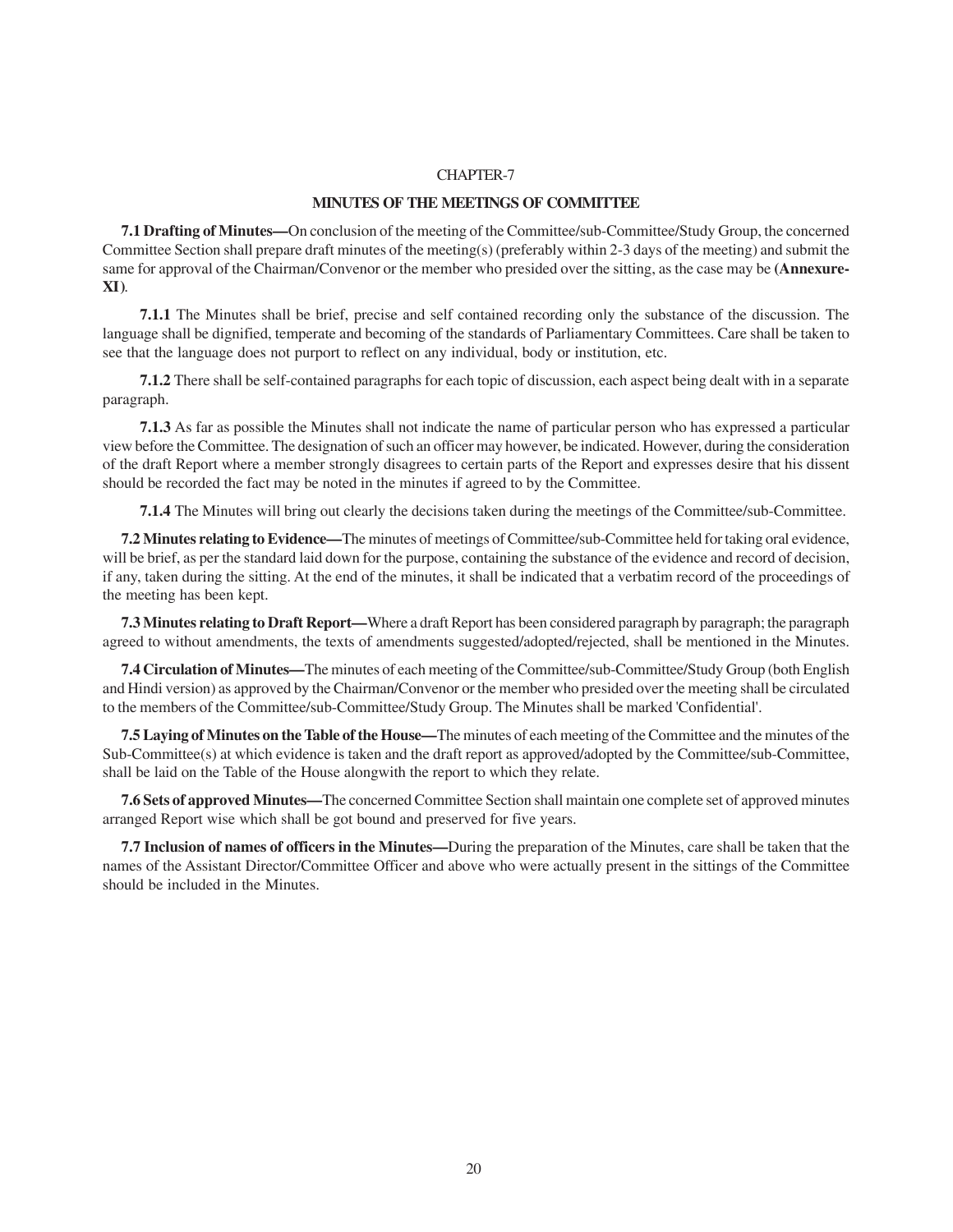#### **DRAFTING, CONSIDERATION, PRINTING AND PRESENTATION OF REPORT OF COMMITTEE**

**8.1 Draft Reports—**When the examination of any subject has been completed, the concerned Committee Section will proceed with the drafting of the Report. Draft shall be prepared on the basis of oral evidence of witnesses before the Committee, discussions in the Committee, tour notes, if any, and relevant information, coupled with the directions by the Chairman/Convenor of the Committee/Study Group.

**8.2 Report on Demands for Grants—**While considering the Demands for Grants, the provisions of rule 272 of Rules of Procedure shall be kept in view. The Report on the Demands for Grants should confine itself to the broad headings of the Demands for Grants of the concerned Ministry/Department and related matters. It shall be ensured that the Report is presented to the House immediately after its reassembly in the second part of the Budget Session. In preparing the draft Report on Demands for Grants, the Secretariat should, *inter alia,* rely on the: (i) Address by the President of India to Parliament; (ii) Budget Speech of Finance Minister; (iii) Expenditure Budget (Volumes I and II); (iv) Detailed Demands for Grants (Volume-I & II); (v) Implementation of Budget Announcements pertaining to the previous financial years; (vi) Economic Survey; (vii) Statements laid before Parliament, as required under the Fiscal Responsibility and Budget Management Act, 2003; (viii) Detailed Explanatory Notes on Demands for Grants; (ix) Outcome Budget; (x) Annual Report of the Ministry; (xi) Written replies to the questionnaires furnished by the concerned Ministry; (xii) Presentation of the Ministry and presentation by bodies/organizations under the administrative control of the Ministry; (xiii) Views expressed and suggestions made by Members during deliberations of the Committee; (xiv) Written response of the Ministry to the questions/queries raised during the meetings; and (xv) Any other material/document relevant to the consideration of the Demands for Grants.

**8.3 Report on Bills—** Report on Bills should be prepared as per the provisions of Rule 273. In preparing draft Reports on the Bills, the Secretariat should, *inter-alia,* reply on: (i) The background note received from the Ministry on the Bill; (ii) Official presentation of the Ministry on the Bill; (iii) Written Memoranda received from interested individuals, experts and organizations; (iv) Oral evidence of stakeholders and experts; (v) Views expressed by the Members of the Committee; (vi) Clarifications given by the Ministry on the opinion/views of Members and comments of public and other stakeholders and experts; and (vii) Any other relevant material/documents concerned with the Bill.

#### **8.4 Structure of Report**

**8.4.1 Contents page —** The first page immediately after the cover page shall be the contents page indicating broadly the contents of the Report and the Appendices annexed thereto.

**8.5 Composition of Committee—** After the contents page, the composition of the Committee and the Secretariat thereof shall be shown on a sparate page. While indicating the composition of the Committee, the names of the Members of Rajya Sabha and Lok Sabha shall be shown separately and distinctly.

**8.5.1** In case a member of the Committee resigns from the Committee or from Rajya Sabha/Lok Sabha, the fact shall be indicated by putting an asterisk mark against the name of the member and the following shall be inserted as a foot-note:—

''Ceased to be a member of the Committee with effect from \_\_\_\_\_\_\_\_\_\_\_\_\_ consequent on \_\_\_\_\_\_\_\_\_".

**8.5.2** Similarly, if new members are nominated subsequently to fill vacancies, the fact shall be indicated by putting an asterisk mark against the newly nominated members and the following shall be inserted as a footnote:—

''Nominated with effect from\_\_\_\_\_\_\_\_\_\_\_\_\_\_\_vice Shri\_\_\_\_\_\_\_\_\_\_\_\_\_\_\_\_\_\_\_ceased to member of the Committee on his appointment as Minister or retirement/resignation from Rajya Sabha/Lok Sabha".

**8.6 Introduction—** Each report shall contain an introduction on behalf of the Chairman of the Committee. Introduction shall be worded as follows:—

**Para 1:** I, the Chairman of the Committee, as authorised by the Committee, do present on their behalf this (number of the report) Report on (here mention the subject of the Report).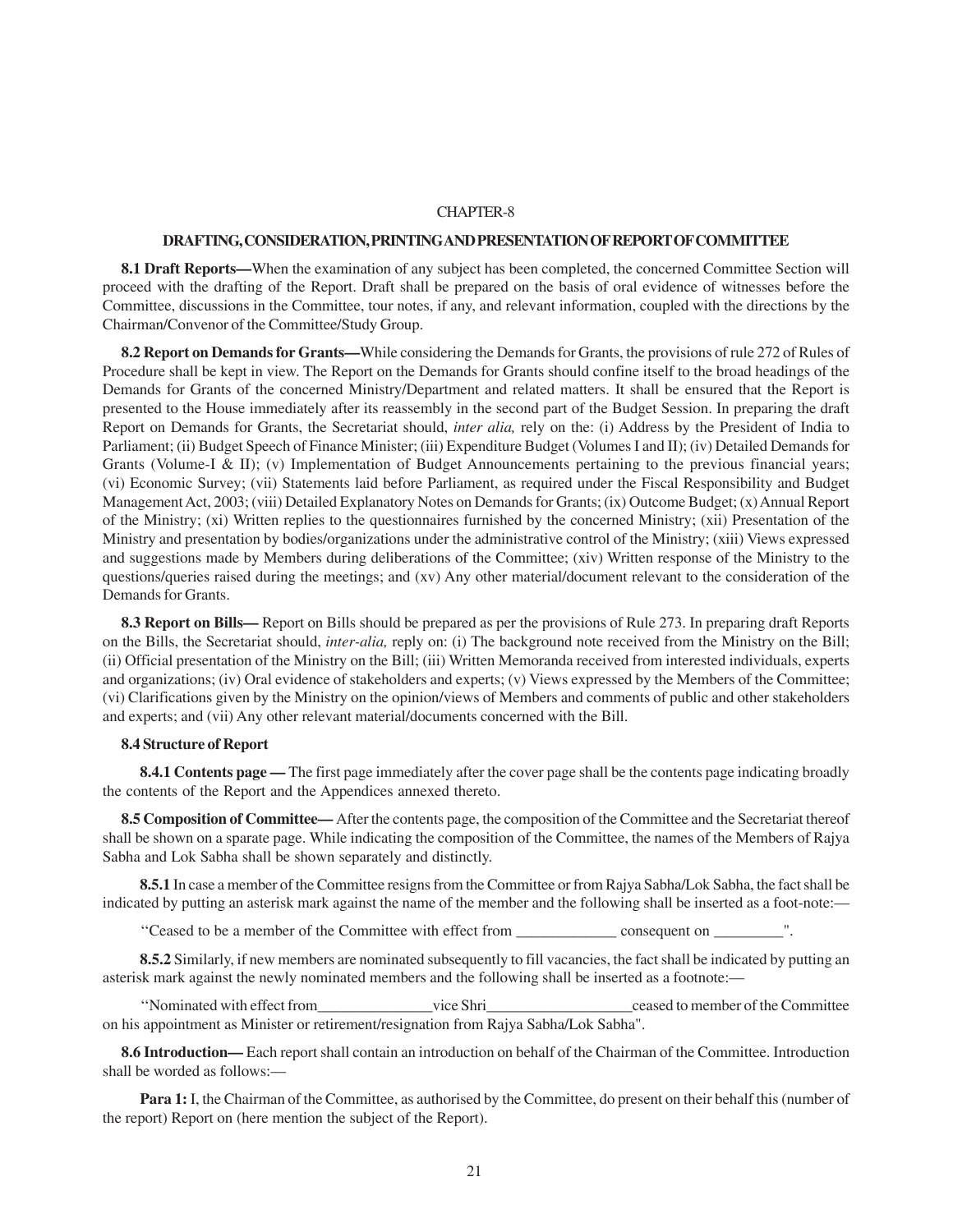#### **Para 2:**

# **(a) Demands for Grants**

Demands for Grants of the Ministry of \_\_\_\_\_\_\_\_ were laid on the Table of the House on \_\_\_\_\_\_\_. Under Rule 272 of the Rules of Procedure and Conduct of Business in Rajya Sabha, the Standing Committee on \_\_\_\_\_\_\_ are required to consider the Demands for Grants of the Ministries/Departments under its jurisdiction and make Reports on the same to both the Houses of Parliament.

#### **(b) Bills**

The \_\_\_\_\_\_\_ Bill, 200— introduced in Lok Sabha/Rajya Sabha on \_\_\_\_\_\_\_ was referred to the Committee on \_ for examination and report thereon, by the Hon'ble Chairman, Rajya Sabha under Rule 270(b) of the Rules of Procedure and Conduct of Business in Rajya Sabha.

#### **8.7 Inclusion of names of Officers of the Secretariat in Reports/Minutes of Committee**

**8.7.1** The name of Officers of following three levels will be mentioned in the Reports of the Committees:

- (i) Additional Secretary/Joint Secretary
- (ii) Director/Joint Director
- (iii) Deputy Director/Assistant Director/Committee Officer

**8.7.2** The name of the Officer so included shall depict only the official designation shown in the Office Order/ Notification of his appointment.

**8.7.3** While drafting the Report, the following instructions shall be carefully observed:—

- (i) The world 'Committee' shall be used in the singular sense *viz.,* 'The Committee considers', 'The Committee recommends' or 'the Committee is of the view' and so on.
- (ii) The Report shall be divided into Chapters each dealing with the distinct subject. Sub-heading may be given while dealing with different issues under the main heading. The Chapter shall be numbered serially. The different paragraphs of a Chapter shall then be numbered according to decimal system, the first digit of the number presenting the number of the Chapter.
- (iii) The paragraphs should be self-contained, sentences should be balanced, arguments logical and brief. The language should be dignified, temperate and becoming of the dignity of a Parliamentary Committee.
- (iv) Each paragraph should contain brief facts of a particular case dealt with therein and, as far as possible, the facts shall be reproduced from the written replies received from the Departments/Ministries, official publications and verbatim record of proceedings taken during the course of oral evidence. All matters included in the Report should have a basis and no matter of extraneous nature shall find place in the Report.
- (v) Only the record of evidence as taken during the proceeding, duly corrected by the witness concerned, shall be treated as the authentic version. In the case of written record, the latest information furnished by the Department/Ministry concerned shall be made use of.
- (vi) References to minutes, proceedings, etc. or other material which form the basis of the Report shall be invariably given in the margin of the draft Report to facilitate verification and reference to original source.
- (vii) Recommendations should be precise and to the point and should logically flow from the facts narrated in the body of the Report.

**8.8 Procedure Regarding Circulation of Draft Report to Members—** The draft Report shall be submitted to the Chairman/Convenor for approval. Thereafter, the draft Report as approved by the Chairman/Convenor shall be circulated to the Members of the Committee/Sub-committee/Study Group under a confidential cover sufficiently in advance of the meeting of the Committee/Sub-committee/Study Group.

**8.8.1** Appendices to the draft Report are not usually circulated alongwith the cyclostyled copy. One set of appendices shall, however, be kept with P.S. to Chairman for use of Chairman of the Committee and another set with the Secretariat for use of Members.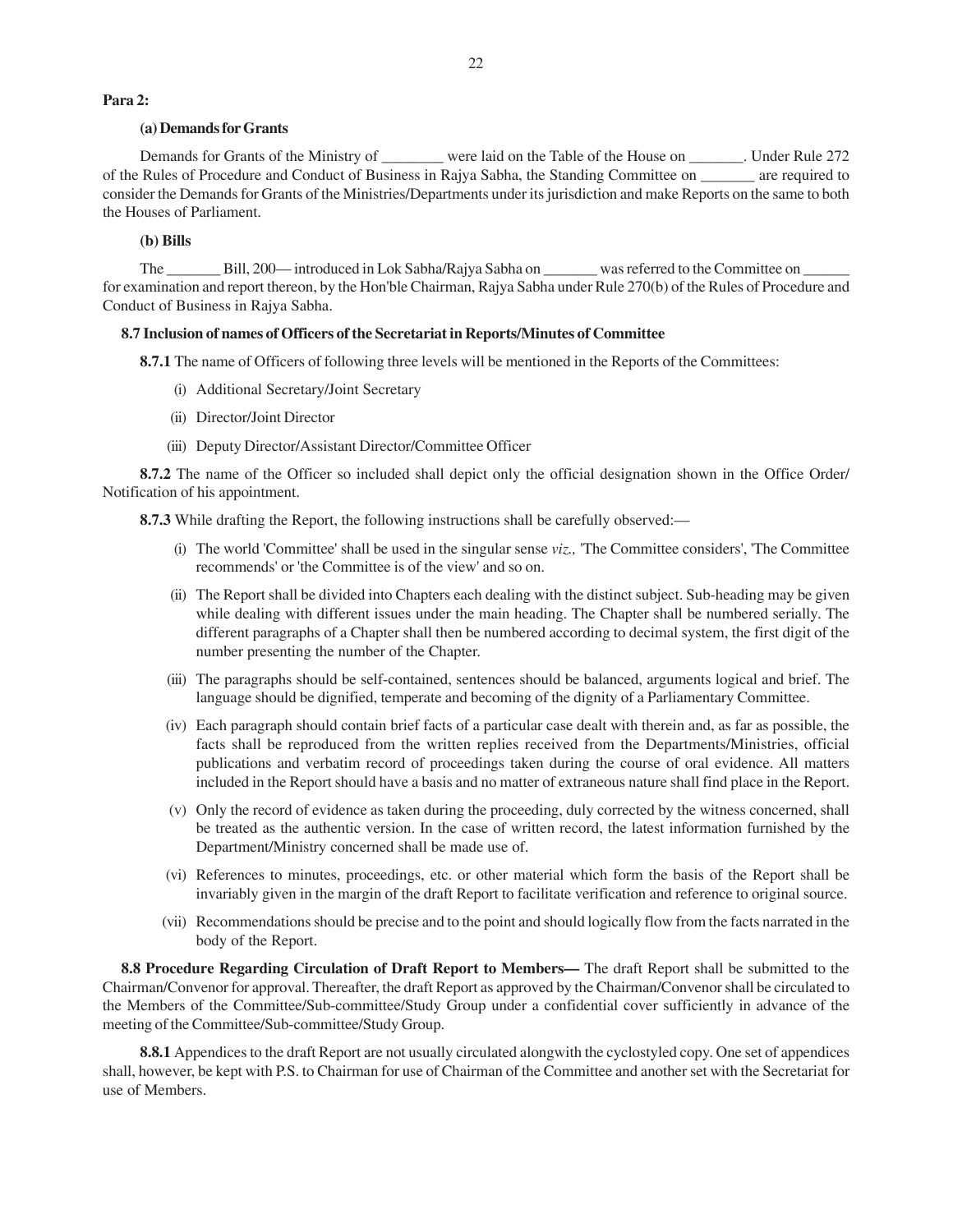**8.8.2** With a view to regulating the distribution of draft Report, the procedure laid down in the circular No. RS. 30(2)/ 2006-Coord. dated 8.4.2009 of Committee Co-ordination Section (Annexure-XII) has to be strictly followed by the Section.

**8.8.3** The draft Report shall be sent to Distribution Section along with the requisition for circulation of copies thereof to the Chairman and the members of the Committee. The spare copies shall be returned by the Distribution Section, along with a note and a receipt obtained from the Section.

**8.8.4** The spare copies of the Report when received from Distribution Section shall be counted to ensure that all the copies as indicated have been received. In case of any shortage, the matter shall be immediately taken up with Distribution Section for obtaining the remaining copies. It shall be ensured by Distribution Section that no copy is removed by any unauthorized person.

**8.8.5** It shall be ensured by Distribution Section that the sheets of paper bearing impression which are wasted in the process of multigraph are destroyed. Distribution Section shall also ensure that the number of copies resographed by them do not exceed the number indicated by the Committee Section and that no copies fall into unauthorized hands.

**8.8.6** The details regarding the number of copies of the draft Report resographed and their distribution shall be maintained by the Assistant Director/Committee Officer concerned.

**8.8.7** A few copies of the draft Report may be kept in the Committee Room when the Committee sits to consider the draft Report. If an extra copy is taken by a member, it may be taken back from him after the meeting.

**8.8.8** Unutilised copies of the draft Report shall be destroyed after the printed copies become available in the presence of Assistant Director/Committee Officer and he shall record a note to that effect in the Register.

#### **8.9 Consideration of Draft Report**

**8.9.1 By Study Group/Sub-Committee:** The draft Report, as approved by the Convenor, may be first considered by the Study Group/Sub-committee concerned, if any. A date for meeting of the concerned Study Group/Sub-committee for consideration of the draft Report shall be fixed with the approval of the Convenor. The notice of sitting may also be sent to all the members of the Study Group/Sub-committee. A copy of the notice shall also be endorsed to the Chairman for information.

**8.9.1.1** At the meeting, the draft Report, together with the comments/suggestions made by the members of the Study Group/Sub-committee shall be considered. The minutes of the meeting of the Study Group/Sub-committee showing corrections, modifications, additions, etc. if any, made in the draft Report, shall be prepared and after approval by the Convenor, shall be circulated to the members of the Study Group/Sub-committee.

**8.9.2 By the Committee—** The draft report as modified in accordance with the suggestions of the Study Group/ Sub-committee shall be submitted to the Chairman for approval.

**8.9.2.1** A date for the meeting of the Committee for the consideration and adoption of the draft Report shall be fixed with the approval of Chairman. The notice of the meeting of the Committee shall be issued to all concerned sufficiently in advance. The draft Report, as approved by the Study Group/Sub-committee shall also be circulated to the members of the Committee under a confidential cover sufficiently in advance of the meeting of the Committee.

**8.9.2.2** When the Committee is considering the draft Report for formulating its views on any matter, no one who is not a member of the Committee or an officer of the Secretariat not connected with the Committee Section shall be present at such a meeting.

**8.10 Authorisation for presentation of Report—** When the draft Report is adopted by the Committee, the officer attending to the Committee shall request the Chairman to obtain an authorization of the Committee for presentation of the Report to the Rajya Sabha by himself/herself and by any other Member of the Committee from Rajya Sabha in case of his/ her absence and two members from Lok Sabha for laying of the Report on the Table of Lok Sabha. The Committee may also decide the date of presentation/laying of the Report on the Table of the House.

**8.10.1** Ordinarily the name of the Convenor/Member of the Study Group concerned with the subject of the Report shall be proposed for authorization for presentation/laying of the Report.

The decision of the Committee in these matters would be included in the relevant minutes of the meeting of the Committee.

**8.10.2** The date on which the draft Report is adopted shall be the date to be indicated at the end of the "Introduction" to the Committee's Report as well as at the end of the Report. A reference regarding the date of the meeting of the Committee at which the Report was adopted shall be included in the "Introduction".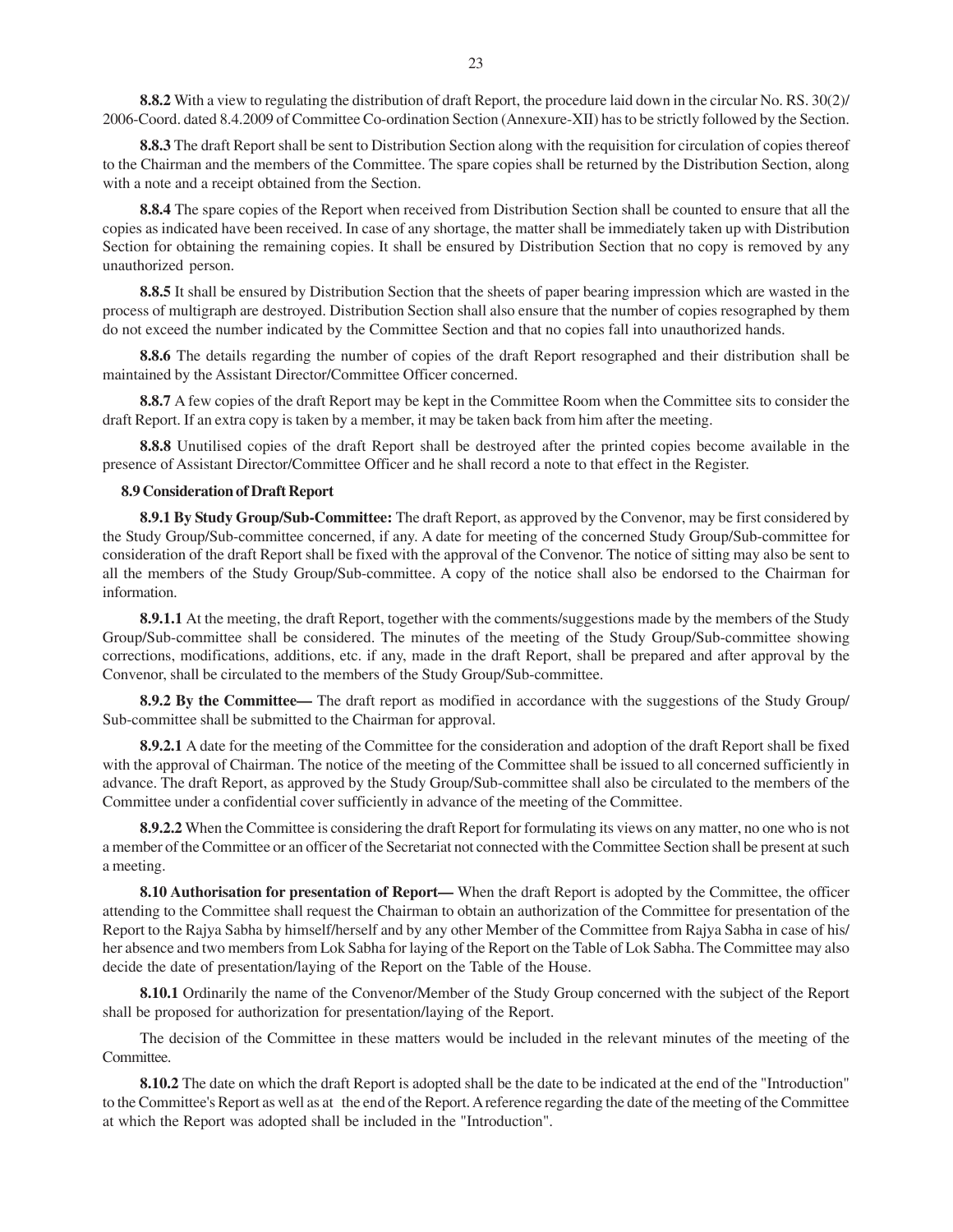In the ''Introduction'' to the Report, the following particulars shall also be given:—

- (a) Details of the individuals/non-official organisations examined by the Committee and acknowledgement of memoranda received from associations and individuals;
- (b) Date of examination of official witnesses by the Committee.

**8.10.3** The Report of the Committee shall be based on broad consensus. [Rule 274(1)].

**8.10.4** A member of the Committee may give note of dissent on the Report of the Committee. The note of dissent shall be presented to the House alongwith the Report [Rule 274(2)].

**8.10.5** The Chairman of Committee shall have the power to correct patent errors or matters of factual nature in the Report adopted by the Committee/Sub-committee before its presentation to the House/Chairman as the case may be.

**8.10.6** Any corrections made in the text of the Report at consideration and proof stage shall also be correspondingly made in the statement of observations/recommendations.

**8.11 Printing of Reports—**In case the Report has been presented in a cyclostyled form, a copy of the Report, including all Appendics, Annexures and the statement of observations/recommendations of the Committee and complete in all respects shall be sent to the Printing Section for proof immediately after presentation of the Report. The Assistant Director/ Committee Officer shall ensure that there is no delay in sending the manuscripts for printing. The cover page shall show the following below the State Emblem.

''Presented to Rajya Sabha on\_\_\_\_\_\_\_\_\_\_\_\_\_\_\_\_\_\_\_\_"

''Laid on the Table of Lok Sabha on\_\_\_\_\_\_\_\_\_\_\_\_\_\_\_\_\_"

**8.11.1** The manuscript thus prepared shall be sent to the Printing Section for obtaining proof by a specified date. It shall be ensured that the copy of the Report sent to the Printing Section is complete in all respects and the recommendations in the Report are neatly sidelined in manuscript for being printed in thick type. On receipt of proof, it will be carefully and meticulously checked in Committee Section with the office copy of the Report and returned to Printing Section for final printing.

**8.11.2** The printed copies of the Reports shall be checked by the Printing Section in the first instance and thereafter scrutinised by Committee Section. Corrigenda embodying the corrections, etc. shall be cyclostyled or rota printed, as time permits. The copies of the corrigenda shall be pasted in the copies of the Reports.

**8.12 Presentation of the Report to the House—** After the Chairman has decided the date on which he intends to present the Report, an entry in the following form shall be prepared by Committee Section for inclusion in the List of Business for the day and sent to Table Office well in advance:

**Report of the Department-related Parliamentary Standing Committee on.........................(Name of the Committee)**

**(Rajya Sabha)**

SHRI/SHRIMATI.............................................(Chairperson's Name)

SHRI/SHRIMATI.............................................

SHRI/SHRIMATI............................................. to present the (No. of the Report) report (in English and Hindi) of the Department-related Parliamentary Standing Committee on...........................................(Name of Committee) on.................(subject).

#### **(Lok Sabha)**

**Report of Standing Committee on...................................(Name of Committee)**

SHRI/SHRIMATI.............................................

SHRI/SHRIMATI.............................................to lay on the Table a copy of the (No. of the Report) report (Hindi and English versions) of the Standing Committee on..............................(name of the Committee) on........................(subject).

**8.12.1** Simultaneously, authenticated copy of the Report shall be sent to Table Office for being placed on the Table of Rajya Sabha.

**8.12.2** On the day when Report is to be presented to the House by Chairman, the Committee Section shall put up a copy of the Report along with the Press Release thereon to Joint/Additional Secretary with a brief note bringing out the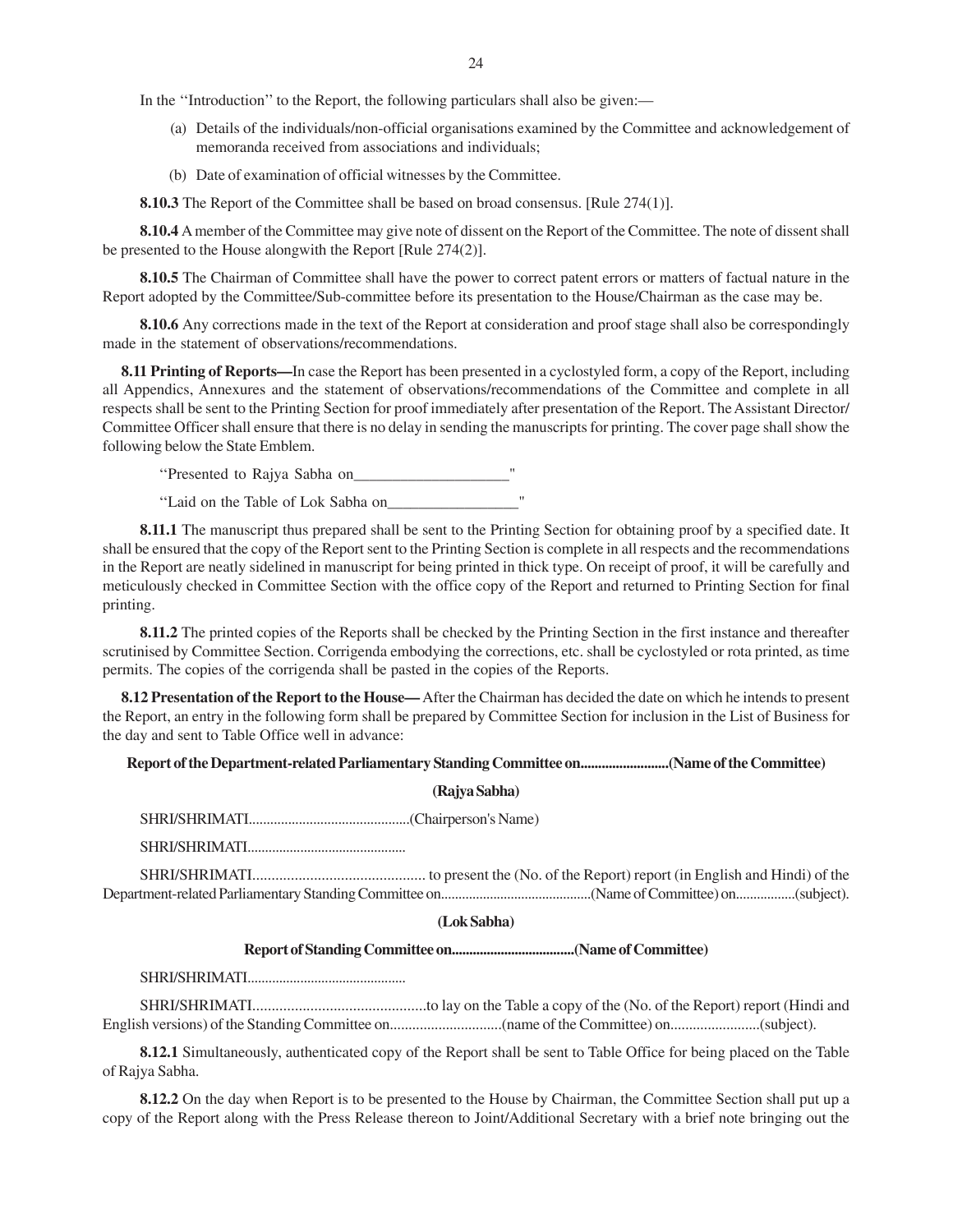important issues dealt with in the Report. The relevant portions of the Report shall be suitably flagged, sidelining the relevant matter. The file shall be put up well before the item reaches the House.

**8.13 Laying of the Report on the Table of the Lok Sabha—** Intimation shall also be forwarded to the Lok Sabha Secretariat regarding the date of laying the Report on the Table of the Lok Sabha as also the name of the Member and the alternate Member, from the Lok Sabha, authorised by the Committee for the purpose. An authenticated copy of the Report shall also be sent to the Lok Sabha Secretariat well in adavance.

**8.13.1** In case the Lok Sabha is not in Session on the date when the Report is presented to the Rajya Sabha, an authenticated copy of the Report shall be sent to Lok Sabha Secretariat with intimation that the Report has been presented to Rajya Sabha and the same may be laid on the Table of the Lok Sabha as soon as the House meets next.

**8.14 Authentication of Reports—** As soon as the printed or cyclostyled copies of the Reports are received (but before presentation) two copies of each Report shall be got authenticated by the Chairman. The authenticated copies of the Report shall be carefully preserved in the Section.

**8.15 Register of Authenticated copies of Reports—** The Register of Authenticated copies of Reports shall be maintained.

**8.15.1** At the end of each Session, the Assistant Director/Committee Officer shall review the Register in order to ensure that authenticated copies of all the Reports presented during the preceding Session have been duly entered in the Register.

**8.15.2** In the event of the transfer of the Assistant Director/Committee Officer concerned or allotment of this item to any other Assistant Director/Committee Officer, all the authenticated copies of reports, etc. in the possession shall be physically checked and handed over to his successor. Entries regarding handing over and taking over of these documents shall be made in the Register itself and duly signed by both the Assistant Director/Committee Officers. Suitable mention about transfer of this Register, along with authenticated Reports entered therein, will also be made in the usual handing over Reports required to be prepared by the outgoing Assistant Director/Committee Officer in case of his transfer out of the Branch.

**8.16 Preparation and Distribution of Press Release—** As soon as the Report of the Committee has been finalised by the Chairman, a draft Press Release shall be prepared by the Assistant Director/Committee Officer highlighting the important recommendations contained in the Report.

**8.16.1** After the Press Release has been approved by the Chairman, copy of the Press Release shall be got translated into Hindi.

**8.16.2** 70 copies of the Press Release (English version) and 30 copies of the Press Release (Hindi version) would be got resographed. The copies of the Press Release shall be sent to Media, Education and Audio-Visual Unit immediately for issue to press correspondents after Report is presented to the House.

**8.16.3** One copy of the Press Release (English and Hindi) will be included in the folder to be maintained in the Committee Section for future reference. The folder shall be properly indexed for facility of reference.

**8.17. Printing, Publication or Circulation of Report prior to its presentation/laying—** Ordinarily the Report of the Committee shall be presented to the House, but in case the Committee completes the examination of the subject and the Report is ready when the House is not in Session the Chairman of the Committee may present it to the Chairman, Rajya Sabha.

**8.17.1** Under direction of the Chairman, Rajya Sabha, the Chairman may order the printing, publication or circulation of the Report before it is presented to the House.

**8.17.2** Where a Report is presented to the Chairman or where the Chairman has ordered its printing, publication or circulation, the fact shall be notified in Bulletin Part-II.

**8.18 Simultaneous presentation of the Reports to the Presiding Officers of both the Houses when the Parliament is not in Session—** An authenticated copy of the Report of the Committee as and when presented to the Chairman, Rajya Sabha during inter-session period, may be sent by the concerned Committee Section to Lok Sabha Secretariat simultaneously through a U.O. note at the level of the Divisional Officer for information of the Speaker, Lok Sabha. The fact of presentation of the Report to Chairman Rajya Sabha and his orders for printing and circulation of the Report may be published in the Bulletins Part II of the two Houses for information of their respective members. Such Reports may, however, as prescribed procedure continue to be presented to/laid in both Houses during the next Session at the first convenient opportunity. **(Annexure-XIII)**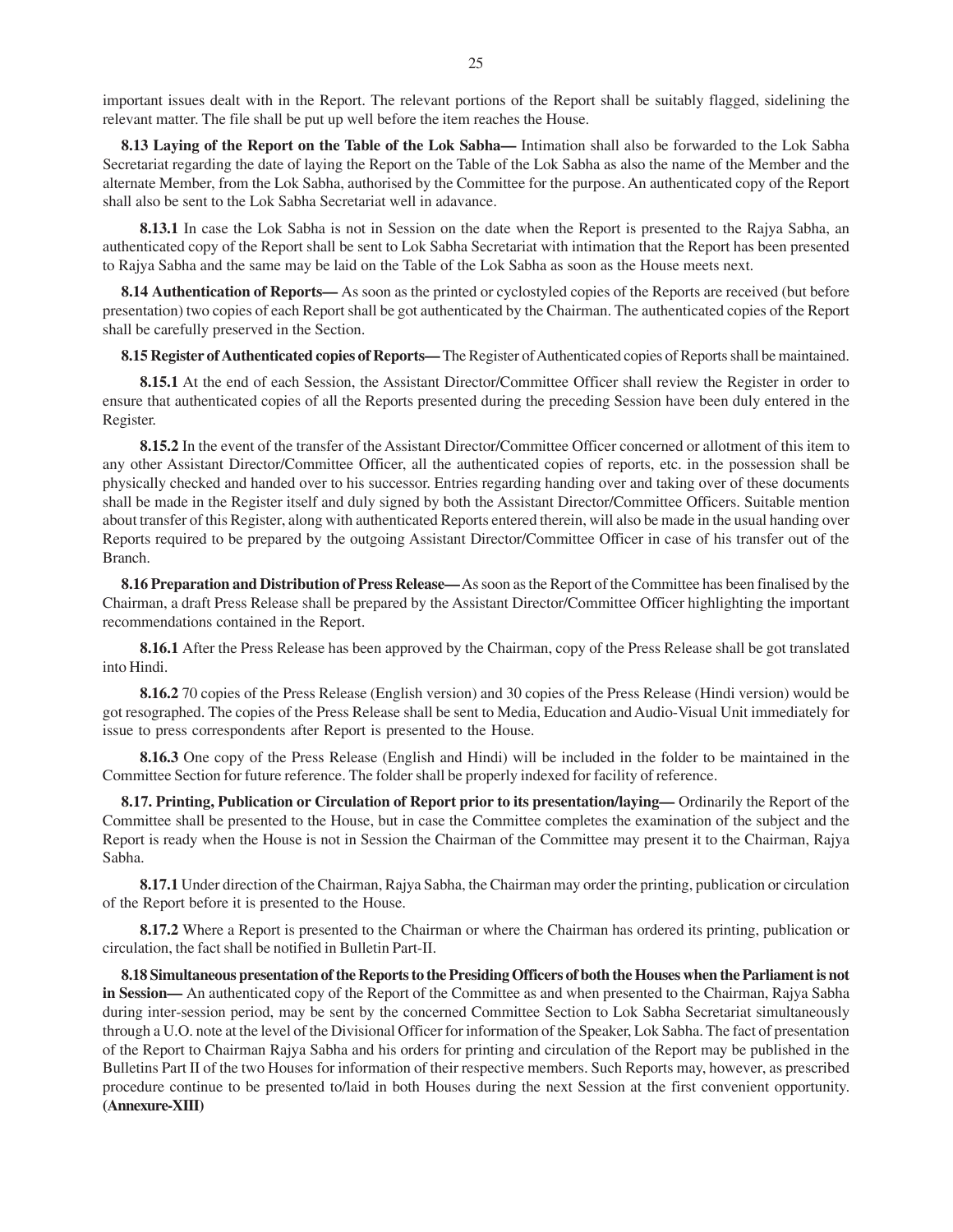**8.18.1** The Chairman, may, direct the matters of factual nature, or patent errors may be corrected in the Report presented to him by the Committee, before the Report is printed, published or circulated and later presented to the House.

**8.18.2** The Report shall be presented to the House during the next session at the first convenient opportunity by the Chairman or in his absence by another Member of the Committee. While presenting the Report, the Chairman or in his absence the Member presenting the Report shall confine himself to a brief statement to the effect that the Report was presented to the Chairman when the House was not in session and that orders for its printing, publication or circulation were given by the Chairman.

**8.18.3** Where the Committee ceases to exist after the presentation of the Report to the Chairman and before the presentation of the Report to the Council, the report shall be laid by the Secretary-General on the Table of the Council at the first convenient opportunity. While laying the report the Secretary-General, shall make a statement to the effect that the report presented to the Chairman before the Committee ceased to exist and when it was ordered by the Chairman to be printed, published or circulated, Secretary-General shall report the fact to the Council.

**8.19 Distribution of Reports—** As soon as the Report has been presented to the Council, the copies of the Report shall be distributed as per approved mailing list as circulated by Committee Co-ordination Section showing respectively the distribution of English and Hindi version of the Report. Detailed mailing list showing the names and addresses of the parties will be supplied to Distribution Section for dispatch of reports **(Annexure-XIV).**

**8.20 Uploading of Report on Rajya Sabha website—** The Committee Section shall upload the report on the Rajya Sabha website within two days of its presentation/laying in both the Houses of Parliament. In case, the cyclostyled copy of the report has been uploaded on the website, it shall be replaced by the printed version when the same is received from Printing Section.

**8.21 Press Comments on the Report—** The Committee Section shall keep a watch over the news items or comments appearing in the Press on the reports of the Committee and put up the relevant clippings to Joint Secretary/Additional Secretary/Chairman of the concerned Committee through Joint Director/Director.

**8.22 Reprinting of Reports—** A report may be reprinted, if necessary, after obtaining the prior approval of Joint Secretary. Before reprinting a Report, the Section shall check up from Record Room, Publications Counter, Rajya Sabha/Lok Sabha and the Media, Education and Audio-Visual Unit whether there are any undisbursed copies left with them. While suggesting the number of copies to be reprinted, the section shall record justification therefor, the break-up of the demand and the financial implications.

**8.23 Legislative Synopsis—** In order to provide a brief overview of the various facets of Bills referred to and reported on by the Department-related Parliamentary Standing Committee, Committee Sections bring out 'Legislative Synopsis' for the benefit of Members of both the Houses of Parliament. The synopsis contains the salient features of the Bill as also its strengths and weaknesses besides a summary of the observations/recommendations made in its report by the concerned Committee to which the Bill is referred. The concerned Committee Section shall prepare a draft of the synopsis and get it approved from Secretary-General, Rajya Sabha. The synopsis shall then get printed and circulated to the Members of both the Houses of Parliament through the respective publications Counters before the Bill is taken up for consideration and passing in the House. An item informing Members to collect the copy of the synopsis from their respective Publications Counters is published in Parliamentary Bulletin Part-II of both the Houses.

**8.24 Uploading of Legislative Synopsis on Rajya Sabha website—** In order to provide a brief overview of the various facets of the Bills referred to the Committees, Legislative Synopsis on some of the Bill containing salient features of the Bill, its background and a summary of the observations/recommendations made in the Report, may be prepared, circulated and put on the website, for the benefit of Members.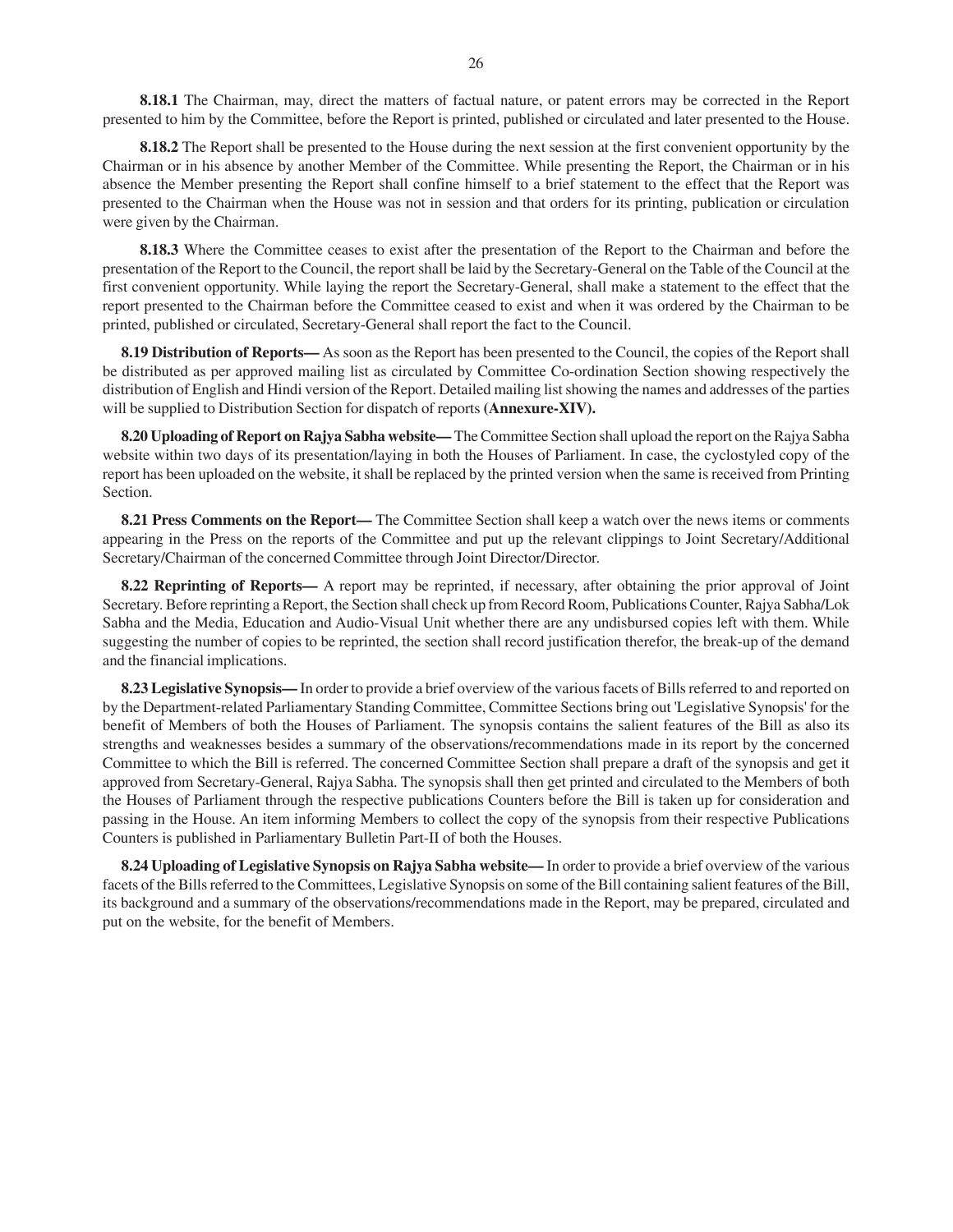#### **ACTION TAKEN REPORTS**

**9.1 Copies of Report to be forwarded after presentation of Report—** Immediately after the Report of the Committee on Demands for Grants or on other matter except Bill, is presented to the House, 5 copies thereof shall be forwarded by name to the Secretary of the Ministry/Department concerned with a covering letter for taking suitable action in pursuance of the recommendations of the Committee. The forwarding letter shall stipulate that the Ministry/Department should furnish within three months of presentation of the Report to the House, 50 copies in English and 25 copies in Hindi of the replies showing action taken by Ministry/Department on the recommendations of the Committee. However no such Action Taken Report is sought in case of Reports on Bills.

**9.1.1** It shall be made clear in the forwarding letter that replies of Government to Committee's recommendation should be comprehensive and not inconclusive, vague or couched in general terms like 'noted' 'accepted' act.

**9.2 Review of position regarding action taken replies and issue of reminders in case of delay or non-receipt of replies—** If no replies are received after three months of the presentation of the Report a reminder shall be issued under the signature of Joint Director/Director bringing again to the notice of Secretary of Ministry/Department (by name) that replies are still awaited.

**9.2.1** In order to keep a close-watch on the work connected with the implementation of recommendations of the Committees a review of the position of replies to the recommendation shall be made and put up to Joint Director/Director every month.

**9.2.2** In case there is undue delay in furnishing replies by the Government, a note shall be put up to the Chairman indicating the precise progress made and the steps taken to ensure timely receipt of replies from Government. It may be suggested for the consideration of Chairman whether the Secretary of the Ministry/Department may be addressed to furnish replies by a specific date failing which the representatives of the Ministry/Department (not below the rank of Joint Secretary) may be asked to appear before the Chairman on a date convenient to the Chairman to explain the reasons for delay in furnishing the replies.

**9.3 Extension of time for giving action taken replies—** In exceptional cases and with the approval of the Chairman, an extension of time upto three months may be given to the Ministry/Department for furnishing action taken replies. In case no reply is received during the extended period, the matter shall be placed before the Chairman.

**9.4 Categorisation of replies—** Soon after the receipt of action taken replies from the Ministry/Department the Assistant Director/Committee Officer concerned shall examine then with a view to categorizing the replies under the following heads and submit them for approval to Joint Director/Director:—

- (a) Observations/Recommendations which have been accepted by Government.
- (b) Observations/Recommendations which the Committee does not desire to pursue in view of Government's replies.
- (c) Observations/Recommendations in respect of which replies of Government have not been accepted by the Committee and which require reiteration.
- (d) Observations/Recommendations to which Government have furnished interim replies.

**9.4.1** When necessary, further information may be called for from the Ministry/Department. Any other information as may be desired by the Chairman/Convenor may also be called from the Ministry/Department. The information on receipt shall be submitted with comments for approval of Joint Director/Director/Chairman/Convenor.

**9.5 Drafting of Action Taken Report—** After categorization of the action taken replies, draft Action Taken Report shall be prepared by the Assistant Director/Committee Officer. Directions, if any, given by the Chairman/Convenor of the Sub-Committee shall be kept in view while drafting the comments of the Committee. The draft Report may consist of the following chapters:—

(a) Report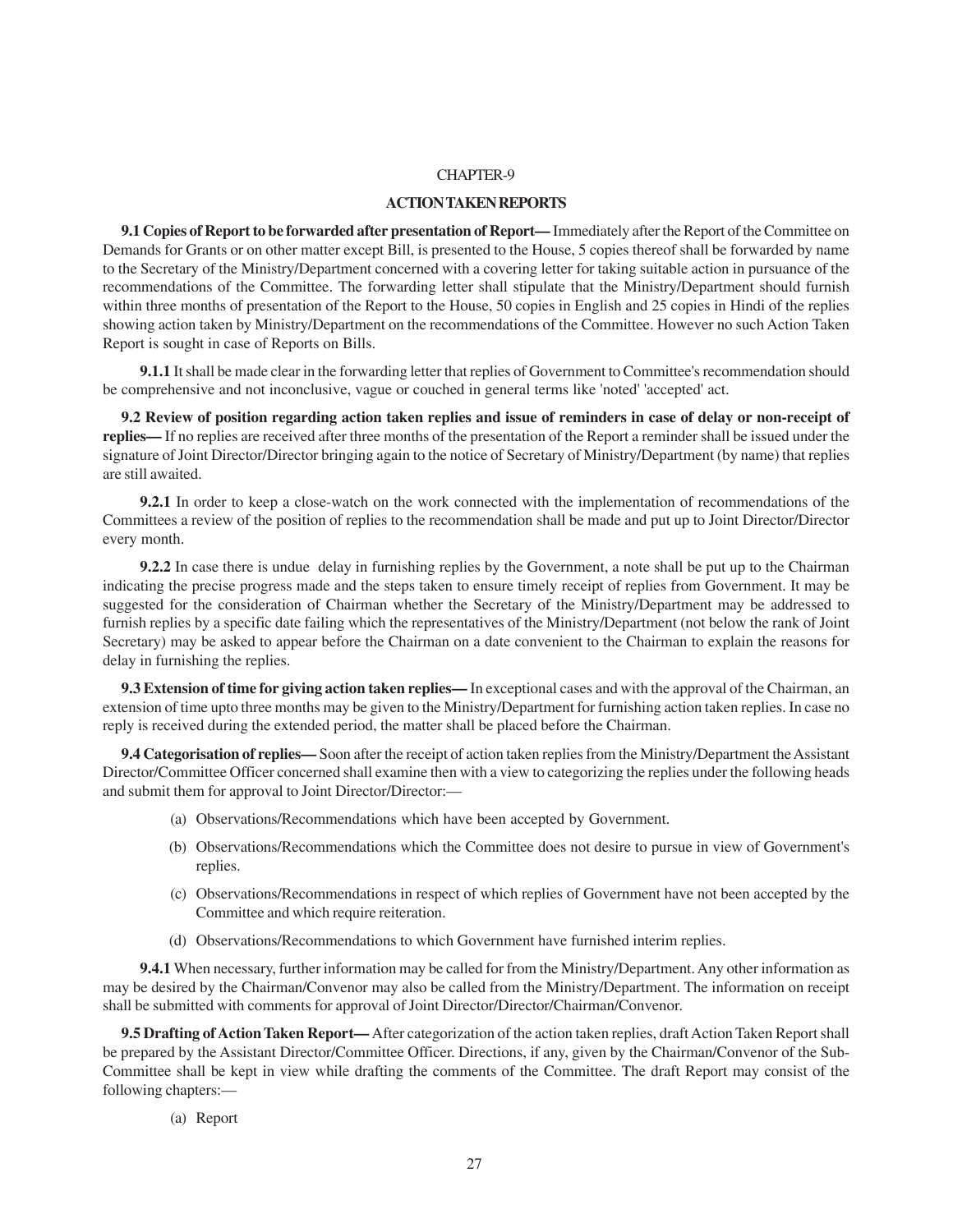- (c) Recommendation which the Committee does not desire to pursue in view of Government's replies.
- (d) Recommendations in respect of which replies of Government have not been accepted by the Committee.
- (e) Recommendations in respect of which final replies of Government are still awaited.

**9.5.1** In regard to recommendations for which only interim replies have been received from Government, following paragraph shall invariably be included in the Report:—

''The Committee desires that the final replies in respect of recommendations for which only interim replies have been given by Government, should be furnished to the Committee expeditiously."

**9.6 Signing Report by Chairman, completion of other detail and presentation of the Report—** As in the case of original report, the date on which the report is signed by the Chairman shall be the date to be indicated at the end of the "Introduction" as well as at the end of the Report. The date of the meetings of the Committee at which Report was considered and adopted shall also be indicated in the ''Introduction."

**9.6.1** In all Action Taken Reports, the Composition of the Sub-Committee on Action Taken, if any, which has scrutinized and processed the replies received from the Government on the recommendations contained in the original Reports shall also be included immediately after the composition of the Main Committee.

**9.6.2** The procedure for printing or cyclostyling, presentation to Rajya Sabha, laying on the Table of Lok Sabha and distribution of copies of the Action Taken Report shall be the same as for the original reports.

**9.6.3** After Action Taken Report has been presented, it shall be left to Government to send outstanding replies in due course. It is normally not necessary to issue any reminders to the Government for furnishing replies to outstanding recommendations or recommendations to which interim replies were furnished or recommendations on which further information has been called for by the Committee, as the very fact of including such recommendations in the Action Taken Report or making specific Comments by the Committee calling for further information thereon, should serve as a standing reminder to the Government that replies to these items are also due to be furnished to the Committee.

**9.6.4** On implementation of a Committee's recommendation having significant impact on Government's policies or programmes or which resulted in path-breaking measures, the Section concerned would summarise each such case for submission to the Secretary-General.

The summary of recommendation would contain information on the following points:—

- (i) Brief description of the subject.
- (ii) Background as to how the matter came to the notice of the Committee.
- (iii) The recommendation made by the Committee.
- (iv) Significance of recommendation of the Committee to terms of its impact on policies, programmes or the public at large.
- (v) Efforts made by the Committee to get the recommendation implemented.

**9.6.5** The above headings are meant as a general guide only and might vary, wherever necessary, to cover the scope of such recommendations.

**9.6.6** The summaries would be in narrative form and the Section concerned would prepare on quarterly basis a summary of each recommendation which resulted in significant impact on Government policies/programmes or which resulted in path-breaking measures and put up the same to the Secretary-General for approval, justifying in the note as to how it was a path-breaking recommendation. After approval, the Section would incorporate the same in the register of Committee's achievements to be opened and maintained for the purpose in the Section.

**9.6.7** In terms of Direction of the Chairman, Rajya Sabha the Minister concerned should make once in six months a statement in the House regarding the status of implementation of recommendations contained in the Reports of DRSCs with regard to his/her Ministry **(Annexure-XV).**

**9.6.8** In case, no statement is made by the Minister within six months, the Section concerned should immediately on expiry of the said period, take up the matter with the Ministry concerned.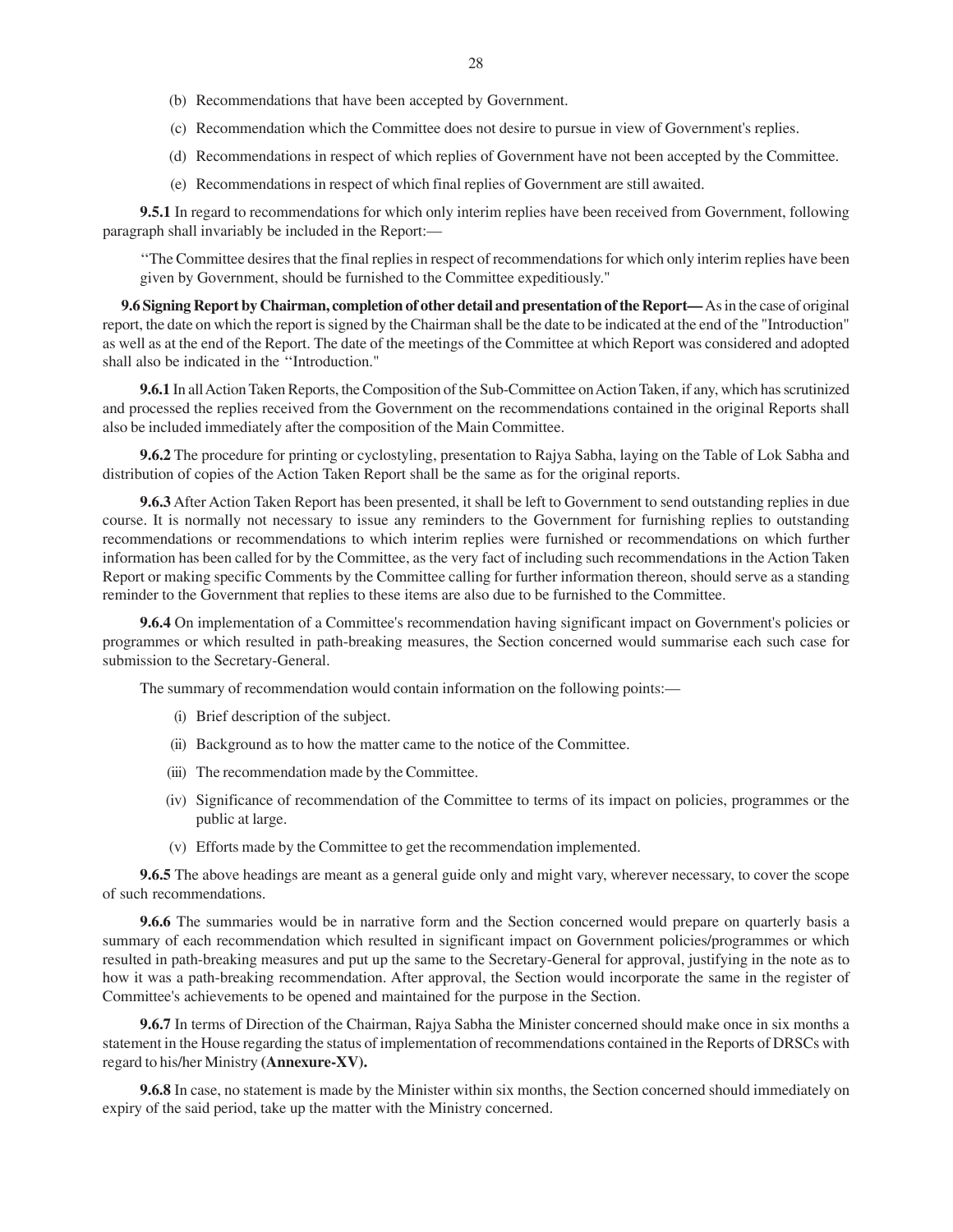**9.6.9** As in the case of other statement made by Minister, Table Office will take necessary action for making of the statements in the House by the Ministers as soon as the notice/intimation is received from the Minister/Ministry.

**9.6.10** Table Office will arrange to make available a copy of the statement (both Hindi and English) to the DRSC Section concerned for necessary action. As soon as a statement is made by the Minister in the House under direction. Table Office will also send a copy of the statement in both version to the Committee Coordination Section for record and reference. DRSC Section on their part shall keep a watch on the business of the House and get in touch with the Table Office if a statement made by the Minister relating to their Report is not received by 4 p.m. on that day.

**9.6.11** Thereafter, the DRSC Section concerned will critically analyse the statement of the Minister having regard to relevant Action Taken Report if already presented or Action Taken Notes already received.

**9.6.12** the analysis of statement should, clearly highlight the qualitative aspects regarding the actual status of implementation of recommendations and should be as per format enclosed.

**9.6.13** The DRSC Sections may also prepare a brief write up on the quality of implementation of recommendation. While preparing the write-up (not exceeding one page ordinarily) in respect of a Report, the Section may briefly mention the following:—

- (i) Whether the statement has been made by the Minister before or after the presentation of the ATR/Action Taken Notes.
- (ii) If the Minister has made the Statement after the presentation of the ATR/ATNs, whether there are any variations in his statement regarding the acceptance/non-acceptance or implementation of the recommendations and if so the same may be highlighted. If there is a substantial time gap between the ATR and the Statement of the Minister, whether the statement shown sufficient progress in the implementation of the recommendations by the Government during the intervening period.
- (iii) Whether the implementation of the recommendation accepted by the Government is satisfactory/as per the letter and spirit of the recommendations/commendable or appreciable in some respect or whether it is slow, partial or unsatisfactory.
- (iv) Cases where recommendations have been accepted in principle but their implementation depends upon the action/approval of some other Ministry.
- (v) Whether the reasons given for not accepting the recommendations are convincing.
- (vi) Only those recommendations (accepted or rejected) which the Section thinks need to be brought to the specific notice of the Chairman because of their importance should be mentioned in the write-up.

**9.6.14** The Sections, keeping in view the particular recommendations made in the Report and the responses of the Government thereto, may mention other points also as may be necessary and give their comments to facilitate qualitative assessment of the implementation of the recommendations.

**9.6.15** Critical analysis so made, after approval of AS/JS concerned, shall be sent within seven working days from the date on which the statement is made by the Minister in the House to Committee Coordination Section for being put up to Chairman, Rajya Sabha.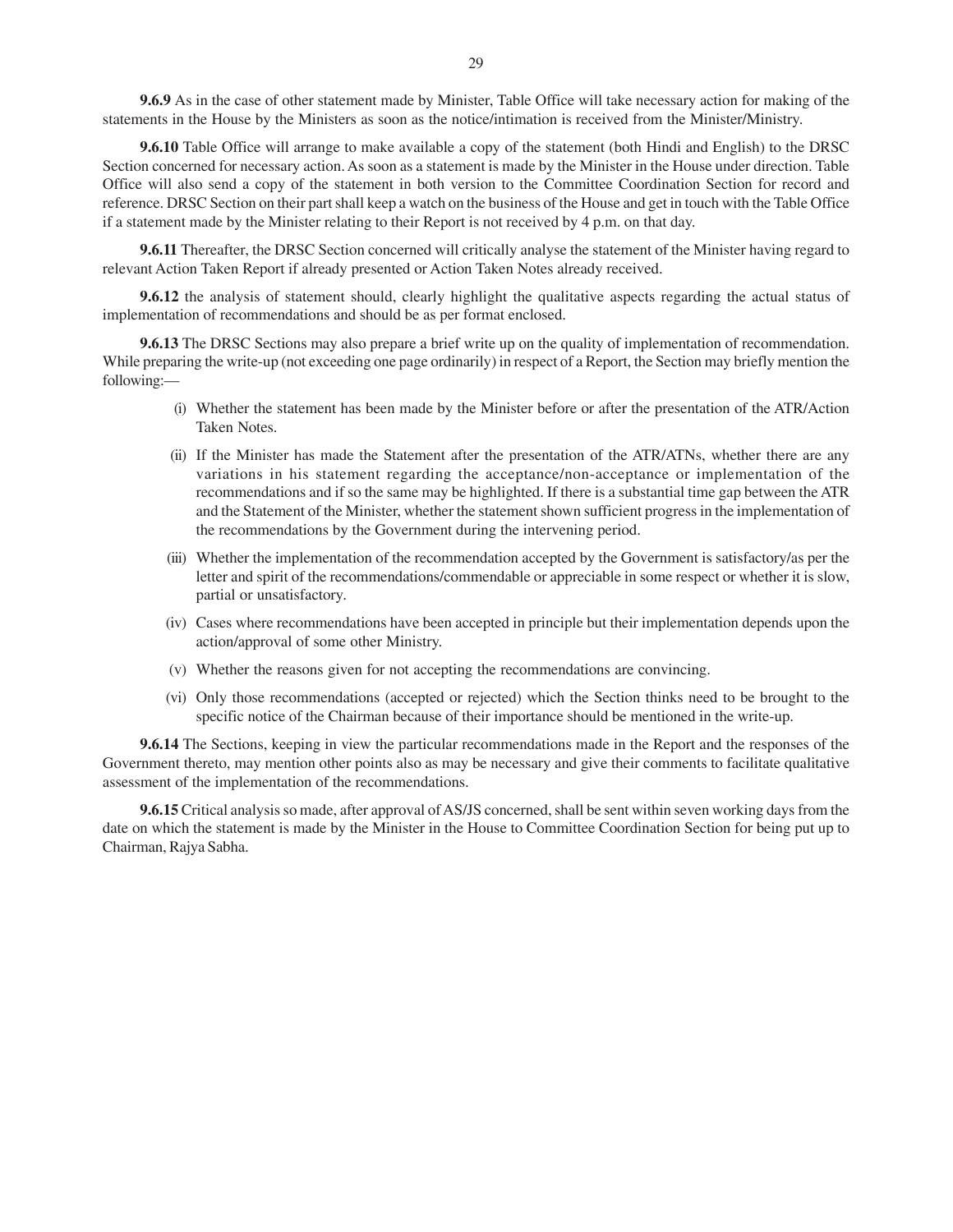#### **SERVING OF REFRESHMENTS AT THE MEETING OF COMMITTEE**

**10.1 Refreshment—**Light refreshments may be served to members of the Committee/Sub-Committee/Study Group during the meetings. Normally, tea or coffee and snacks shall be served at these meetings. The serving of refreshment and lunch shall be according to the instructions issued by the Committee Co-ordination Section in this regard.

**10.2 Conditions to be satisfied while/after serving refreshments—**Before the meeting of the Committee, an order shall be placed with the caterer by concerned Assistant Director/Committee Officer in writing, specifying the approximate number of persons to be served and the refreshments which shall be served as per the tariff laid down in the circular.

**10.2.1** As soon as the meeting of the Committee/Sub-Committee/Study Group is over, bills for the refreshments in duplicate, along with the order slips, shall be obtained from the caterer concerned. The number of persons served and the number of articles served as also the rates charged in the bill shall be checked by the Assistant Director/Committee Officer concerned. The Bills shall then be entered in the prescribed Register of Bills and put up to the Branch Officer alongwith the order slips as soon as possible. The Certificate to the effect that the prescribed limit of expenditure per head has not been exceeded shall be given on the bill.

**10.2.2** After the Deputy Director and Joint Director/Director have approved the payment of the Bills, the file shall be sent to the Estt. (A/Cs) and Budget Section for payment.

**10.3 Maintenance of register showing expenditure incurred—**A register will also be maintained in Section showing the expenditure incurred on refreshments served at the meetings of the Committee/Sub-Committee/Study Groups as also the number of officials and non-officials present at a particular meeting.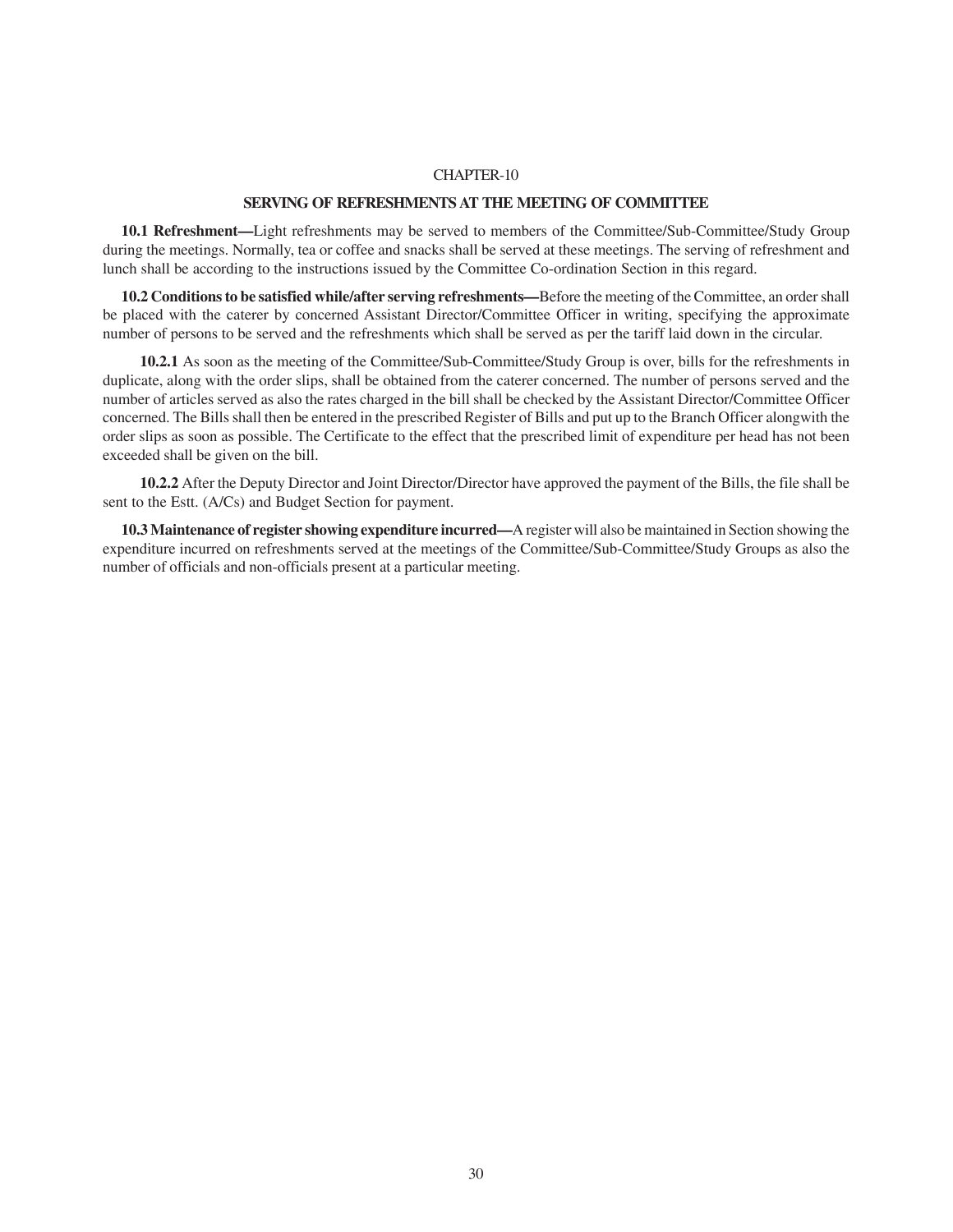#### **PROCEDURE FOR DEALING WITH REPRESENTATIONS/MEMORANDA RECEIVED BY COMMITTEE**

#### **11.1 Representations/Memoranda received in the Secretariat**

The following procedure shall be followed in regard to the disposal of representations and memoranda received by the Committee:—

- (i) On their receipt in the Section, all the representations and memoranda shall be diarised with details, in the register meant for recording of representations/memoranda.
- (ii) The representations/memoranda received shall then be examined to see whether they fall within the purview of the Government of India, Union Territory Administrations and Nationalised Banks, Statutory bodies and Semi-Government bodies. These shall then forwarded to the concerned Ministries/Department with a O.M. calling for their factual comments thereon.
- (iii) Where the reply of the Ministry/Department satisfactorily explains the position or redresses the grievance, the representationist concerned shall be apprised of the position. Where, however, a question of policy or principle is involved, the matter shall, be placed before the Chairman for further directions.
- (iv) Anonymous representations, representations couched in intemperate or indecorous language and on matters which are *sub-judice* shall be filed on receipt with the approval of the Branch Officer/Divisional Officer.
- (v) Memoranda or representation on matters relating to the Section shall be examined in the concerned Section. If the suggestions made in these representations/memoranda pertain to a subject already taken up for examination by the Committee, necessary questionnaire shall be prepared for obtaining information from the Ministry/Department concerned at the time of oral examination of their representative. Representation/ memoranda on matters, which are not at the time under examination by the Committee, shall also be examined and a copy thereof kept in record for future reference.
- (vi) When a representation is finally disposed of, orders of Branch Officer/Divisional Officer shall be obtained and the file may be recorded.

#### **11.2 Representations/Memoranda received during Tours**

The following procedure shall be followed in regard to the disposal of representations and memoranda received by Study Group(s) of the Committee:—

- (i) On return from tour, a list of those representations/memoranda which are primarily the concern of the State Government visited by the Study Group shall be prepared. The list will show *inter alia* (i) serial number, (ii) name of the petitioner and (iii) subject of representation/memorandum. The representations (in original) as well as a list thereof shall then be sent to the Chief Secretary or the Secretary of the concerned Department of the State Government for due consideration and disposal.
- (ii) Another list of representations/memoranda falling within the purview of the Ministries/Departments of the Government of India shall also be prepared and these representations/memoranda along with a list thereof shall be forwarded to the Ministry/Department, etc. concerned for due consideration and disposal or for factual comments for the information of the committee, as the case may be.

**11.3** In the case of furnishing replies/information under the RTI Act, it may be specified that only the information that has been presented in Parliament may be furnished, unless the Committee decides to furnish the same.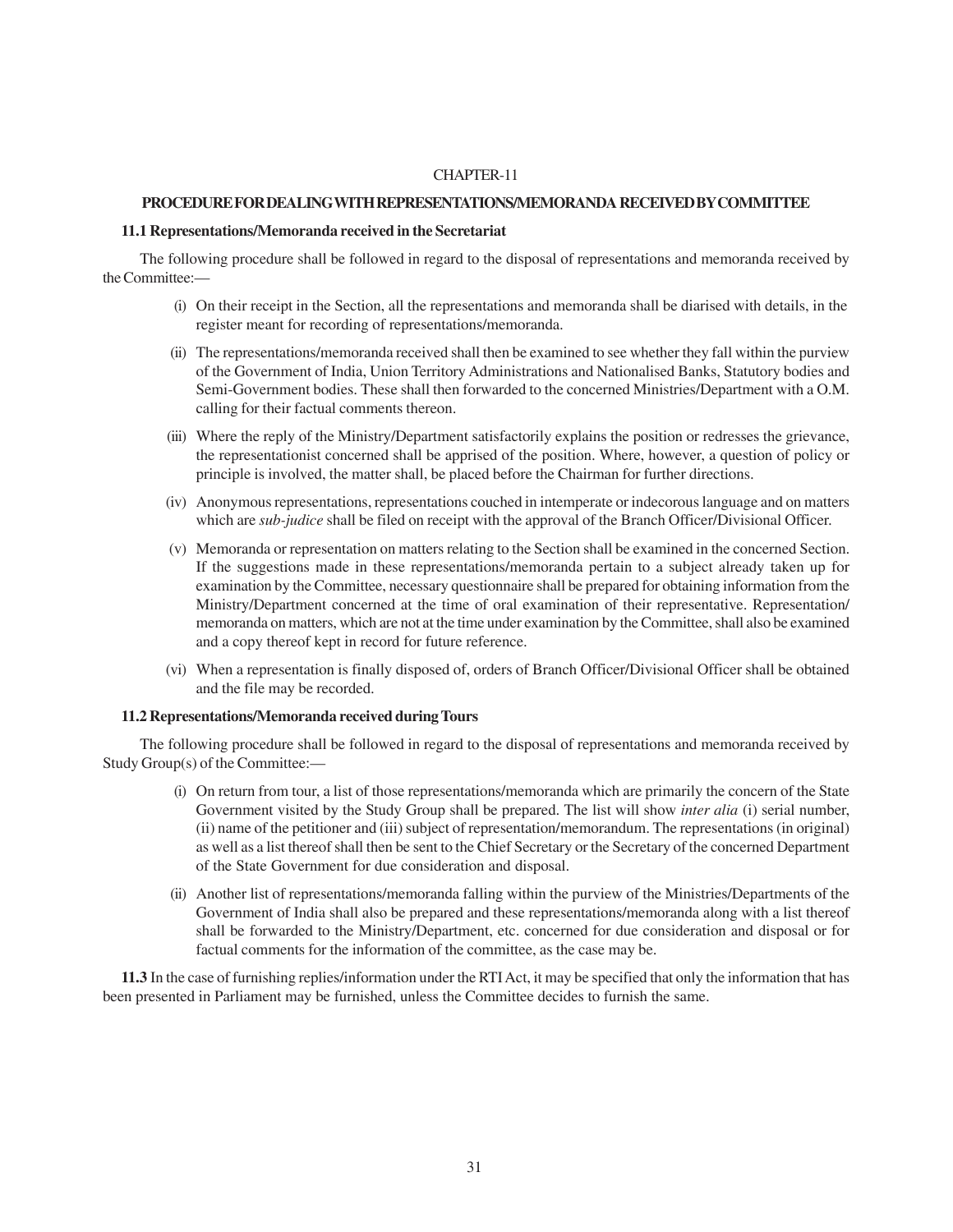#### **GENERAL MATTERS**

#### **12.1 Responsibilities of Officers dealing with DRPS Committees :—**

**(a) Deputy Director:** In his capacity as a Branch Officer, he discharges the following functions:

- (i) Coordinates the functioning of the Branch including drafting of questionnaires, background notes, minutes, reports, etc. and maintenance of records and database;
- (ii) Ensures arrangements for meetings and tours including preparation/issuance of notices, telegrams, agenda papers, letters, office memoranda and other correspondence; and
- (iii) Ensures timely submission of periodical statements.
- **(b) Joint Director/Director:** The Joint Director/Director discharges the following functions:
	- (i) Ensures smooth functioning of Committee meetings, tours, etc. and liaises with the Committee Chairman;
	- (ii) Interacts with the concerned Ministries/Departments for the holding of Committee meetings and tours;
	- (iii) Gives final shape to the draft questionnaires, background notes, minutes, reports, etc. put up to him;
	- (iv) Approves notices of meetings and tours, telegrams, letters, office memoranda and other correspondence;
	- (v) Informs Additional Secretary/Joint Secretary of all important developments;
	- (vi) Sanctions OTA/Honorarium to the staff;
	- (vii) Examines all matters relating to the Committee, submitted by Deputy Director on file;
	- (viii) Briefs the Committee Chairman before each meeting regarding the factual and legal position of issues under consideration; and
	- (ix) Apprises Joint Secretary/Additional Secretary of the important deliberations and decisions of the Committee or Sub-Committee immediately after the meeting is over, in case they were not themselves present.

**(c) Joint Secretary/Additional Secretary:** Additional Secretary/Joint Secretary is at the top of the Secretariat's hierarchy meant for providing Secretarial assistance to the Department-related Parliamentary Standing Committees. He/she discharges the following functions:

- (i) Finalises schedule of meetings of Department Related Committees during the examination of Demands for Grants.
- (ii) Approves draft questionnaires, background notes, minutes, reports, etc. in respect of important meetings.
- (iii) Recommends approval for the lunches proposed to be hosted by the Committee, to the Secretary-General.
- (iv) Obtains permission from Chairman, Rajya Sabha through the Secretary-General for Committee's study visits, and to call for evidence of State Government Officials.
- (v) Approves tour programmes of the Secretariat officials to accompany the Committee/Sub-Committee.
- (vi) Grants permission to the Officers/Staff of the Committee to attend office on holiday(s) for disposal of work of urgent nature.
- (vii) Issues directions for efficient, prompt and proper discharge of urgent work;
- (viii) Keeps Secretary-General informed, and brings to his/her notice difficulties faced; and
- (ix) Advises the Committee Chairman during Committee meetings and generally regarding the matters before the Committee.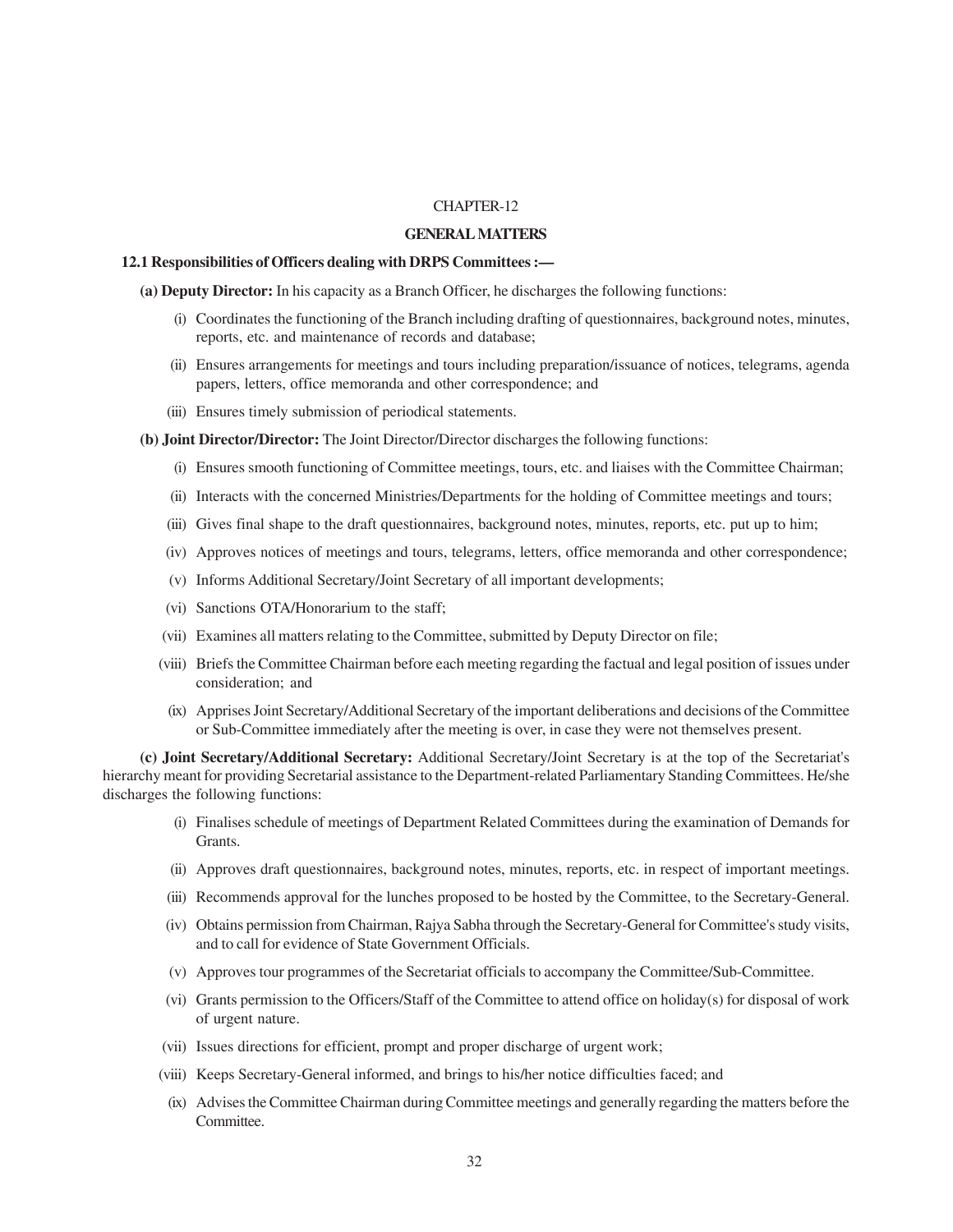**12.2 References by State Legislatures:** References received from State Legislature regarding procedure, etc. shall be examined in the concerned Committee Section and reply sent to the concerned legislature Secretariat after obtaining the approval of Joint Director/Director/Joint Secretary/Additional Secretary.

**12.3 Reference to earlier recommendations of Committee:** Whenever a recommendation of the Committee is referred to in a subsequent report of the Committee cross reference shall invariably be given to the earlier Report which is referred to. While examining the replies, the implications of both the earlier and the subsequent recommendations shall be kept in view by Committee Section.

**12.4 Study of Debates:** During Session, Debates Part I and Part II of Rajya Sabha and Lok Sabha shall be carefully studied daily in Committee Section and attention of the Deputy Director/Joint Director/Director invited to answers of important questions/point concerning the subjects under examination by the Committee. Whenever necessary, further facts concerning the subjects under examination by the Committee. Whenever necessary, further facts concerning a subject under examination may be called from the Ministry/Department concerned after obtaining the orders of Joint Director/Director/Chairman.

**12.5 Maintenance of an upto date set of Rules and Directions:** An upto date set of Rules of Procedure and Conduct of Business in Rajya Sabha and Directions by the Chairman shall be maintained in Committee Section.

**12.6 Valedictory Meeting:** Every year at the conclusion of the work and before the termination of term of the Committee, it is customary for the members of the Committee to get together for a valedictory meeting.

**12.7 Procurement, custody and accounting of stationery items:** The Assistant Director/Committee Officer incharge and Junior Clerk/Senior Clerk concerned shall ensure that timely indenting of items of stationery is made and sufficient stock are kept at all times. On no account, work of the Section should suffer due to lack of stationery items.

**12.8 Opening of files and maintenance of File Register:** A File Register for opening and recording of files shall be maintained in Committee Section.

**12.8.1** The filing procedure, records files, documents, presentation of records, etc. will be maintained by the Section as per instructions issued from time to time by O&M Section.

**12.9 Use of Committee Software:** Special software has been developed for the use of all Committee Sections. All Committee Sections are required to generate notices of order to capture the data into a comprehensive data base which operates under a client server software with web-enabled outputs for use by all Committee Sections, Members of Committee as well as the general public. The data parameter captured during the input includes the following:

| <b>Module</b>                     | <b>Function/Purpose</b>                                                                                                                                                                                                                                                                                                                                                                                                                                                                                                                                               |
|-----------------------------------|-----------------------------------------------------------------------------------------------------------------------------------------------------------------------------------------------------------------------------------------------------------------------------------------------------------------------------------------------------------------------------------------------------------------------------------------------------------------------------------------------------------------------------------------------------------------------|
| (i) Membership                    | This records the names, addresses, telephones, period of membership of Members of<br>Committee and enables                                                                                                                                                                                                                                                                                                                                                                                                                                                            |
|                                   | a. Listing of Membership on a given date.                                                                                                                                                                                                                                                                                                                                                                                                                                                                                                                             |
|                                   | b. Listing of addresses and phone numbers.                                                                                                                                                                                                                                                                                                                                                                                                                                                                                                                            |
|                                   | c. Automatic e-mailing of notices, etc.                                                                                                                                                                                                                                                                                                                                                                                                                                                                                                                               |
| (ii) Meetings and Tour<br>Modules | Keeps track of dates, time, venue and agenda of meetings/tours and since it can be<br>seen on Internet, is of use to Members who may not have got intimation of a meeting<br>or its cancellation. It is also useful to all Committee Sections to plan meetings/tours.                                                                                                                                                                                                                                                                                                 |
| (iii) Officers on Tour            | Enables Secretary-General and Senior Officers to know details of officers on tour with<br>Committees during a given period, since data can be seen on Intranet.                                                                                                                                                                                                                                                                                                                                                                                                       |
| (iv) Committee<br>Recommendations | The recommendations made in Reports, as extracted in the last Recommendations<br>chapter of the Report are copied and pasted into this module. This enables subsequent<br>entry of Ministry's reply and Committee. Observations, thus facilitating preparation of<br>Action Taken Reports since the material goes into the data base, and there is a keyword<br>based search facilities, Committee Sections (and other as well, since the data is available<br>on Internet) will be able to locate recommendations of any Committee pertaining to a<br>given subject. |

The software is applicable to sub-Committees, Joint Committees, etc. as well. A separate Manual has been prepared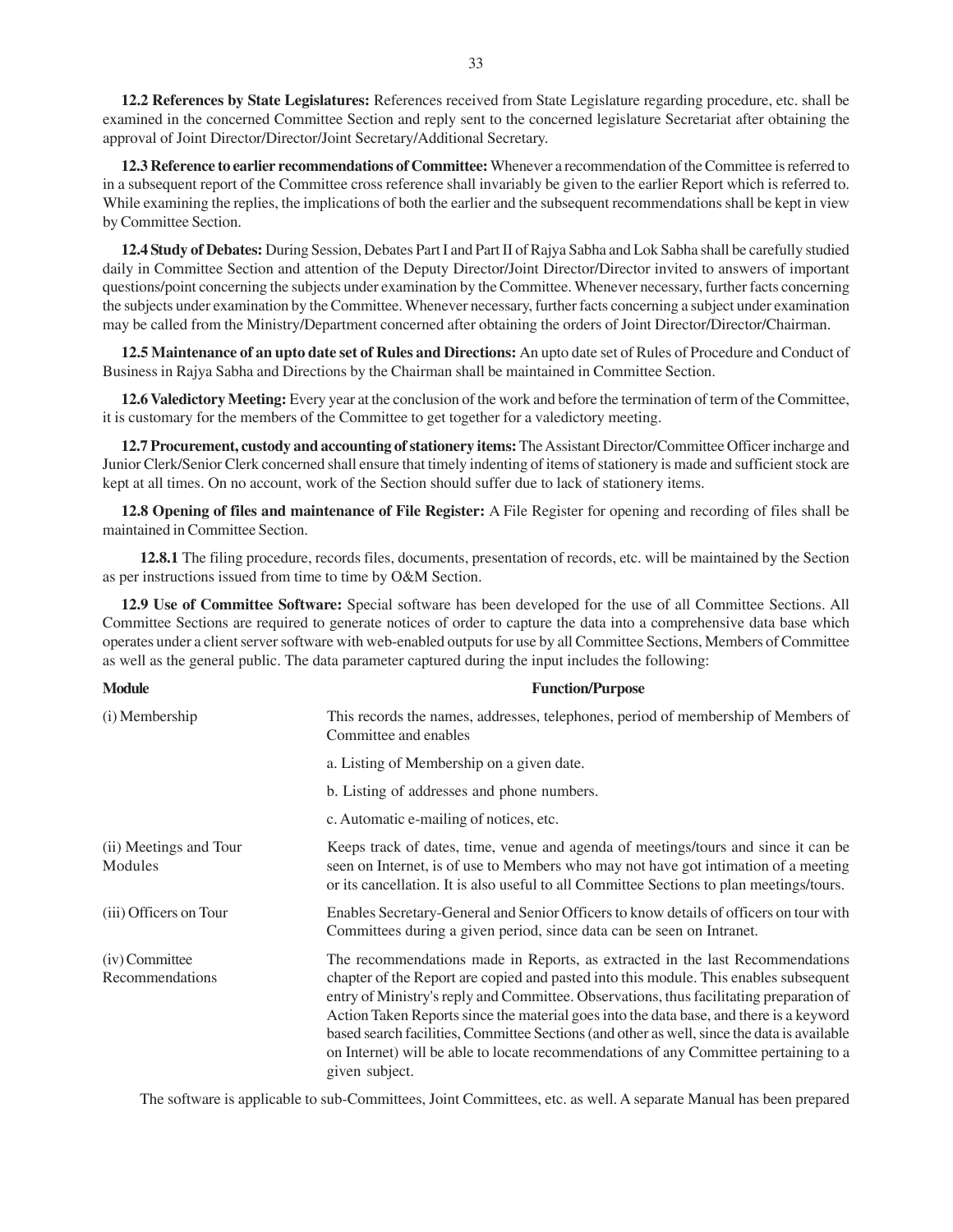for use in the Committee Sections to operate the software. Essentially the following processes must be done through the software to ensure that the data is captured, since failing in this regard will give a wrong or incomplete picture on the Internet:

| <b>Process</b>                                                                                                                      | Data Items captured in the Process                                                                                                                                                                            |
|-------------------------------------------------------------------------------------------------------------------------------------|---------------------------------------------------------------------------------------------------------------------------------------------------------------------------------------------------------------|
| (i) Constitution of Committee                                                                                                       | Names, party affiliation, state, address, telephone numbers and period of membership.                                                                                                                         |
| (ii) Notices of Meetings/tours<br>cancellations postponement,<br>rescheduling, etc. (also officers<br>on tour and booking of rooms) | Date, item, venue, agenda of meetings/tour (details of officers on tour and booking of<br>Committee rooms will be available on Intranet only)                                                                 |
| (iii) Committee Minutes and<br>Reports                                                                                              | Minutes of meetings and Reports are stored systematically for access by the Section.<br>Recommendation part of the Report is copied onto the recommendations module to<br>enable key word search on Internet. |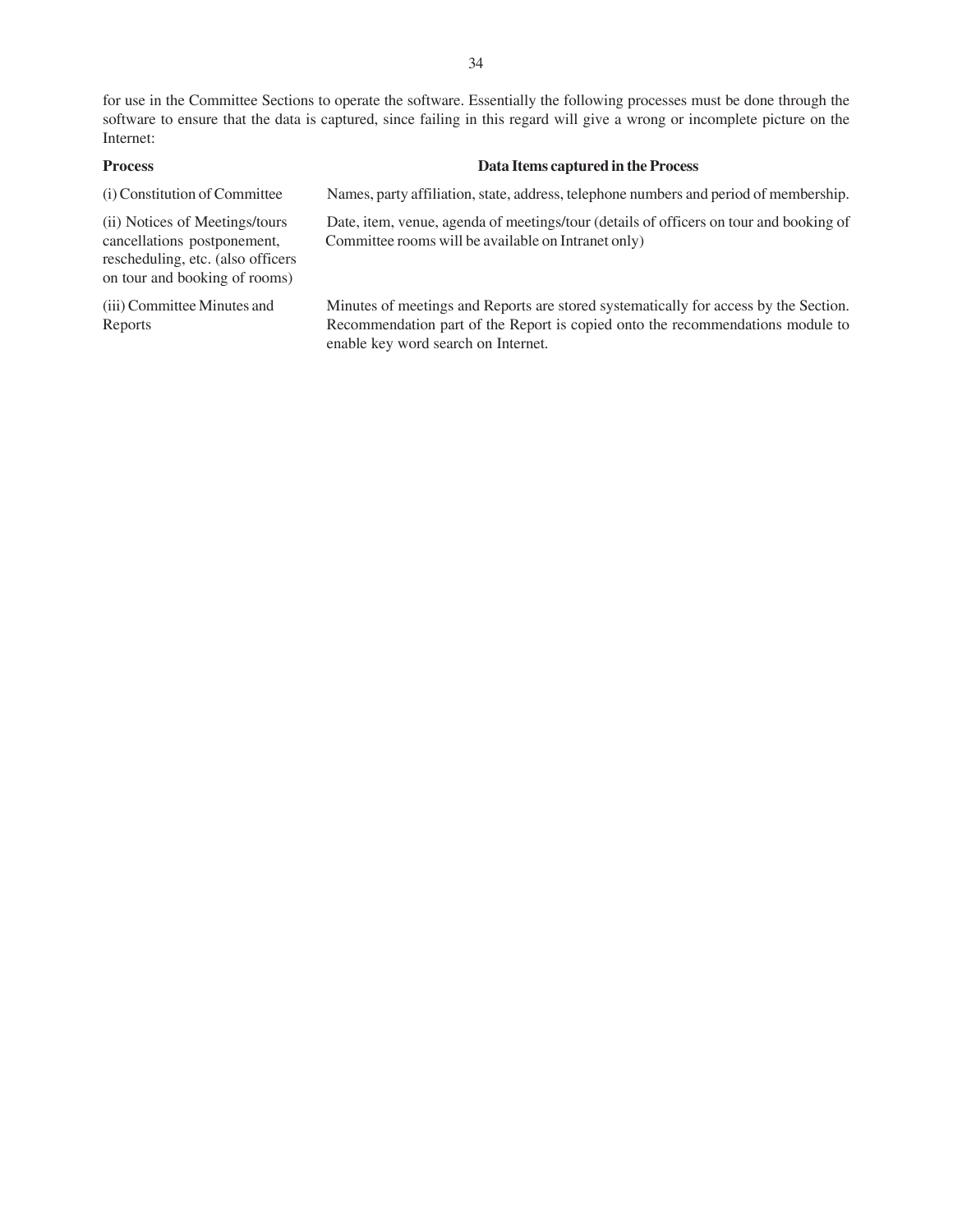#### *Annexure-I*

No. RS. .............................. Date ....................

Shri ................................................................, M.P. (Rajya Sabha)

# **Subject: Nomination to the Department-Related Parliamentary Standing Committee on ........................ and appointment as Chairman thereof.**

Sir/Madam,

I am to inform you that in terms of provisions of sub-rule (1) of Rule 269 of the rules of Procedure and Conduct of Business in the Council of States (Rajya Sabha), you have been nominated to be a member of the Department-related Parliamentary Standing Committee on ........................................ w.e.f...........................................

2. I am further to inform you that under sub-rule (2) of Rule 269, you have also been appointed as the Chairman of the said Committee.

3. A list of members of the Committee is enclosed.

Yours faithfully,

(.........................)

Tel. ...................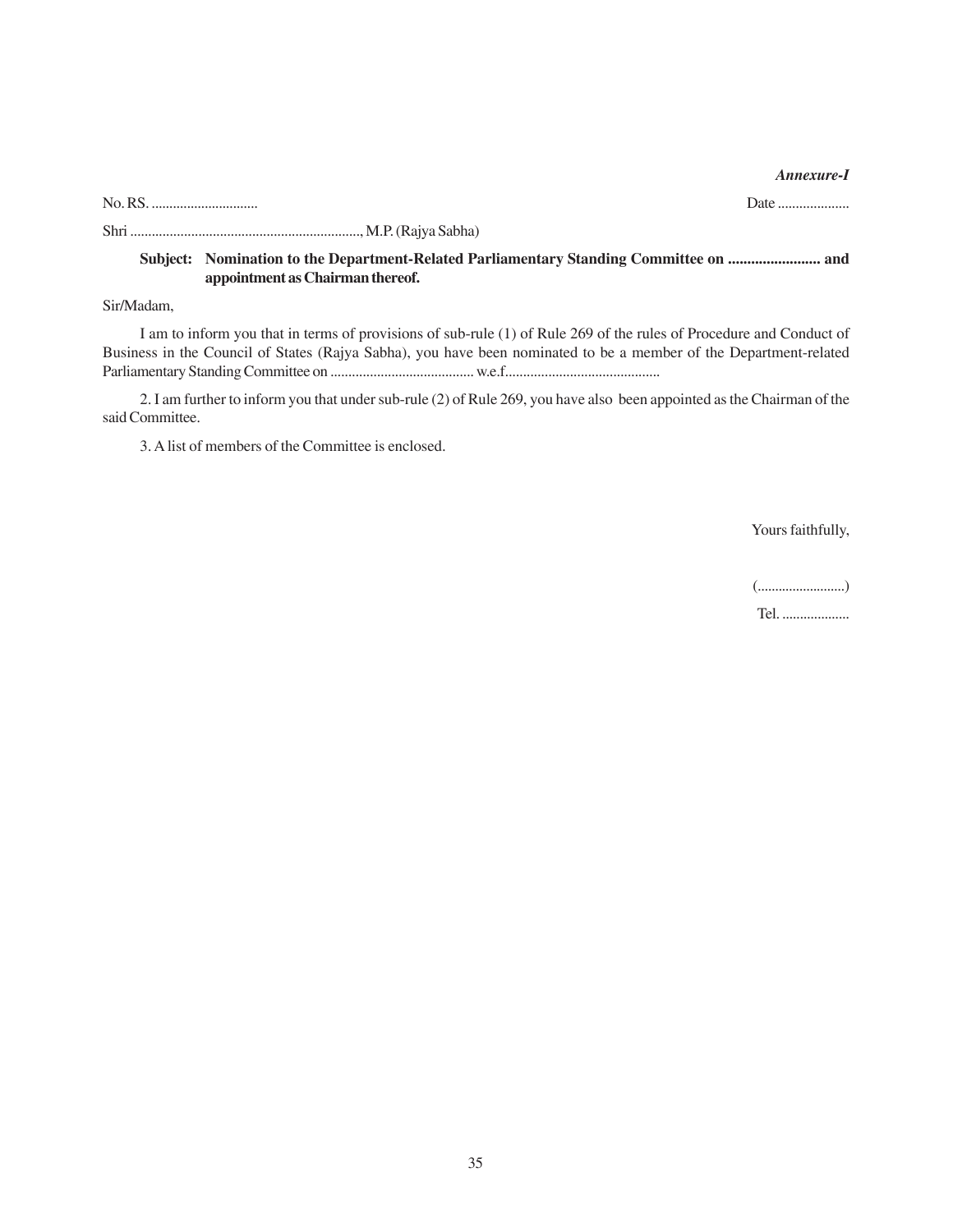#### *Annexure-II*

No. RS. ................................ Date ....................

To

Shri/Shrimati/Kumari .........................................................., Member (Rajya Sabha/Lok Sabha) (At local and permanent addresses)

# **Subject: Nomination to the Department-Related Parliamentary Standing Committee on Transport, Tourism and Culture.**

Sir/Madam,

I am directed to inform you that in terms of provisions of sub-rule (1) of Rule 269 of the Rules of Procedure and Conduct of Business in the Rajya Sabha, you have been nominated to be a Member of the Department-related Parliamentary Standing Committee on .....................................................

2. A list of members of the Committee is enclosed.

Yours faithfully,

(.........................)

Deputy Director

Tel. ...................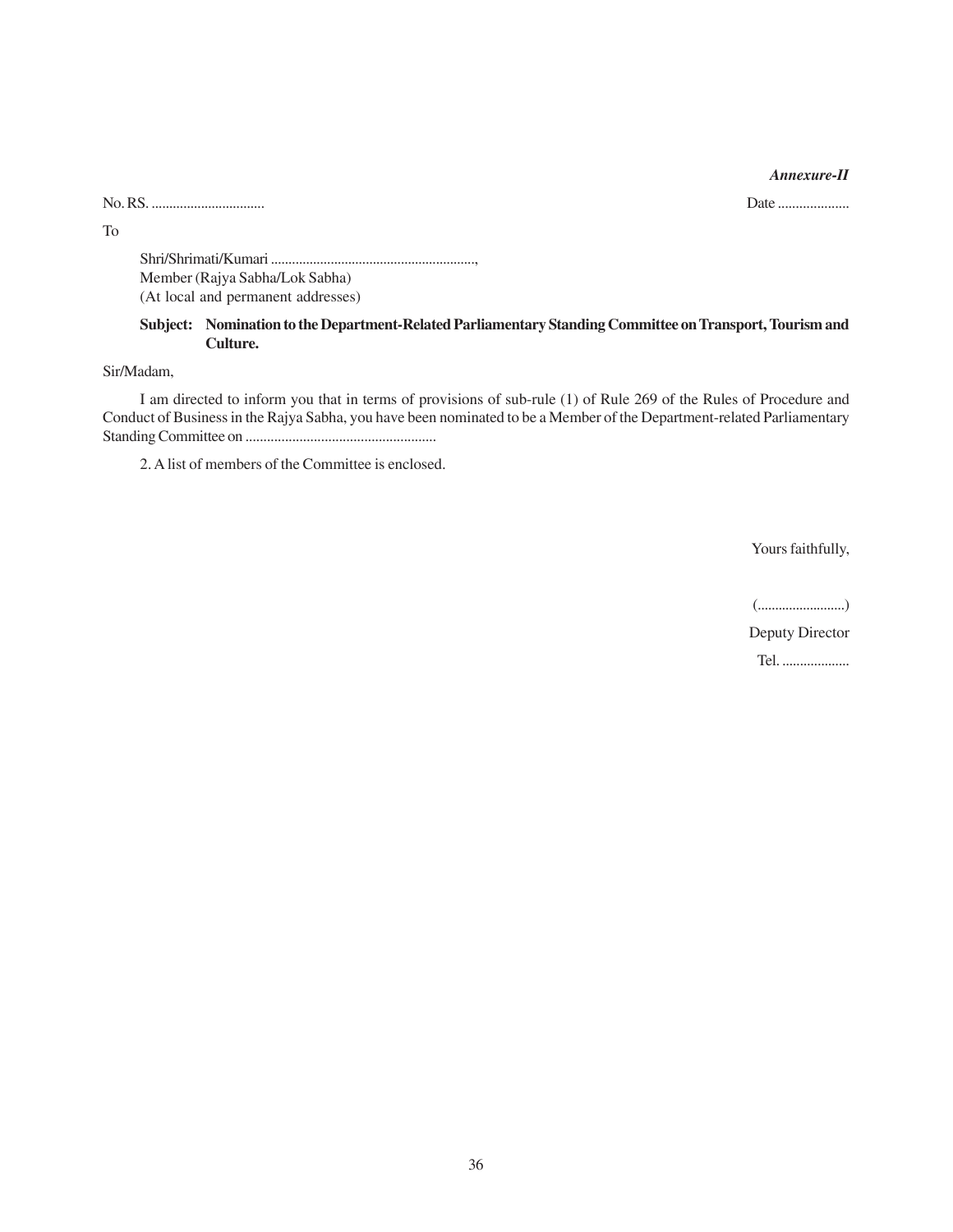*Annexure-III*

# **PARLIAMENT OF INDIA RAJYA SABHA SECRETARIAT**

*(Committee on ..................)*

**CABIN-C, P.H.A. New Delhi** Tel : 23034029 E-Mail : rsc-\*\*\*@sansad.nic.in

**No. RS. 4(1)/2008-\*\***

### **OFFICE MEMORANDUM**

#### **Subject: Examination of the Demands for Grants (2008-09) of the Ministry of ............ by the Department-related Parliamentary Standing Committee on..................**

The undersigned is directed to state that the Department-related Parliamentary Standing Committee on .................as in the past, would take up the examination of the Demands for Grants of the Ministry of ............. contained in the Budget for the year ........ which is going to be presented to Parliament in the coming session.

2. The Ministry of .................. is, therefore, requested to kindly supply 60 clear and legible copies each (in English and Hindi) of the following documents to this Secretariat **immediately after the presentation of the budget** for examination by the Committee:—

- (i) Detailed Demands for Grants (............)
- (ii) Annual Report (.................)
- (iii) Annual Plan (...............).
- (iv) Outcome Budget (....................)
- (v) Detailed Budget note giving a sector-wise overall view of the actual plan and non-plan allocation and expenditure, for the year......... and the proposed plan and non-plan allocations for the year................
- (vi) The text of the 11th Five Year Plan relating to the Ministry of ..................
- (vii) Details of schemes/programmes under operation under the ......... five Year Plan alongwith a note on the physical and financial targets fixed for the whole plan period under each scheme and the actual physical and financial targets fixed and achieved during the year ............. **The reasons for shortfall, if any, in respect of achievements of physical and financial targets and the remedial measures already taken or proposed to be taken in the coming year in respect of each plan scheme/programme.**
- (viii) A detailed note indicating the extent to which various items of the Demands for Grants for ..... stand modified in the light of the recommendations of the Standing Committee's Report on Demands for Grants......
- (ix) Appropriation Accounts for the year 2006-07.
- (x) A consolidated statement showing physical and financial targets and achievements in respect of the plan scheme/programmes in the enclosed proforma Statement No. 1 & 2 in respect of Eleventh Plan.
- (xi) The latest Audit Para, if any, contained in CAG Report or Internal Audit on any matter relating to the Ministry and the action taken or proposed to be taken thereon.
- (xii) Details of under-utilization of the allocations made under different Heads during the last three years, if any, along with reasons therefor.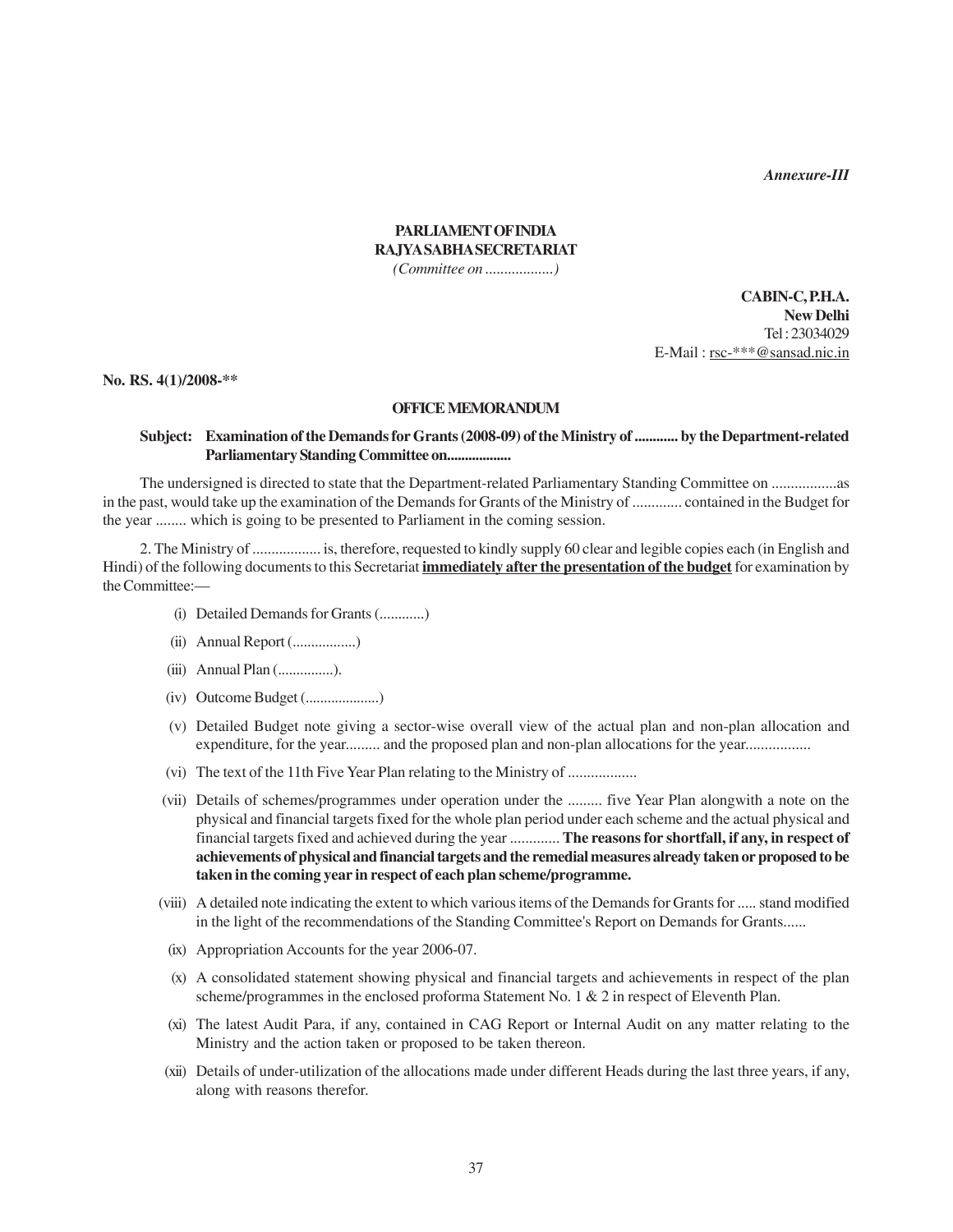3. The Ministry is also requested to send the items mentioned from Sl. No. (iv) to Sl. No. (xii) in booklet form with proper indexing and pagination of each item with title page of the Ministry. The Ministry of .............. is also requested to provide electronic text on floppy (3½ inch size) of the written material sent by them for the use of the Committee.

4. The Ministry of ................... is also requested to nominate senior level officers(s) as Liaison Officer(s) to deal with all the matters pertaining to the examination of the Demands for Grants ............ The official and the residential telephone numbers of the officer(s) so nominated may also be communicated.

5. The receipt of this O.M. may kindly be acknowledged.

(...............) Deputy Director Tel. .................

To,

The Ministry of .................., (.........................., Secretary), New Delhi.

**Copy to:** ........................., Deputy Secretary, Ministry of .........................., New Delhi for information and necessary action.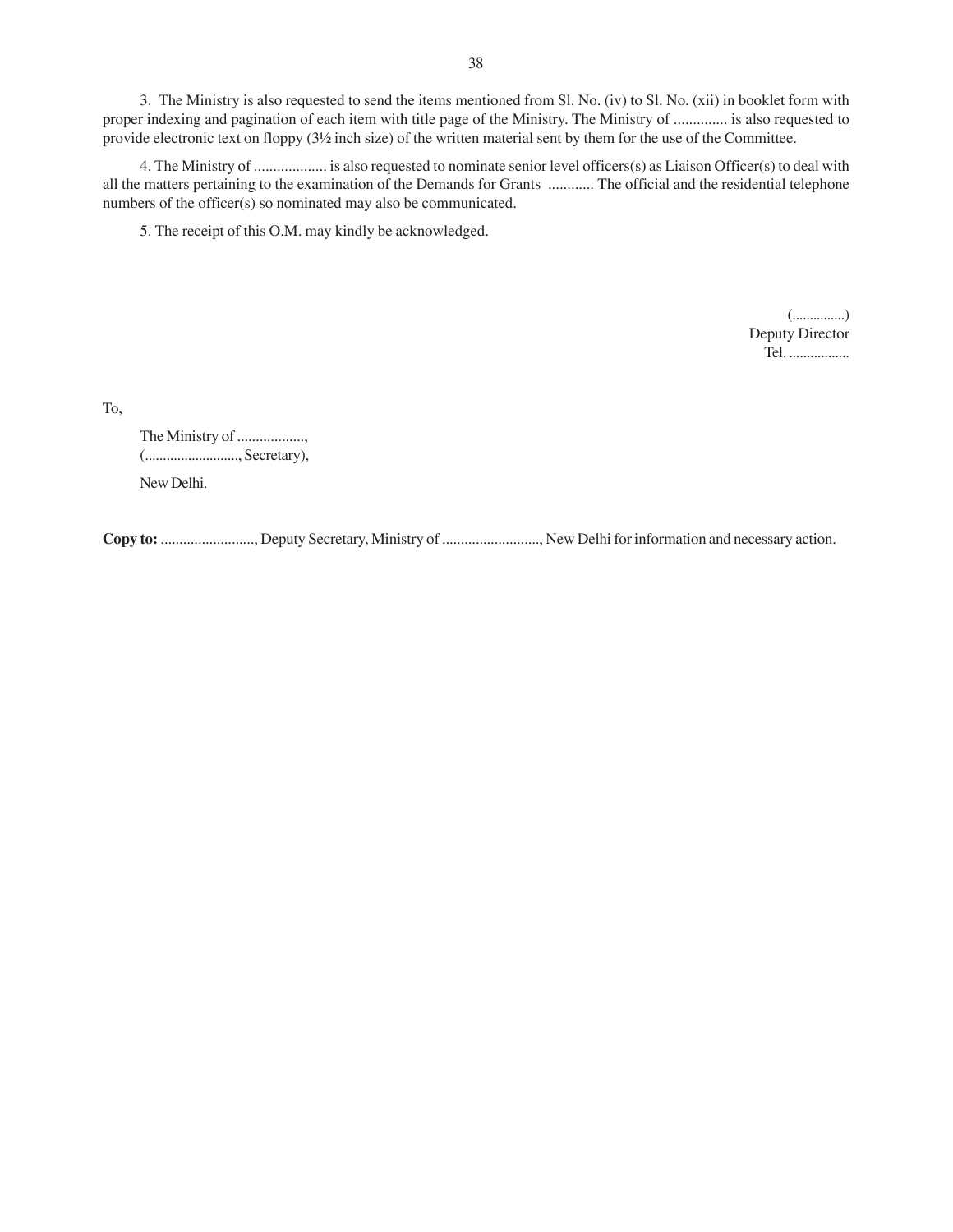*Annexure-IV*

# **PRESS COMMUNIQUE PARLIAMENT OF INDIA RAJYA SABHA SECRETARIAT NEW DELHI**

# **Department-Related Parliamentary Standing Committee on Science & Technology, Environment and Forests Invites Suggestions/Views on the Compensatory Afforestation Fund Bill, 2008**

The Compensatory Afforestation Fund Bill, 2008, as introduced in the Lok Sabha on the 5th May, 2008 and pending therein, has been referred to the Department-related Parliamentary Standing Committee on Science & Technology, Environment and Forests **headed** *by*..........................., M.P. (Rajya Sabha) for examination and report.

2. The Bill aims to provide for the establishment of a Fund and crediting thereto the monies received from the user agencies towards compensatory afforestation, additional compensatory afforestation, penal compensatory afforestation, Net Present Value and all other amounts recovered from such agencies under the Forests (Conservation) Act, 1980; constitution of an Authority for administration of the Fund and to utilize the monies so collected for undertaking artificial regeneration (plantations) assisted natural regeneration, protection of forests, infrastructure development, Green India Programme, wildlife protection and other related activities and for matters connected therewith or incidental thereto.

3. In order to have wider consultations, the Committee has decided to invite written memoranda containing suggestions/ views/comments of individuals/institutions/organizations interested in the subject matter of the Bill.

4. Those desirous of submitting memoranda to the Committee may send two copies thereof, either in English or Hindi, to.................................., *Deputy Director, Rajya Sabha Secretariat, Room No.* .............................., *First Floor, Parliament House Annexe, New Delhi-110001 [Tel.: .................................(O)]* within 15 days of publication of the advertisment, indicating whether they would also be interested in giving oral evidence before the Committee.

5. The memoranda submitted to the Committee would form part of the records of the Committee and should be treated as strictly confidential and the contents therein may not be made public, as such an act would constitute breach of privilege of the Committee.

6. The Bill was published in the Gazette of India, Extraordinary Part II, Section 2, dated the 5th May, 2008. Copies of the Bill may be obtained from the Assistant Director (S & T), Rajya Sabha Secretariat, Cabin 'F', Committee Complex, Parliament House Annexe, New Delhi-110001 or can be downloaded from the website http://rajyasabha.nic.in under the heading 'Bills with the Committee'.

*http://rajyasabha.nic.in*

Website:— E-mail: rsc-st@sansad.nic.in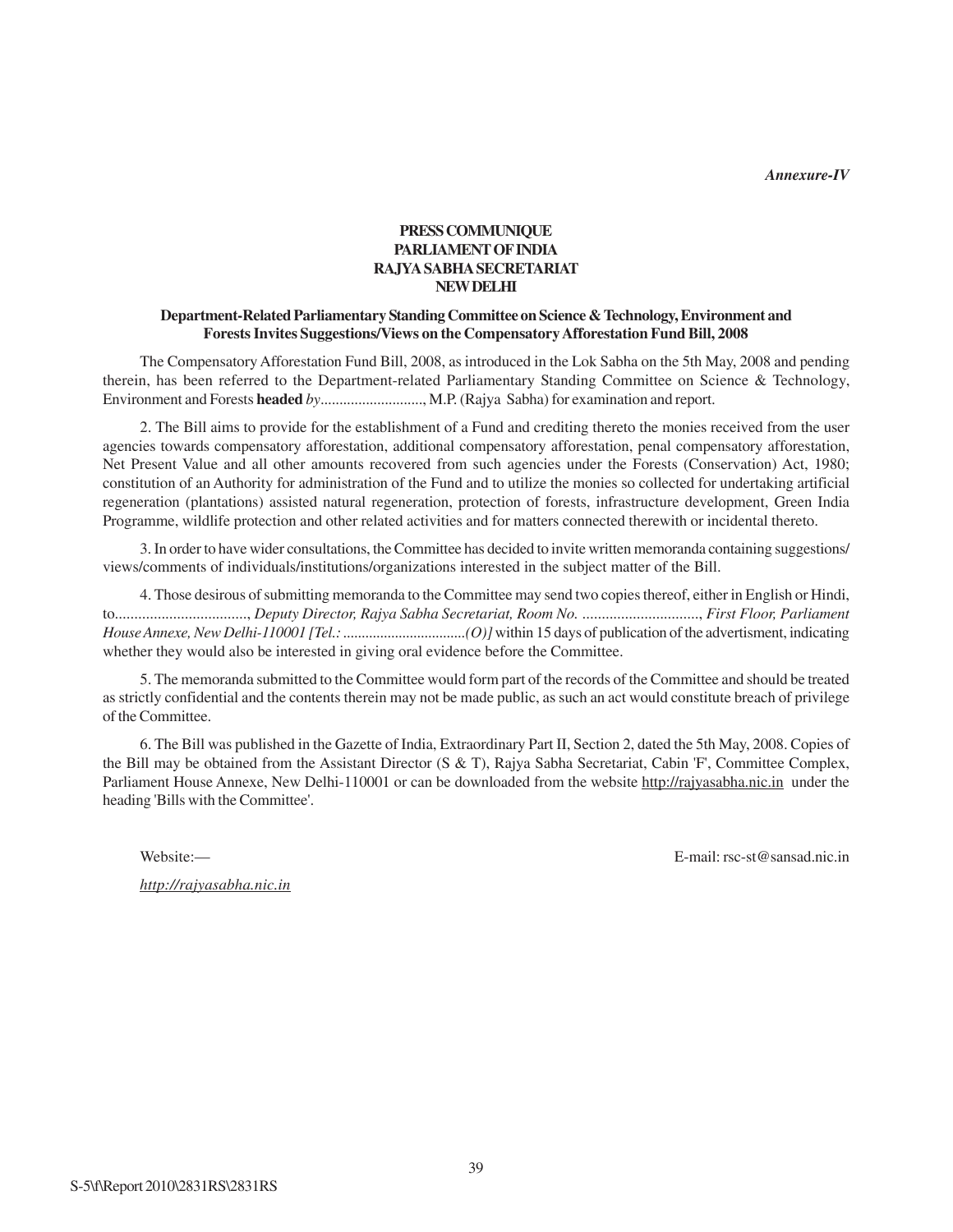*Annexure-V*

# **PARLIAMENT OF INDIA RAJYA SABHA SECRETARIAT**

(Committee on .......................................)

**CABIN-F, PHA New Delhi** Tel.: 23034033 E-mail:rsc-st@sansad.nic.in

No. R.S. .................................. Dated the..............................

#### **NOTICE**

Members are *informed* that the next meeting of the Department-related Parliamentary Standing Committee on .................................... will be held .................................... *Committee Room 'A', Ground Floor, Parliament House Annexe, New Delhi,* to consider and adopt the draft report on...............................................

A copy of the draft report (in English) has already been circulated.

(...................................) DEPUTY DIRECTOR Tel: ............................(O) Fax:.................................

To,

The Chairman & Members of the Department-related  $\}$  Both At local & Parliamentary Standing Committee............................, } permanent addresses

...........................................................

Web site: http://rajyasabha.nic.in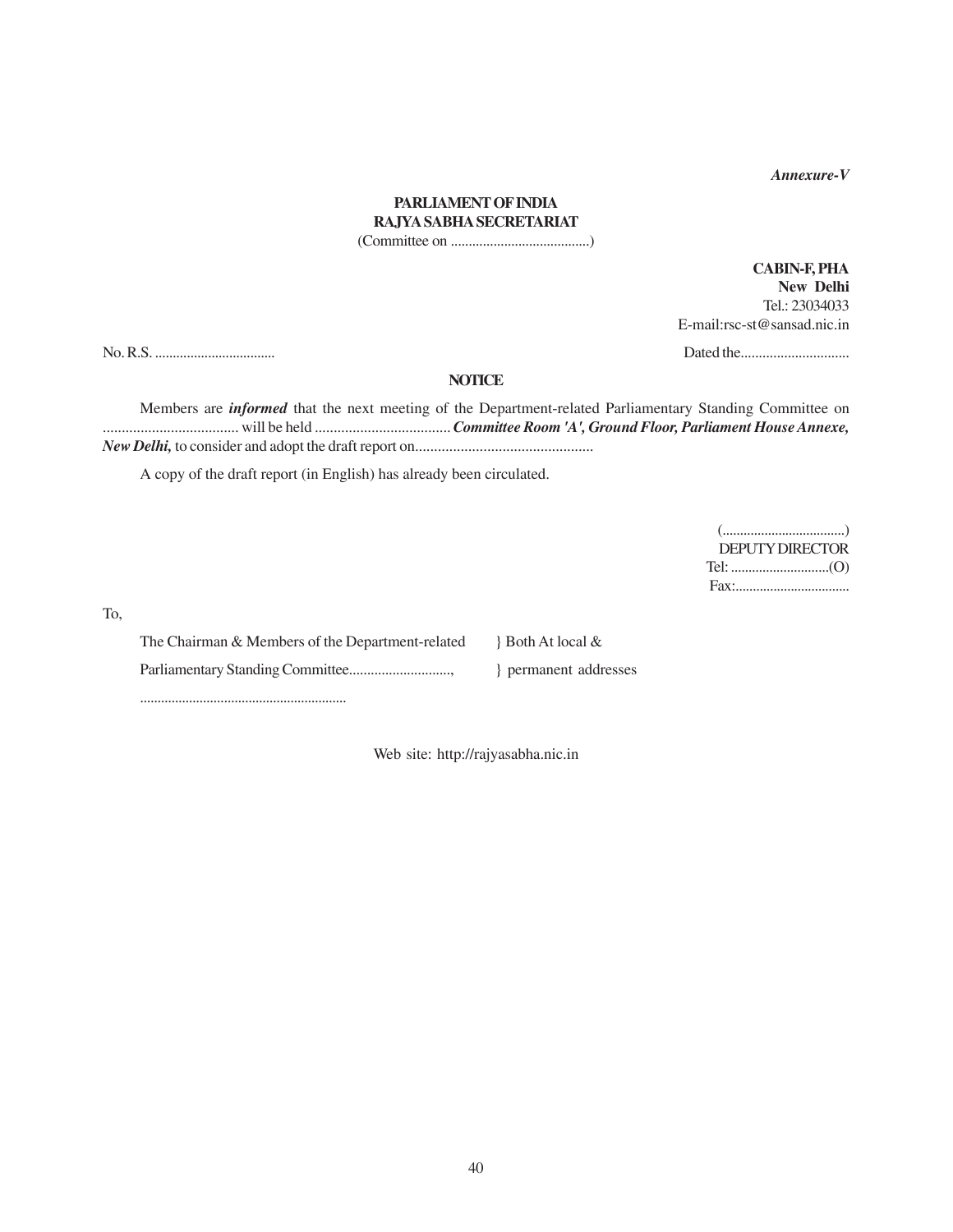*Annexure-VI*

#### **PARLIAMENT OF INDIA**

# **RAJYA SABHA SECRETARIAT**

(Committee on...........................)

**CABIN-C, PHA, New Delhi** Tel.: 23034029 E-mail:............................... Dated the...............................

No. R.S. .....................................

#### **NOTICE**

Members are informed that the next meeting of the Committee on........................................., Rajya Sabha scheduled to be held at........................on.......................in Room No. 63, First Floor, Parliament House, New Delhi, **has been postponed.**

2. The fresh date, time and venue of the meeting will be intimated in due course.

(...................................)

DEPUTY DIRECTOR

To,

The Chairman & Members of the Committee on

Rajya Sabha. (**At local address only).**

.......................................................,

Website: http://rajyasabha.nic.in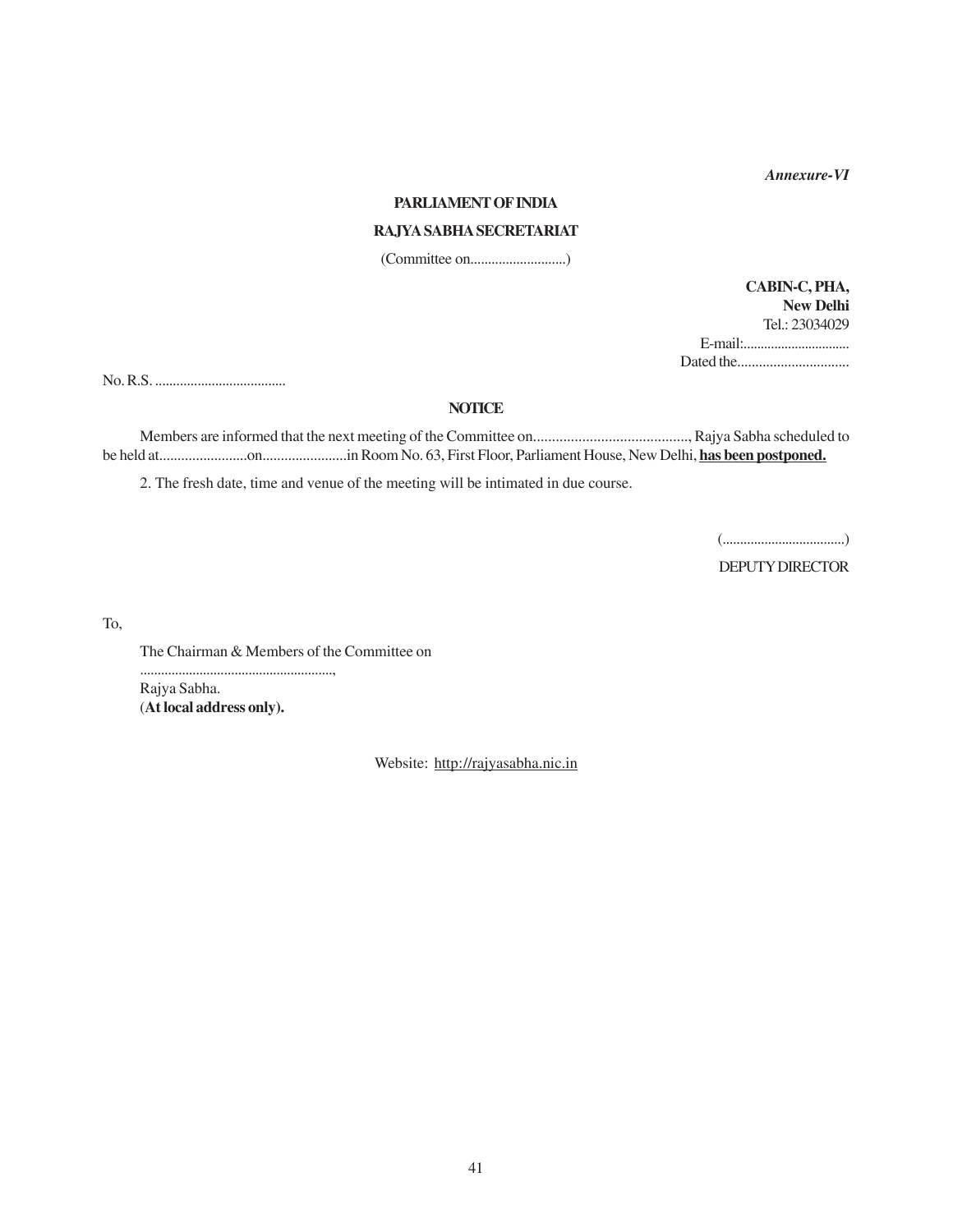*Annexure-VII*

#### **RAJYA SABHA**

# **Parliamentary Bulletin**

**Part-II**

**Thursday, July 06, 2006**

| No. 4 | <b>Committee Coordination Section</b> |
|-------|---------------------------------------|
|       |                                       |

#### **Direction by the Chairman, Rajya Sabha**

In pursuance of the provisions of Rule 266 of the Rules of Procedure and Conduct of Business in the Council of States, the Chairman, Rajya Sabha, has on the 4th July, 2006 issued the following Direction:—

# **"Evidence of officials of Ministries/Departments and Chief Executives of Public Sector Undertakings/Banks etc. before Department-related Parliamentary Standing Committees**

A Department-related Parliamentary Standing Committee, in dealing with the subjects relating to the Ministry/ Department under its purview, in the normal course examines only the officials of such Ministry/Department. However, sometimes it may become necessary for the Committee to seek the views of other Ministry/Department of the Government of India which does not directly fall within its purview. In such cases the representatives of such Ministry/Department could be called to appear before the Committee. However, in case Chief Executives of PSU/Bank/Organisation under such Ministry/Department are also required to be examined, orders of the Chairman, Rajya Sabha shall be obtained before such officials are asked to appear before the Committee."

> YOGENDRA NARAIN, *Secretary-General.*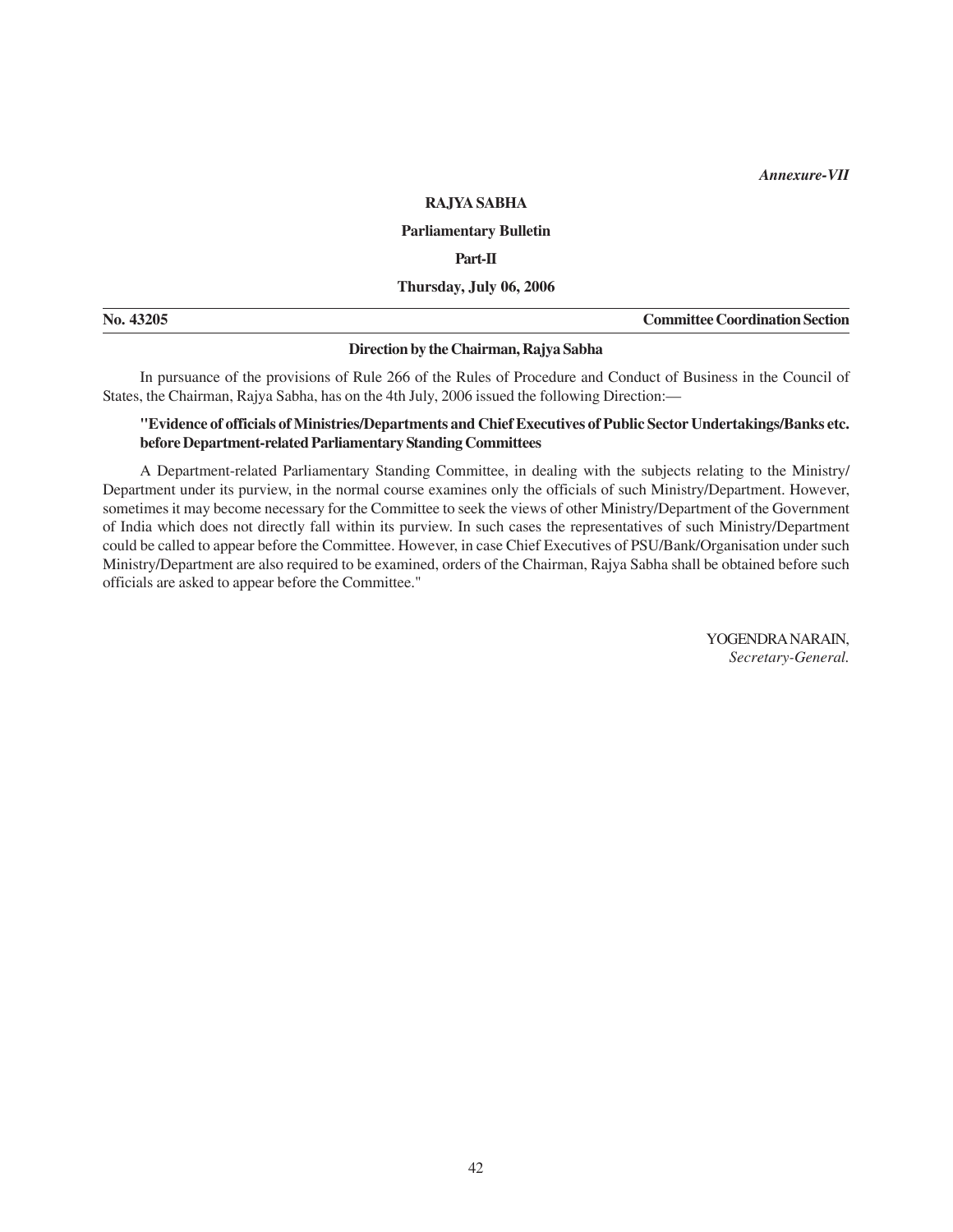*Annexure-VIII*

# **TOUR PROGRAMME OF THE PARLIAMENTARY STANDING COMMITTEE ON HRD TO KOLKATA, PUDUCHERRY AND CHENNAI**

# **FROM 16th TO 23rd JANUARY, 2008**

16.01.2008 Assembly at Kolkata (Wednesday)

|                          |                                  | <b>STAY AT KOLKATA</b>                                                                                                                                                          |
|--------------------------|----------------------------------|---------------------------------------------------------------------------------------------------------------------------------------------------------------------------------|
| 17.01.2008               | 1000 hrs<br>1300 hrs             | Visit to Calcutta University<br>Visit to IIM                                                                                                                                    |
|                          |                                  | <b>STAY AT KOLKATA</b>                                                                                                                                                          |
| 18.01.2008<br>(Friday)   | 0535 hrs                         | Departure for Port Blair By IC 287                                                                                                                                              |
|                          | 0735 hrs<br>1100 hrs<br>1400 hrs | Arrival at Port Blair<br>Visit to schools to see implementation of SSA and MDM<br>Visit to Anganwadi centres and interaction with Supervisors, Anganwadi workers<br>and helpers |
|                          |                                  | <b>STAY AT PORT BLAIR</b>                                                                                                                                                       |
|                          |                                  | <b>STAY AT PORT BLAIR</b>                                                                                                                                                       |
| 19.01.2008<br>(Saturday) | 0835 hrs                         | Departure for Chennai By IC 550                                                                                                                                                 |
|                          | 1050 hrs                         | Arrival at Chennai                                                                                                                                                              |
| 20.01.2008<br>(Sunday)   | 1145 hrs                         | Visit to IIT, Chennai                                                                                                                                                           |
|                          | 1515 hrs                         | Departure for Puducherry By Road                                                                                                                                                |
|                          |                                  | <b>STAY AT PUDUCHERRY</b>                                                                                                                                                       |
| 21.01.2008<br>(Monday)   | 1000 hrs                         | Visit to schools to see implementation of SSA and MDM in Puducherry                                                                                                             |
|                          | 1130 hrs                         | Visit to Anganwadi centres and interaction with Supervisors, Anganwadi workers<br>and helpers in Puducherry                                                                     |
|                          |                                  | <b>STAY AT PUDUCHERRY</b>                                                                                                                                                       |
| 22.01.2008<br>(Tuesday)  | 0900 hrs                         | Departure for Chennai via Auroville By Road                                                                                                                                     |
|                          | 1300 hrs<br>1500 hrs             | Arrival at Hotel in Chennai<br>Visit to Madras University                                                                                                                       |
|                          |                                  | <b>STAYAT CHENNAI</b>                                                                                                                                                           |
| 23.01.2008               |                                  | <b>DISPERSAL</b>                                                                                                                                                                |
|                          |                                  |                                                                                                                                                                                 |

(Wednesday)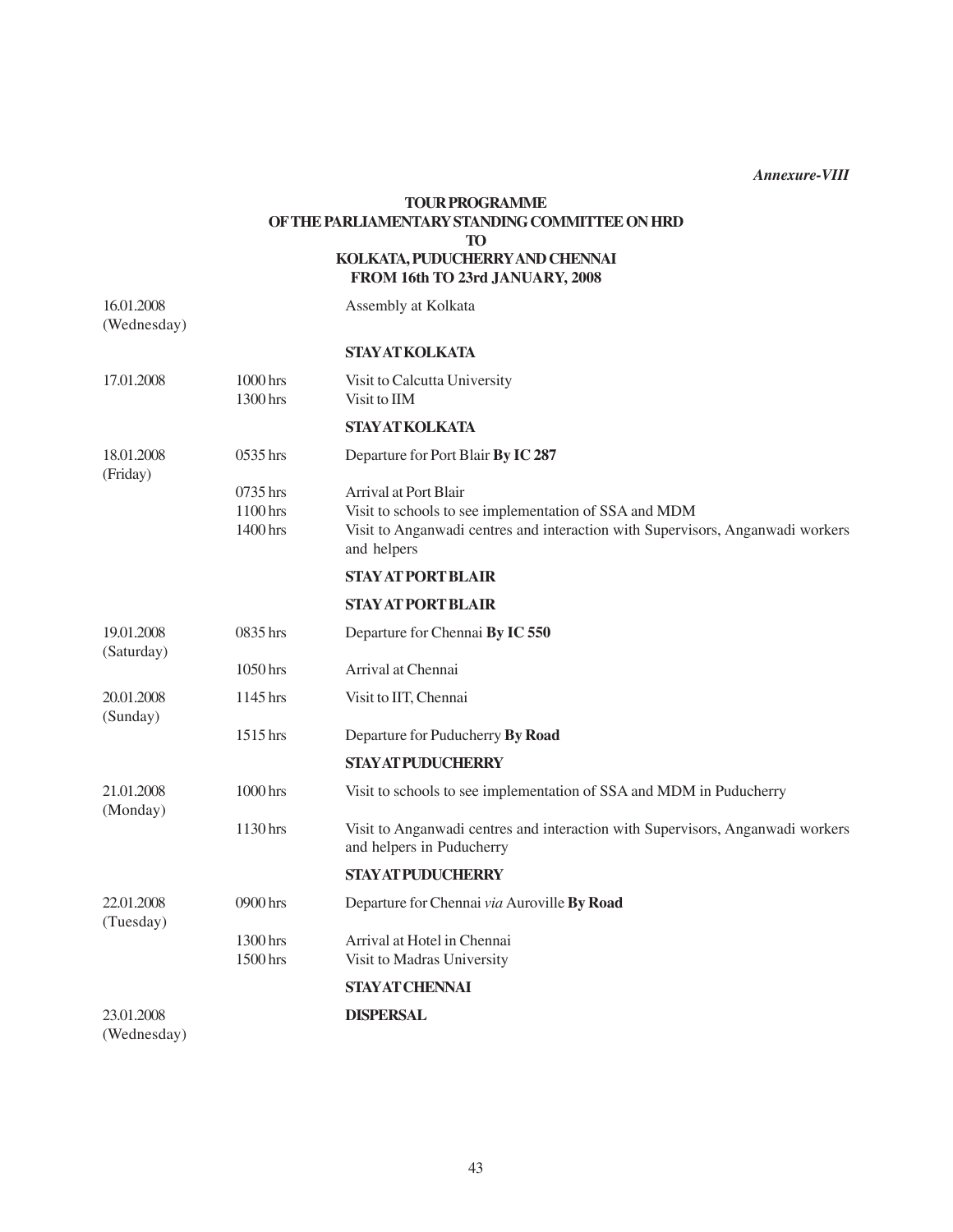**w.e.f. 18th May, 2005**

# **GUIDELINES TO CHAIRMEN, PARLIAMENTARY COMMITTEES RELATING TO STUDY TOURS OF PARLIAMENTARY COMMITTEES**

- (i) No organization shall give any gift to members/officers of the Committee/Sub Committee/Study Group. All Chairmen will kindly ensure that no gift is accepted by the Committee.
- (ii) Arrangements for accommodation of the Committee/Sub-Committee/Study Group and the officers should be made in Government Guest Houses including Guest Houses of PSUs/MLA Hostels/Circuit Houses, etc. Where the Government Guest Houses are not available or it is not possible to accommodate the entire Committee/Sub-Committee/Study Group along with the officers in a Guest House, arrangements may be made for the stay of the Committee/Sub-Committee/Study Group and the officers in Government owned hotels. Where Government owned hotels are not available arrangements may be made for the stay of the Committee/Sub-Committee/Study Group and the officers in good hotels befitting the status of a Parliamentary Committee. Committee members or accompanying officers shall not ask for any particular hotel or five-star hotel comforts, etc.
- (iii) Serving of liquor to members is strictly prohibited. Any such offers made by the organization(s) may be promptly turned down.
- (iv) Transport arrangements for Committee members and the accompanying officers/staff should be made economically in AC coaches or in cars on shared basis and individual vehicles shall not be provided in excess of the requirements shall be derequisitioned promptly. Transport should be used for Committee work and not for private visits.
- (v) No member should take any other person during the official tours. A member may, however, take his/her spouse on tour on medical grounds with the prior permission of the Chairman of the Committee. In exceptional cases *i.e.* in case of extreme necessity where the member's spouse is not able to accompany him/her on tour due to medical or other reasons, the member may take any other person on tour with the prior permission of the Chairman through the Chairman of the Committee concerned. In such cases, the member shall bear all expenses including board, lodging and transport, etc., in respect of his/her spouse or attendant. In case any person accompanies a member without prior permission, the member shall not only bear all the expenses of the accompanying person but would also be liable to be debarred from undertaking any further Committee tours.
- (vi) The Committee on tour shall not entertain any requests for lunches, dinners or receptions from private persons/organizations.
- (vii) Visit by Committee to places not included in the official tour programme, except local sight seeing, should be avoided.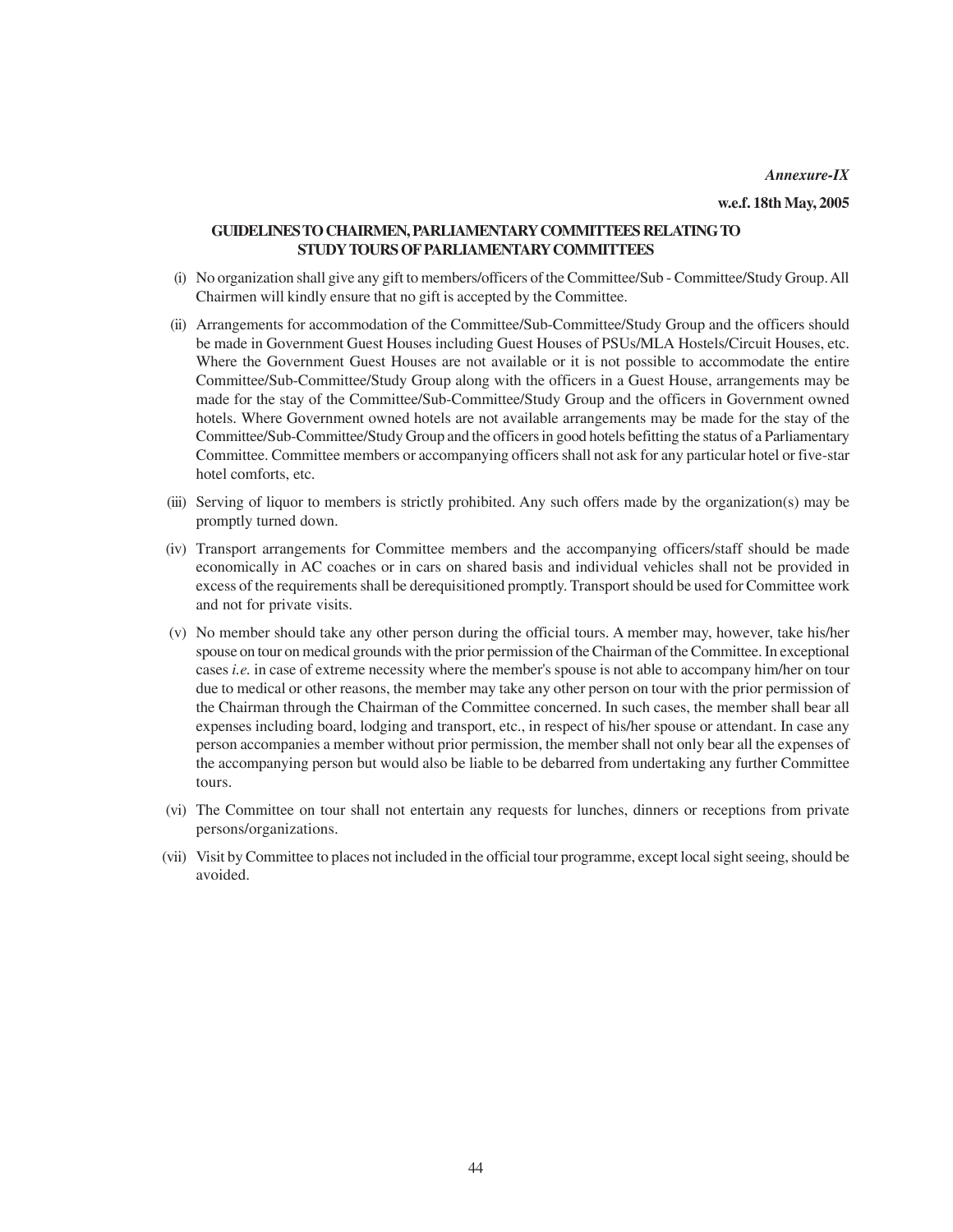*Annexure-X*

# **GUIDELINES REGARDING BEARING OF EXPENDITURE ON STUDY TOURS OF PARLIAMENTARY COMMITTEES BY THE RAJYA SABHA/LOK SABHA SECRETARIAT** *VIDE* **PARLIAMENTARY BULLETIN PART-II DATED THE 18TH MAY, 2005 IS AS UNDER:**

It has been decided by the Chairman, Rajya Sabha in consultation with the Speaker, Lok Sabha that henceforth the Rajya Sabha and Lok Sabha Secretariats shall bear expenditure on board, lodging and transport, etc. for members and officers accompanying the Parliamentary Committees. Consequently, the practice of incurring expenditure by the Ministries/ Government Organisations/PSUs on study tours of Parliamentary Committees has been discontinued. For the implementation of this decision, broad guidelines are enumerated in the succeeding paragraphs.

#### **I. Administrative arrangements to be made by the Government/Organisations concerned:**

The Rajya Sabha/Lok Sabha Secretariat will intimate the respective Ministries/State Governments/Organisations/ PSUs about the programme of the Committee's visit, as per practice currently in vogue. The organisation(s) concerned will make necessary arrangements for the visit as per the directions of the Rajya Sabha/Lok Sabha Secretariat, including those for board, lodging and transport. In case where more than one organisation is to be visited at one place, the Rajya Sabha/ Lok Sabha Secretariat will write specifically as to which of the Ministries/organisations will be the nodal organisation to coordinate with the other organisations for making necessary arrangements for the visit.

#### **(a) Stay Arrangements:**

Arrangements regarding accommodation for the Committee (reference to Committee would include Sub-Committee/ Study Group) and the officers shall be made in one Government Guest House (Reference to Government Guest Houses includes Guest House of PSU/MLA Hostel/Circuit House, etc.). It should be ensured that all the necessary facilities are provided and that the place of stay is clean and the room tidy and no inconvenience is caused to members.

Where Government Guest House is not available or it is not possible to accommodate the entire Committee along with the officers in one Government Guest House, arrangements may be made for the stay of the Committee and the officers in a Government owned Hotel.

Where a Government owned Hotel is not available, arrangements may be made for the stay of the Committee and the officers in a good Hotel befitting the status of a Parliamentary Committee. Arrangements for the Committee, shall be dignified, but shall not be ostentatious and should not leave room for adverse criticism from the media and the public.

Arrangements may be made as under:—

- (i) Stay arrangements for members and officers/staff accompanying the Committee may be made at one place.
- (ii) For the Chairman of the Committee or the Convenor of the Committee/Sub-Committee/Study Group, an ordinary suite (*i*.*e*., suitable accommodation with facilities for organising meetings, etc. for 5 or 6 persons at a time, besides a living room) may be provided, wherever available.
- (iii) For each member/officer, separate standard room may be provided.
- (iv) In case a member is accompanied by his/her spouse or a companion, he/she may, on request, be provided a double occupancy room. However, the difference in charges between the standard room and the double occupancy room, if any, and other expenditures on boarding, etc., for the companion will be paid by the member.

#### **(b) Control Room:**

A room at the place of stay of the Committee, that is, Guest House/Government owned hotel/hotel, etc. may be booked for operating as a Control Room where two or three senior officers of the organisation may be put on duty to provide assistance to the Committee. The Control Room may be provided with telephone, fax machine and computer. The Control Room will be manned by officials of the organisation concerned round the clock.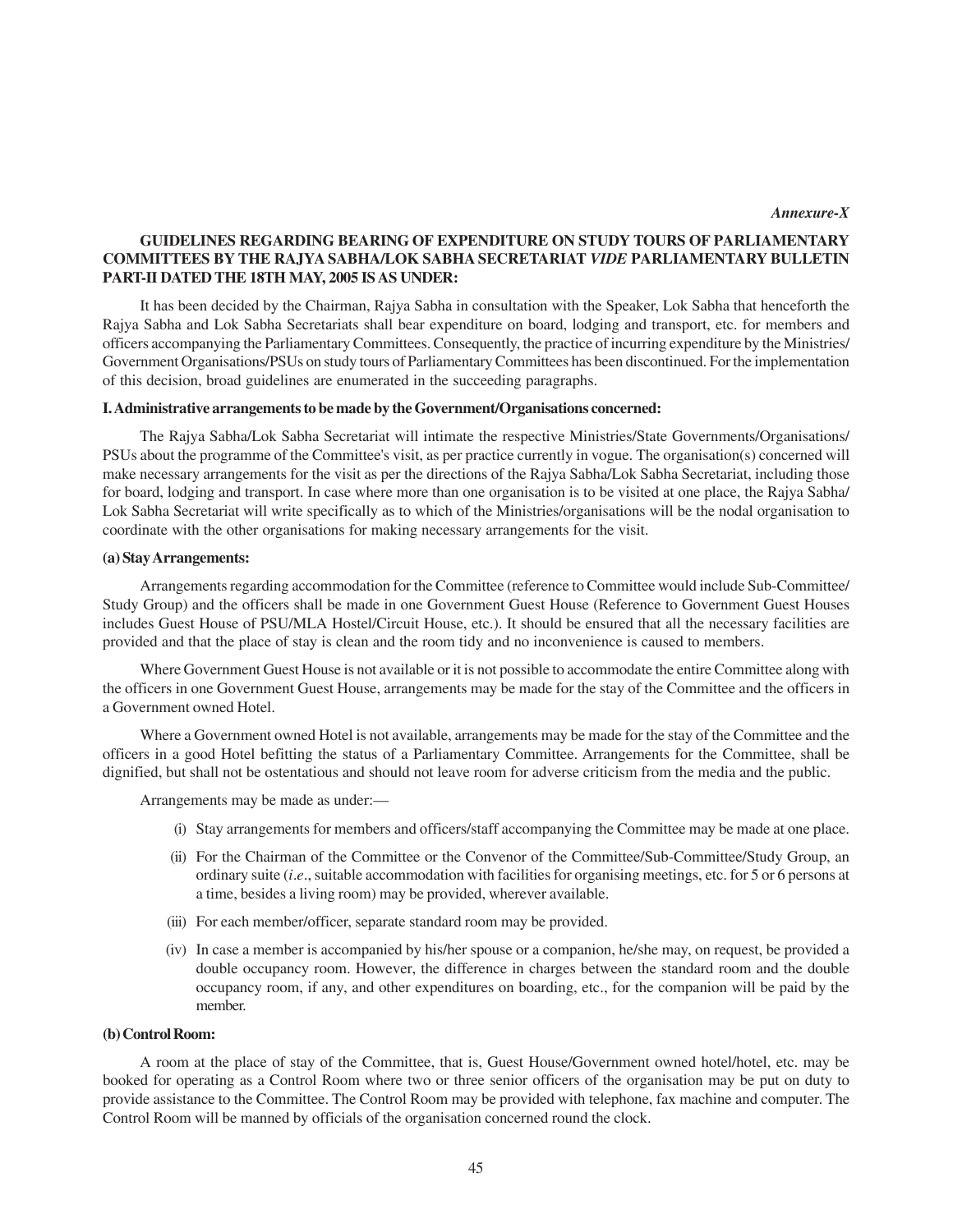#### **(c) Telephone Facilities:**

Members and officers are not to be provided with STD/ISD facilities. In case a member or officer uses this facility, he/ she shall pay for it. No reimbursement shall be admissible for any expenditure incurred on this account. However, to meet functional requirements a telephone with S.T.D. facility will be provided in the rooms of Chairman/Convenor and the senior most officer accompanying the Committee.

### **(d) Laundry Service:**

Laundry service, if any, availed by Members and Officers will be at their own cost and payment. No reimbursement shall be admissible for any expenditure incurred on this service.

#### **(e) Transport Facilities:**

- (i) Members and officers are to be provided with transport facility during their stay at the place of visit. Transport shall also be provided to receive the members/officers on arrival as also to see them off at the Airport/Railway Station.
- (ii) One car is sufficient for two members/officers. An additional car to meet any exigency may also be arranged.
- (iii) Considering the extreme climatic conditions in various parts of the country, AC cars may be arranged wherever necessary.
- (iv) In case a member is with his/her spouse and he/she wants a separate car, the member concerned will have to bear the entire expenditure incurred on using the car exclusively.
- (v) Wherever considered appropriate, an AC coach, instead of a car each for two members/officers, may be engaged and utilised for transport requirements of the Committee members and officers.
- (vi) For making arrangements for the reception and departure of the Committee, a separate van to carry the luggage of members/officers may be arranged.

#### **(f) Arrangements for Board:**

- (i) Breakfast: Generally, breakfast is included in the hotel tariff. Members and officers may be advised to avail the facilities at the earmarked restaurant/dining hall. If breakfast is not included in the tariff, arrangements for breakfast may be made on the pattern of arrangements to be made for lunches/dinners.
- (ii) Lunches/Dinners: In case where official lunches/dinners are not there, arrangements for Buffet lunch/dinner for the members/officers may be made by the nodal organisation in one of the restaurants/dining halls.
- (iii) Tea/Coffee: Members/officers may have tea/coffee and snacks through the room service.
- (iv) Water: Adequate number of mineral water bottles may be procured from the market by the organization concerned and made available in the rooms of members/officers.
- (v) Miscellaneous: Serving of liquor to members and officers or making any demand for it is strictly prohibited. Organisations concerned are also not to serve liquor at official dinners/lunches, etc.
- (vi) In case arrangements are made in the organisation's guest houses, the room/lodging charges as applicable to the employees of the organisation will be reimbursed by the Rajya Sabha/Lok Sabha Secretariat.
- (vii) In cases where long road journeys are involved, necessary arrangements for refreshments may be made in consultation with the accompanying officials of the Committee at the cost of the Rajya Sabha/Lok Sabha Secretariat.

#### **(g) Arrangements for informal sitting during Study Visits:**

- (i) In case of visit of the Committee to any plant/office of the organisation concerned, informal sittings of the Committee may be organised, wherever necessary, at the place of visit by the organisation concerned.
- (ii) In case it is necessary to hold informal sittings at the place of stay of the Committee, that is, in the guest house/Government owned hotel/hotel, etc. suitable Conference Hall may be booked. Charges for such hall and other related arrangements, including refreshment will be borne by the Rajya Sabha/Lok Sabha Secretariats.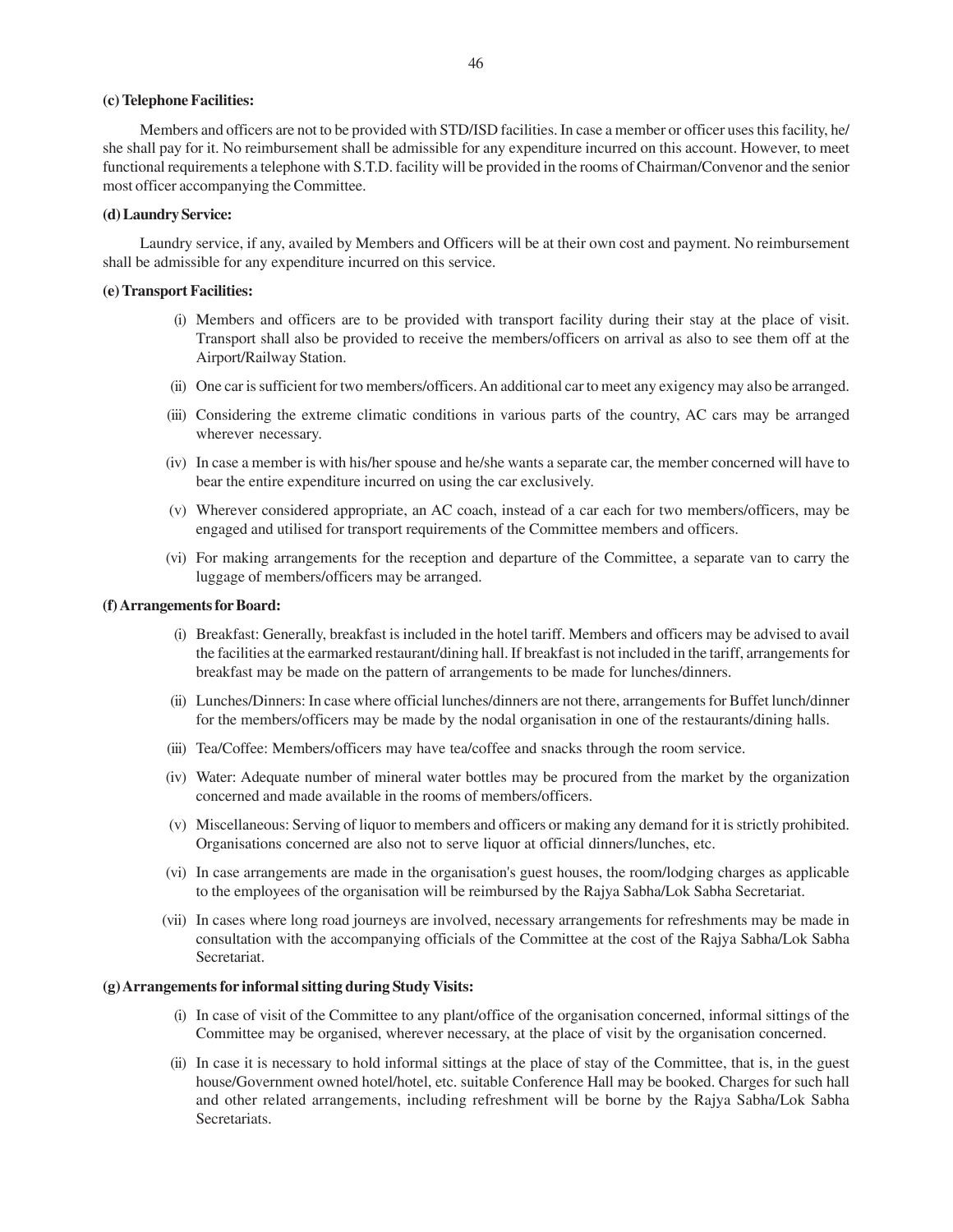#### **(h) Medical requirements:**

- (i) In case the organisations concerned have medical facilities, *i*.*e*., hospitals/dispensaries/doctors, they may be asked to meet emergent medical requirements, if any, of Members of the Committee and accompanying officers/staff.
- (ii) In cases where the organisations do not have medical facilities, they may arrange such facilities through a medical panel, where such a panel exists. Expenditure incurred on such arrangements will be met by the Rajya Sabha/Lok Sabha Secretariat as per admissible CGHS rates and excess expenditure, if any, may be regularised after taking approval of the Ministry of Health & Family Welfare as per existing rules.

#### **(i) Gifts:**

No organisation shall give any gifts to the Members of the Committee and accompanying officers. No gifts are to be accepted by the Members and accompanying officers of the Committee.

#### **II. Reimbursement of the expenditure to the Government/Organisations:**

- (a) Guidelines to be followed by the Rajya Sabha/Lok Sabha Secretariat for reimbursement of expenses:
	- (i) All bills for reimbursement received in the Rajya Sabha Secretariat/Lok Sabha Secretariat shall be first scrutinised and certified by the Committee Sections concerned and approved by the senior most officer accompanying the Committee regarding the details of the (i) members/officers who went on tours and (ii) utilisation of guest house/hotel rooms and vehicles and thereafter sent to the MS&A Section and Estt. (A/cs.) Section (Rajya Sabha Secretariat) B&P Branch (Lok Sabha Secretariat) for necessary action.
	- (ii) Any expenses incurred by a member in respect of his/her spouse/companion taken on tour with or without permission of the Chairman/Speaker shall not be reimbursed and these shall have to be paid by the member concerned.
	- (iii) The MS&A Section, Estt. (A/cs) Section and Pay and Accounts Office (Rajya Sabha Secretariat)/ B&P Branch (Lok Sabha Secretariat) shall examine the bills and settle them as per admissible items and guidelines on the subject.
	- (iv) The Estt. (Gen.) Section in consultation with Pay & Accounts Office (Rajya Sabha Secretariat)/ B&P Branch (Lok Sabha Secretariat) will work out the budget estimates for the tours and the formats for reimbursement of expenditure on tours.
- (b) Reimbursement of the expenditure to the Government/Organisation:
	- (i) The Rajya Sabha/Lok Sabha Secretariat will reimburse admissible expenditure incurred on board, lodging and transport, informal sittings, Control Room, medical expenses of an emergent nature of members of the Committee and accompanying officers/staff and other admissible items in respect of the Committee serviced by them during the study tour.
	- (ii) For each place of visit, only the nodal organisation in coordination with the other organisations concerned shall raise the bills for the actual expenditure incurred on the admissible items for reimbursement by the Rajya Sabha Secretariat/Lok Sabha Secretariat.
	- (iii) For each place, a consolidated bill showing the actual expenditure incurred on various items, the details of members and officers/staff and the rooms occupied by them and the cars/coaches used for their transport and expenditure on other admissible items shall be submitted.
	- (iv) The consolidated bill should be certified by a senior officer of the nodal organisation designated for the purpose, to the effect that the amount claimed has been actually incurred and is as per approved rates. It should also be certified by the organisation that they have not incurred any expenditure on the items for which reimbursement is being claimed.
	- (v) Details of any other expenditure incurred by the Ministry or organisation in connection with the visit of the Committee shall also be furnished separately.
	- (vi) Reimbursement of expenses will be made not on the basis of advance bookings in respect of rooms and vehicles, etc. but on actual occupancy/utilisation basis.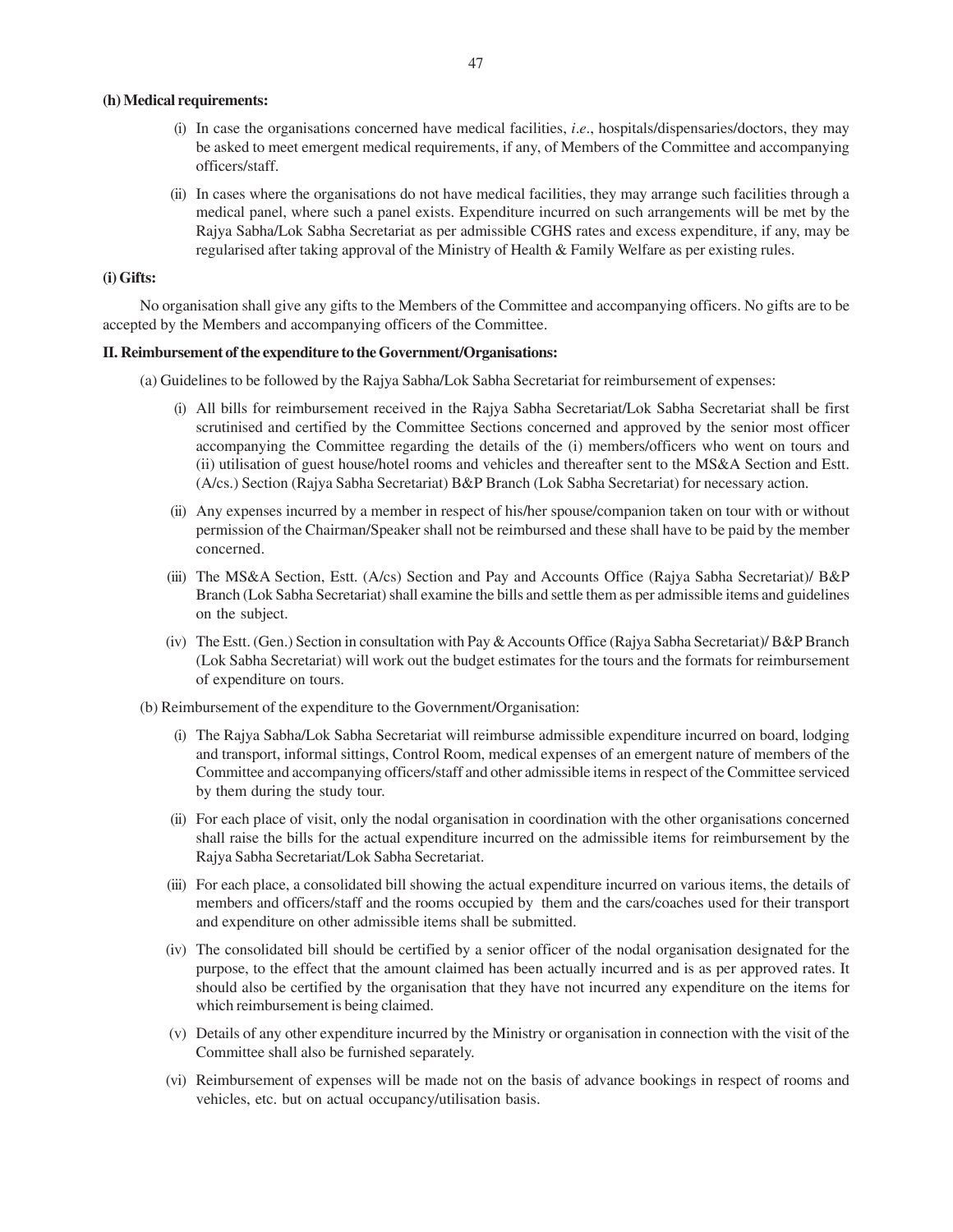(vii) Any expenditure incurred by members/officers/staff not admissible as per the guide lines, shall be paid by the members/officers/staff themselves. In case they fail to do so, the same shall be debited to their payable dues in the Rajya Sabha/Lok Sabha Secretariat.

#### **III. Reimbursement of expenditure in the case of Joint Committee.**

The respective Secretariat will meet the expenditure on the study tourse of the Joint Committee being serviced by them, as per the procedure enumerated in the preceding paragraphs.

#### **IV. Bearing of all expenditure by each Secretariat in regard to the specific Committees of each House:**

The expenditure incurred towards board, lodging and transport, etc. of the Committees of Rajya Sabha will be borne by the Rajya Sabha Secretariat. Likewise, the expenditure incurred, in the case of the Committee of Lok Sabha will be borne by the Lok Sabha Secretariat, as per the procedure enumerated in the preceding paragraphs.

#### **These Guidelines shall come into force with immediate effect.**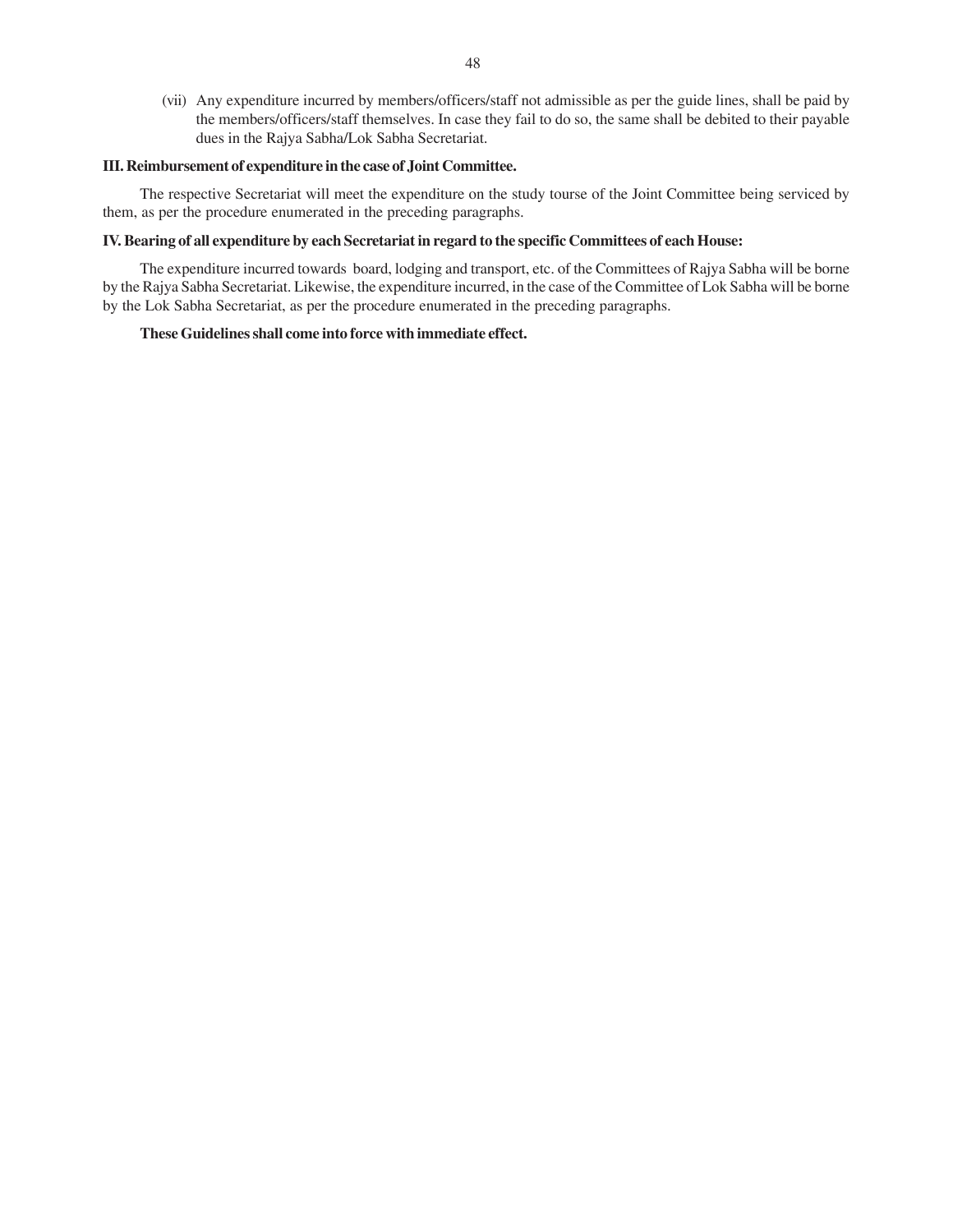*Annexure-XI*

# **RAJYA SABHA SECRETARIAT**

# **MINUTES OF THE MEETING OF THE DEPARTMENT RELATED PARLIAMENT STANDING COMMITTEE ON.............................**

**X**

#### **(TENTH MEETNG)**

The Committee met at 2.00 p.m. on Wednesday, the 26th November, 2008 in Committee Room 'A', Ground Floor, Parliament House Annexe, New Delhi

#### **PRESENT**

1. ....................................... *Chairman*

# **RAJYA SABHA**

2. .......................................

**LOK SABHA**

2. .......................................

# **SECRETARIAT**

....................................... , Joint Secretarty

....................................... , Joint Director

....................................... , Deputy Director

........................................, Assistant Director

# **WITNESS**

2. At the outset, the Chairman welcomed Shri........................................................., M.P. nominated to the Committee *i.e. w.e.f....................................... .*

3. The Chairman then welcomed the Members and Prof. ................................................................, Member of Parliament to the meeting of the Committee. The Chairman apprised Members that Prof. ................................................ had been the Chairman of the Expert Committee constituted to Review the Coastal Regulation Zone, Notification, ............................... . Thereafter, he requested Prof. ...................................... to highlight the challenges and dangers that Coastal Zone/Coastal area is facing and the initiatives that could be taken for the purpose of protecting and conserving the coastal environment. He also desired to know the measures required to be adopted to identify the vulnerable coastal regions and ensuring strengthening of the livelihood security of coastal populations. Prof. .................................. made a presentation on the subject. Member thereafter, sought clarifications on the points arising out of the presentation to which he replied.

The witness then withdrew.

A verbatim record of the proceedings was kept.

4. The Committee then adjourned at .........am /p.m.

....................................... DEPUTY DIRECTOR

New Delhi;

........................................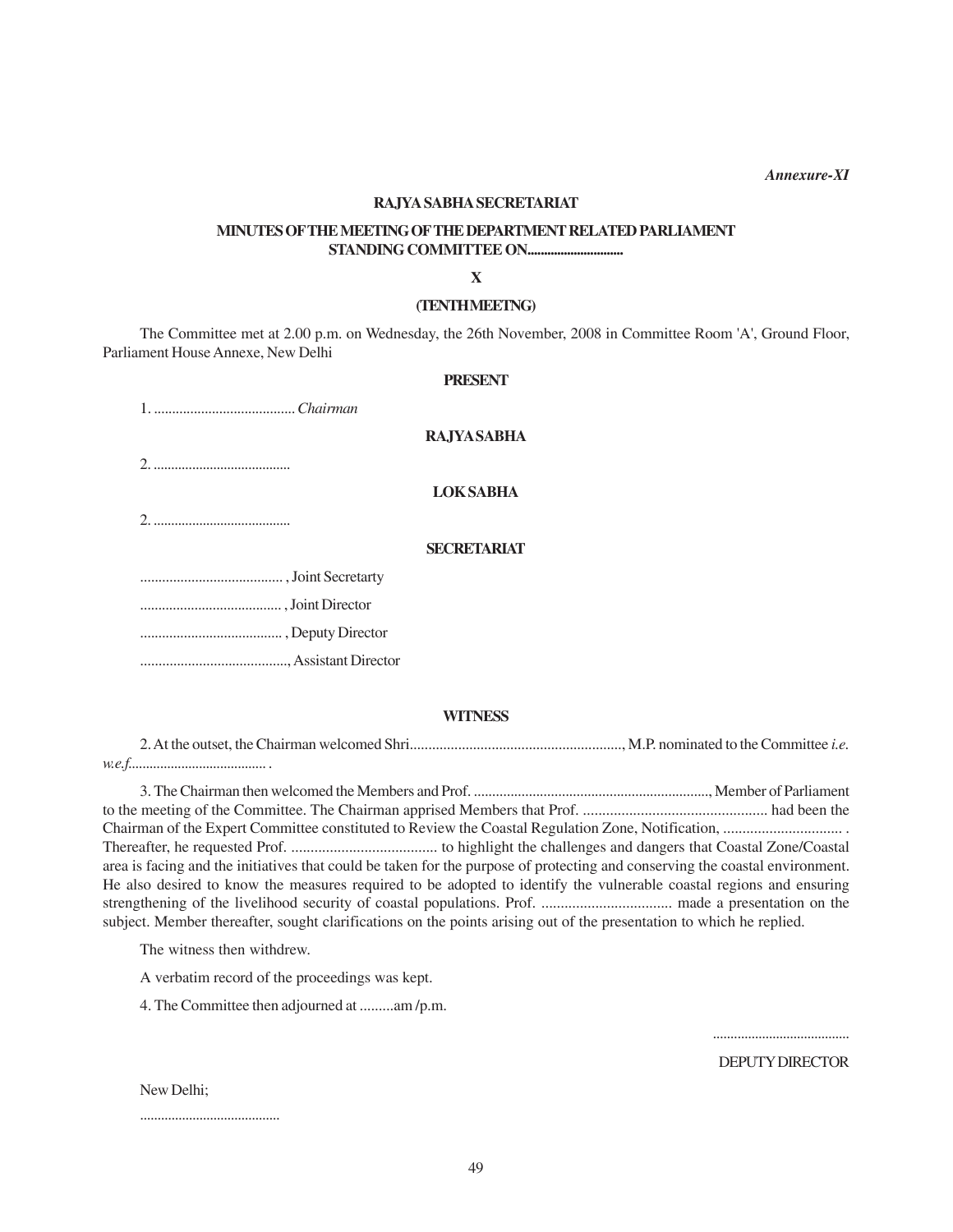*Annexure-XII*

# **RAJYA SABHA SECRETARIAT (COMMITTEE COORDINATION SECTION)**

**Parliament House Annexe New Delhi**

**No. RS. 30(2) 2006-Coord. Dated the 8th April, 2009**

#### **CIRCULAR**

————

# **Subject: Standard format to be followed by Committee Sections with respect to the number of copies of the Reports of Parliamentary Committees to be zeroxed at the time of their presentation to the House(s).**

It has been observed that no uniform practice in the matter of getting copies of Reports of Parliamentary Committees zeroxed from Distribution Section at presentation stage of such Reports is being followed by the Committee Sections concerned and the number of copies for which order is placed varies from Section to Section and in some cases the number is on a very high side thereby putting extra strain on the Distribution Section and causing wastage of paper. Based on the discussions held by the Secretary-General with the Divisional Heads in-charge of Committees in a meeting held on 16 March, 2009 in the light of the difficulties expressed by the Distribution Section and the projected requirement of various Sections, it has been decided that—

- (i) the zeroxed copies of Reports of Committees at presentation stage will be restricted to the number as indicated in Annexrure—A; and
- (ii) the number of copies of Reports of Committees to be got printed for circulation/retained by the Section concerned to meet its future requirement will be based on the mailing list issued by the Committee Coordination Section

subject to the variation therein being made on the higher side by the Divisional Heads concerned depending upon the importance of subject-matter of a particular Report where, in their view, demand could be higher on a prolonged basis.

2. The officers in-charge of Committees and the Committee Sections concerned may kindly note the above decisions for due compliance and also ensure that the copies of the Reports are made available for distribution to the Members of Parliament and others concerned at the Publications Counter(s)/Press and Media Unit/PPR Wing, Lok Sabha Secretariat etc. well ahead of the time of their presentation/laying in the respective Houses on the scheduled day.

DIRECTOR

To

All the Officers-in-charge of Committee All the Committee Sections Distribution Section PS to SG/Secy/AS&FA/JS(G)/JS(C)/JS(S)/(JS)(M)/JS(AM)/JS/(N)/JS(D)

Enclosures: as above.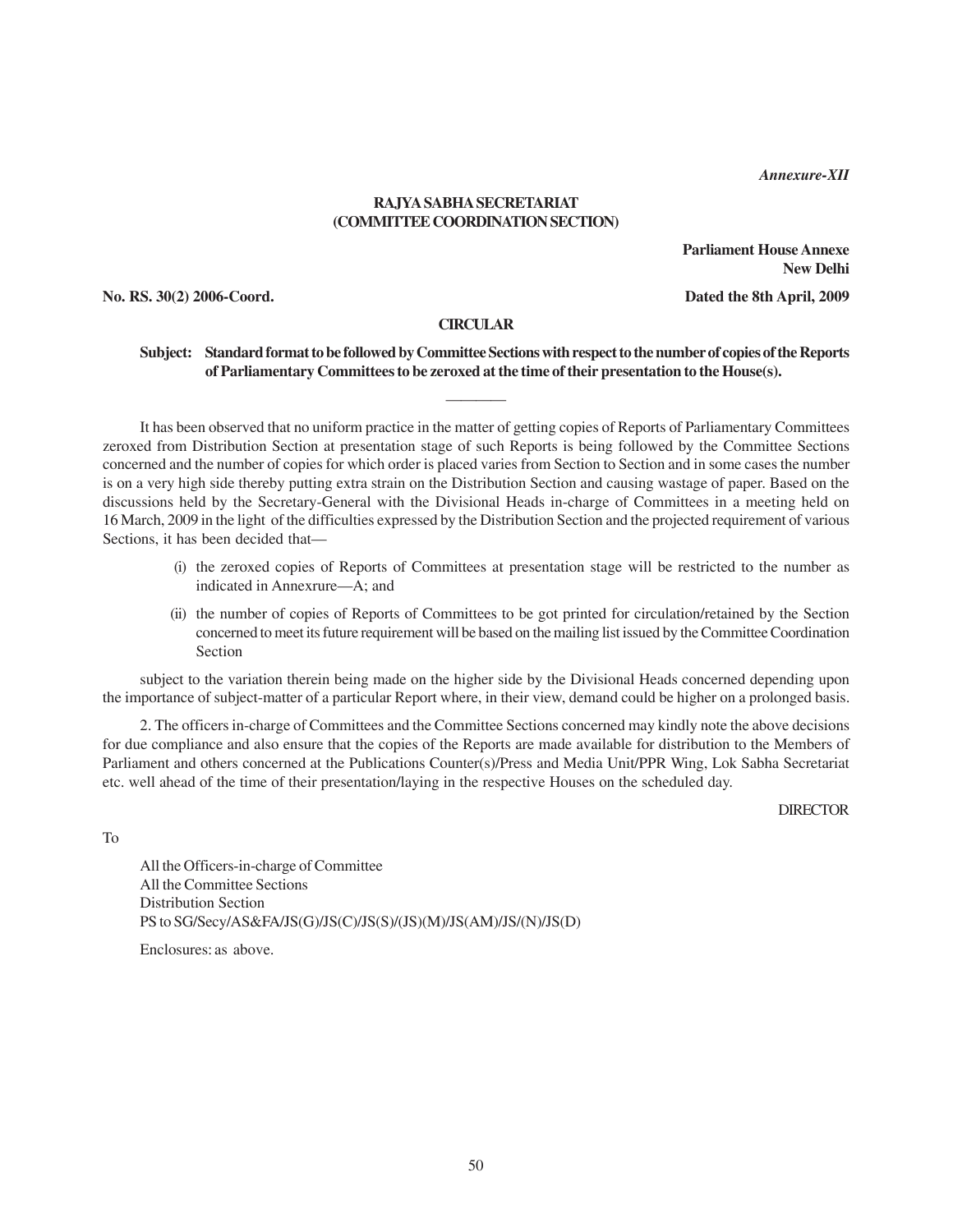# *Annexure—A*

| SI.<br>No.       | Name of Section/Office/Agency                                                                                                                                                    | Number of copies<br>(DRSCs) |                 | Number of copies<br>(House Committees) |                  |
|------------------|----------------------------------------------------------------------------------------------------------------------------------------------------------------------------------|-----------------------------|-----------------|----------------------------------------|------------------|
|                  |                                                                                                                                                                                  | (in English)                | (in Hindi)      | (in English)                           | (in Hindi)       |
| 1.               | Publications Counter (RS)<br>(on demand from Members)                                                                                                                            | $\mathfrak{D}$              | 15              | 20                                     | 10 <sup>10</sup> |
| 2.               | Publications Counter (LS)<br>(on demand from Members)                                                                                                                            | 20                          | 10 <sup>2</sup> |                                        |                  |
| $\mathfrak{Z}$ . | PPR Wing,<br>Lok Sabha Secretariat                                                                                                                                               | 200                         | 75              |                                        |                  |
| 4.               | Press and Media Unit, Rajya Sabha Secretariat                                                                                                                                    | 30                          | 15              | 30                                     | 10 <sup>2</sup>  |
| 5.               | Committee Section concerned<br>(for their own use and for distribution to<br>offices of Hon'ble Chairman, Deputy Chairman,<br>Secretary-General, Secretary and others concerned) | 80                          | 30              | 50                                     | 30               |
|                  | TOTAL                                                                                                                                                                            | 350                         | 145             | 100                                    | 50               |

# **Standard format to be followed by Committee Sections while preparing Zeroxed copies of Reports of Parliamentary Committees at presentation stage**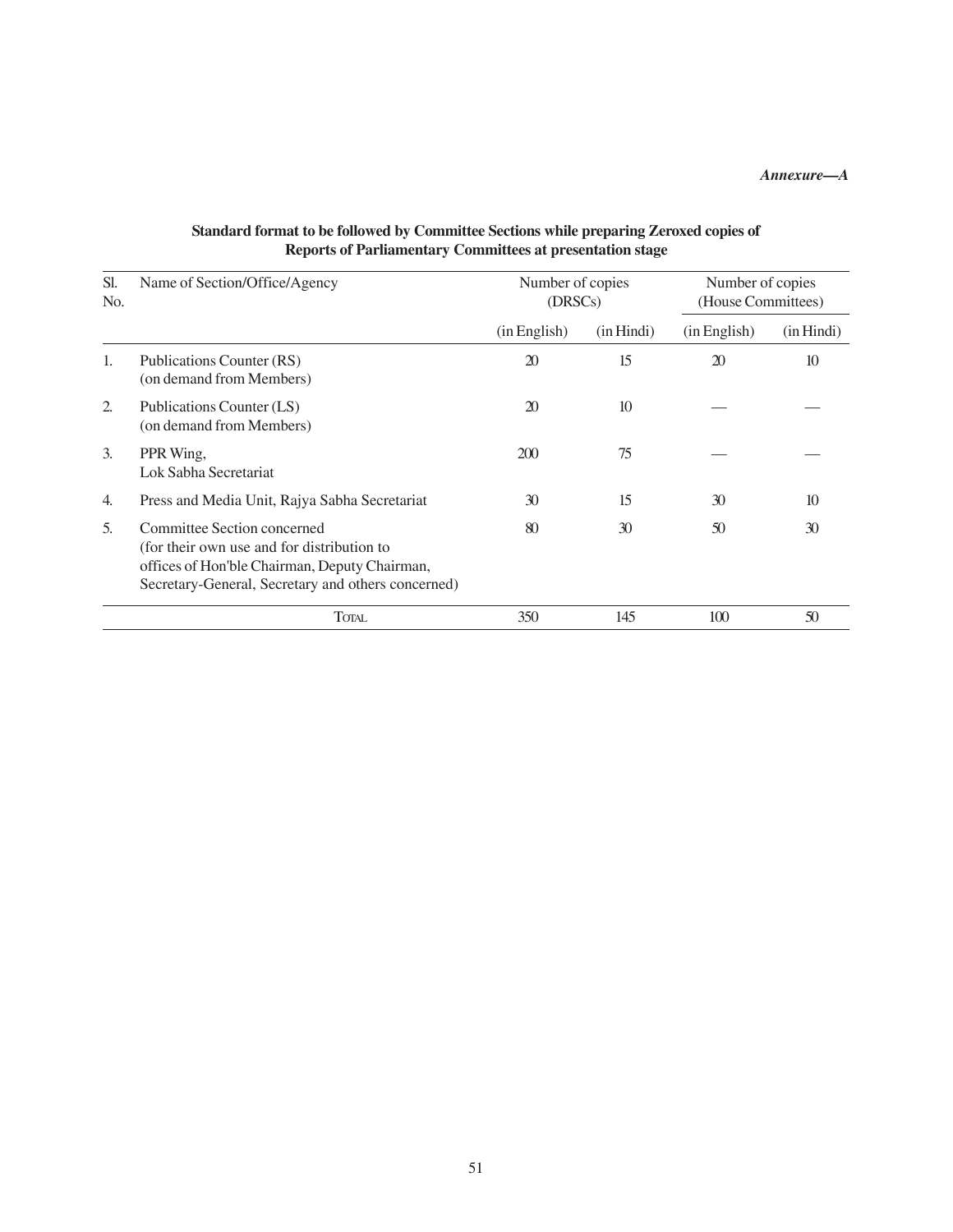*Annexure-XIII*

# **RAJYA SABHA SECRETARIAT (COMMITTEE COORDINATION SECTION)**

**No. RS. 20(3)/2003-Coord. Dated the 15th January, 2004**

#### **CIRCULAR**

# **Subject: Simultaneous presentation of the Reports of the Joint Committees including DRSCs to the Presiding Officers of both the Houses when the Parliament is not in Session.**

Direction 30 of the Directions by the Chairman, Rajya Sabha, *inter-alia,* provides for presentation of the Report of a Committee to the Chairman when the Council is not in Session. Direction 71A of the Directions by the Speaker also provides for a similar procedure with regard to the presentation of a Report to the Speaker when the House is not in Session. There is, however, no rule or direction in either House which specifically deals with the simultaneous presentation of Reports of the Joint Committees to the Presiding Officers of both the Houses when the Parliament is not in Session.

2. Pursuant to Direction 30 of the Chairman, Rajya Sabha, the Report of a Joint Committee during inter-session period, as a matter of practice, is presented by the Chairman of the Committee in person to the Hon'ble Chairman, Rajya Sabha. However in Lok Sabha, the Report is not actually presented to the Speaker by the Chairman of the Committee and as per the practice being followed, only orders of Hon'ble Speaker regarding presentation of the Report and its printing and circulation are taken on the file. The fact of presentation of the Report to the Presiding Officer and his orders for printing and circulation of the Report is, however, published in the Bulletin for information of the Members. There is at present no practice of simultaneous presentation of Reports of Joint Committees to the Presiding Officers of both the Houses during inter-session period. As per prescribed procedure, such reports are presented to/laid in both Houses during the next Session at the first convenient opportunity.

3. In addition to the aforesaid procedure being followed in the two Secretariats, it has now been decided with the approval of the Secretaries-General of Rajya Sabha and Lok Sabha that an authenticated copy of the Report of a Joint Committee as and when presented to the Chairman, Rajya Sabha or the Speaker, Lok Sabha, as the case may be, during intersession period, may be sent by the concerned Secretariat to the other Secretariat simultaneously through a U.O. note at the level of Divisional Officer for information of the Presiding Officer of other House. The fact of the presentation of the Report to the Presiding Officer of other House and his orders for printing and circulation of the Report may be published in Bulletins Part II of the two Houses for information of their respective Members. Such Reports may, however, as per prescribed procedure, continue to be presented to/laid in both Houses during the next Session at the first convenient opportunity.

4. All the officers and the Committee Sections dealing with Joint Committees (*i.e.,* Committees having Members from Rajya Sabha and Lok Sabha) may please see for information and compliance of aforesaid procedure as and when Reports of the Committees are presented to the Chairman, Rajya Sabha during inter-session period. They may also update the Procedure and Practice of the Branch accordingly.

(................................)

Deputy-Secretary

To,

All Officers All Committee Sections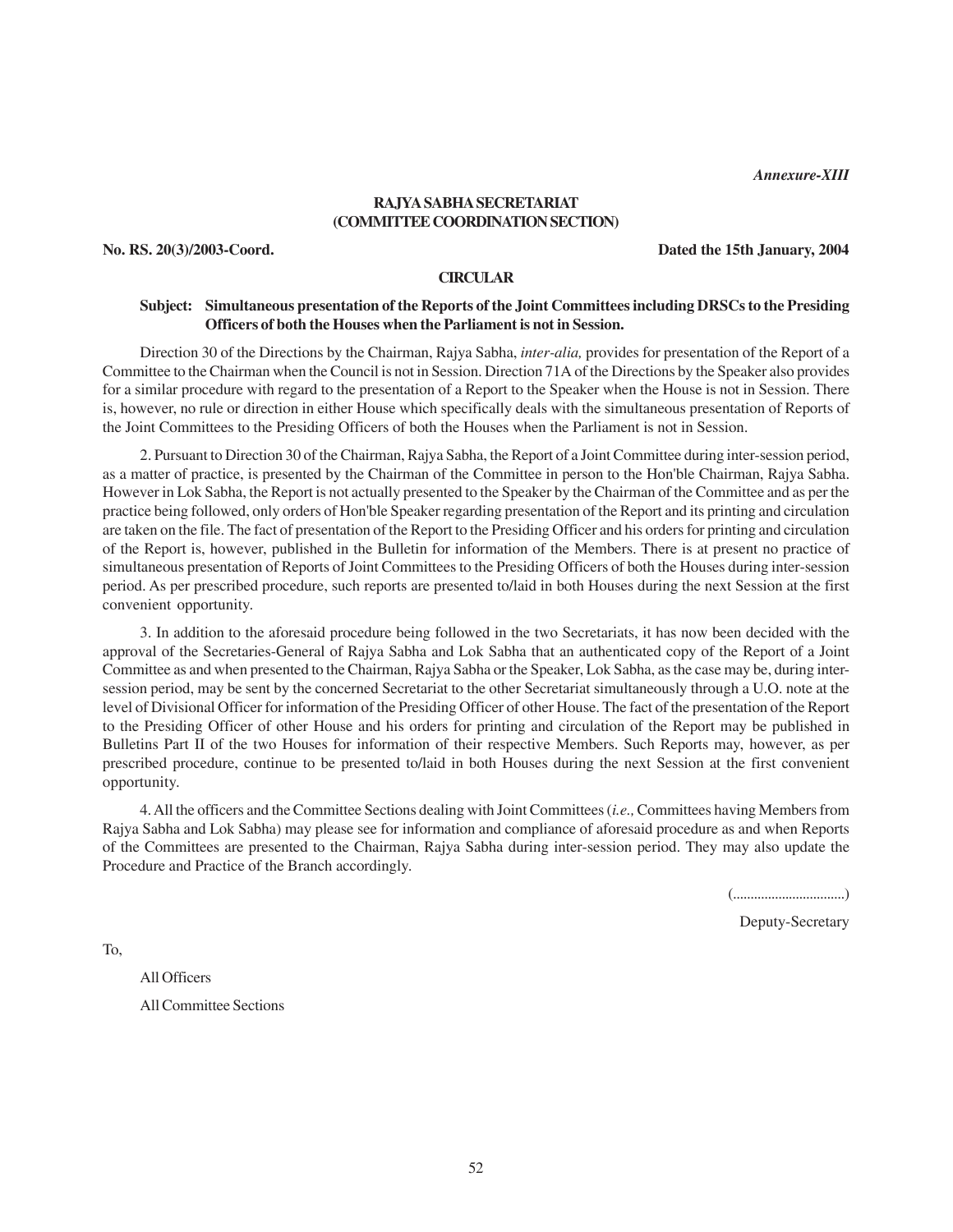*Annexure-XIV*

# **RAJYA SABHA SECRETARIAT (COMMITTEE CO-ORDINATION SECTION) PARLIAMENT HOUSE ANNEXE NEW DELHI**

**No. RS. 30(2)/2006-Coord. Dated the 16th July, 2009**

### **CIRCULAR**

#### **Subject: Mailing List for circulation of printed Reports of the Parliamentary Committees.**

Attention is invited to Circular of even number dated the 7th January, 2009 on the above subject.

2. A revised and updated Mailing List for circulation of Reports of Parliamentary Committees is enclosed for information and necessary action.

**DIRECTOR** 

To:

- \* All the Officers in-charge of Committees
- \* All the Committee Sections
- \* Members' Amenities Section/Legislative Section/Committee Section (Ethics)/Committee Section (JPC on Wakf)/ Committee Section (MPLADS) and IT Section
- \* PS to SG/Secy/AS&FA/AS(G)/JS(C)/JS(S)/JS(K)/JS(M)/JS(AM)/JS(N)/JS(R)/JS(D)Interpretation/JS(W)/JS(G)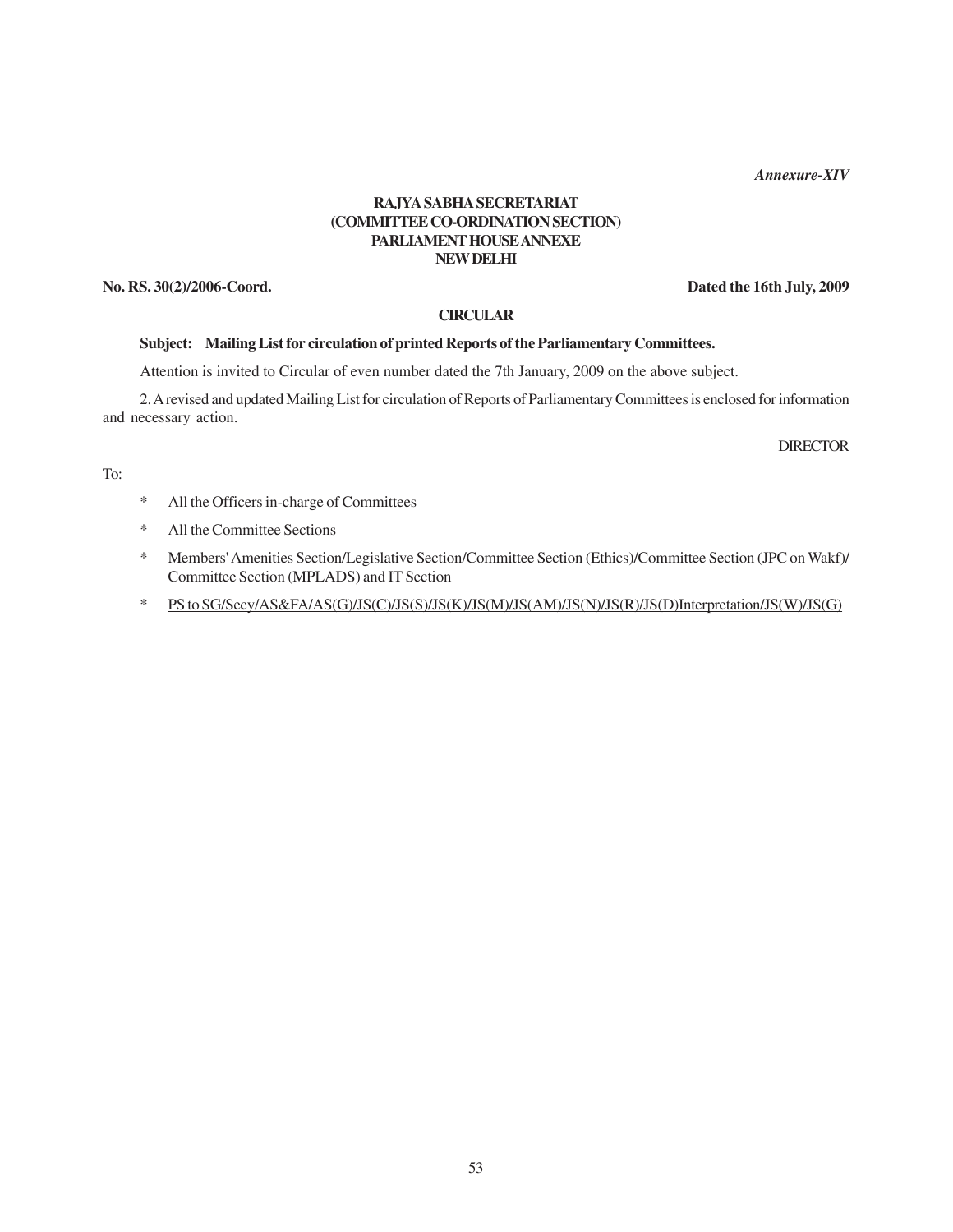| Name of Recipient<br>Sl. No. |                                                                        | No. of Copies  |          |
|------------------------------|------------------------------------------------------------------------|----------------|----------|
|                              |                                                                        | English        | Hindi    |
| 1.                           | Hon'ble Chairman's Office                                              | 02             | 01       |
| 2.                           | Hon'ble Deputy Chairman's Office                                       | 01             | 01       |
|                              | <b>Members of Parliament</b>                                           |                |          |
| 3.                           | Rajya Sabha M.Ps. through Publications Counter                         | 230            | 50       |
| 4.                           | Lok Sabha M.Ps. through Publications Counter                           | 450            | 200      |
|                              | Former Chairman, Rajya Sabha                                           |                |          |
| 5.                           | Shri Bhairon Singh Shekhawat,                                          |                |          |
|                              | 31, Aurangzeb Road, New Delhi-110 011.                                 | 01             | 01       |
|                              | <b>Officers of Rajya Sabha Secretariat</b>                             |                |          |
| 6.                           | P.S. to Secretary-General                                              | 01             | 01       |
| 7.                           | P.S. to Secretary                                                      | 01             | 01       |
| 8.                           | All Joint Secretaries                                                  | 10             |          |
|                              | *Sections of Rajya Sabha Secretariat                                   |                |          |
| 9.                           | R & L                                                                  | 02             | 01       |
|                              | <b>Sections of Lok Sabha Secretariat</b>                               |                |          |
| 10.                          | Lok Sabha Library (Acquisition Section)                                | 10             | $\Omega$ |
|                              | <b>Ministries/Departments</b>                                          |                |          |
| 11.                          | Concerned Ministries/Departments                                       | 0 <sub>5</sub> | $\Omega$ |
| 12.                          | Ministry of Parliamentary Affairs                                      | 02             | $\Omega$ |
| 13.                          | Ministry of Finance (Department of Expenditure)                        |                |          |
|                              | (Only Demands for Grants)                                              | 10             |          |
| 14.                          | Cabinet Secretariat                                                    | 01             | 01       |
| 15.                          | Planning Commission                                                    | 01             | 01       |
| 16.                          | President's Secretariat                                                | 01             | 01       |
| 17.                          | Central Vigilance Commission, New Delhi                                | 01             |          |
| 18.                          | Office of C&AG                                                         | 10             |          |
|                              | <b>Libraries</b>                                                       |                |          |
| 19.                          | National Library, Belvedere, Kolkata-700027.                           | 01             | 01       |
| 20.                          | The State Central Library, Town Hall, Mumbai-400023.                   | 01             | 01       |
| 21.                          | The Connemara Public Library, Egmore, Chennai-600008.                  | 01             | 01       |
| 22.                          | Dhananjayrao Gadgil Library, Pune-411004.                              | 01             | 01       |
| 23.                          | Nehru Memorial Museum and Library, Teen Murti House, New Delhi-110011. | 01             | 01       |
| 24.                          | Central Secretariat Library, Shastri Bhawan, New Delhi-110001.         | 01             | 01       |

# **MAILING LIST FOR CIRCULATION OF PRINTED REPORTS OF COMMITTEES**

*\*30 copies in English and 15 copies in Hindi of the Committee Reports may be retained by concerned Committee Sections.*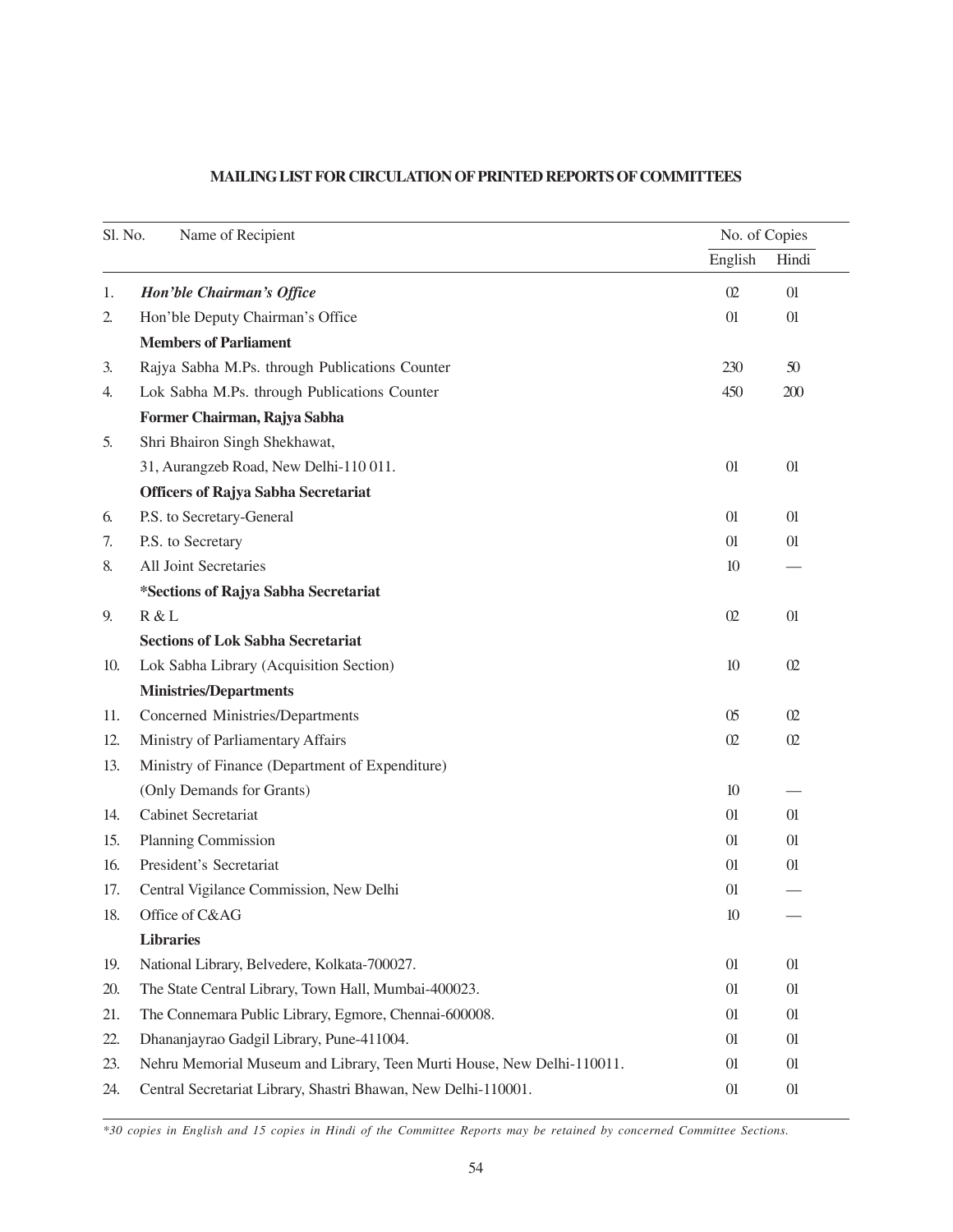| Sl. No. | Name of Recipient                                                                                                                                                  | No. of Copies |                  |
|---------|--------------------------------------------------------------------------------------------------------------------------------------------------------------------|---------------|------------------|
|         |                                                                                                                                                                    | English       | Hindi            |
|         | <b>Institutes/Organisations</b>                                                                                                                                    |               |                  |
| 25.     | The National Council of Applied Economic Research, Parisila Bhawan,<br>11, IP Estate, New Delhi-110002                                                             | $_{01}$       | 01               |
| 26.     | Indian Law Institute, Bhagwan Das Road, New Delhi-110001                                                                                                           | 01            |                  |
| 27.     | The Department of Public Administration, Punjab University, Chandigarh                                                                                             | 01            |                  |
| 28.     | Uttar Pradesh Academy of Administration,<br>Sector D, Aliganj, Lucknow-226001                                                                                      | 01            | 01               |
| 29.     | Gokhale Institute of Public Affairs, Bull Temple Road,<br>N.R. Colony, Bangalore-560019.                                                                           | 01            | 01               |
|         | <b>State Governments/Legislatures</b>                                                                                                                              |               |                  |
| 30.     | Chief Secretaries of the Governments of Arunachal Pradesh, Bihar, Chhattisgarh,<br>Himachal Pradesh, Mizoram, National Capital Territory of Delhi and West Bengal. | 07            | 07               |
| 31.     | Secretaries of State Legislatures of Andhra Pradesh, Chhattisgarh, Goa, Kerala,<br>Madhya Pradesh, Mizoram, Nagaland, Punjab and Uttar Pradesh.                    | $\omega$      | $\boldsymbol{0}$ |